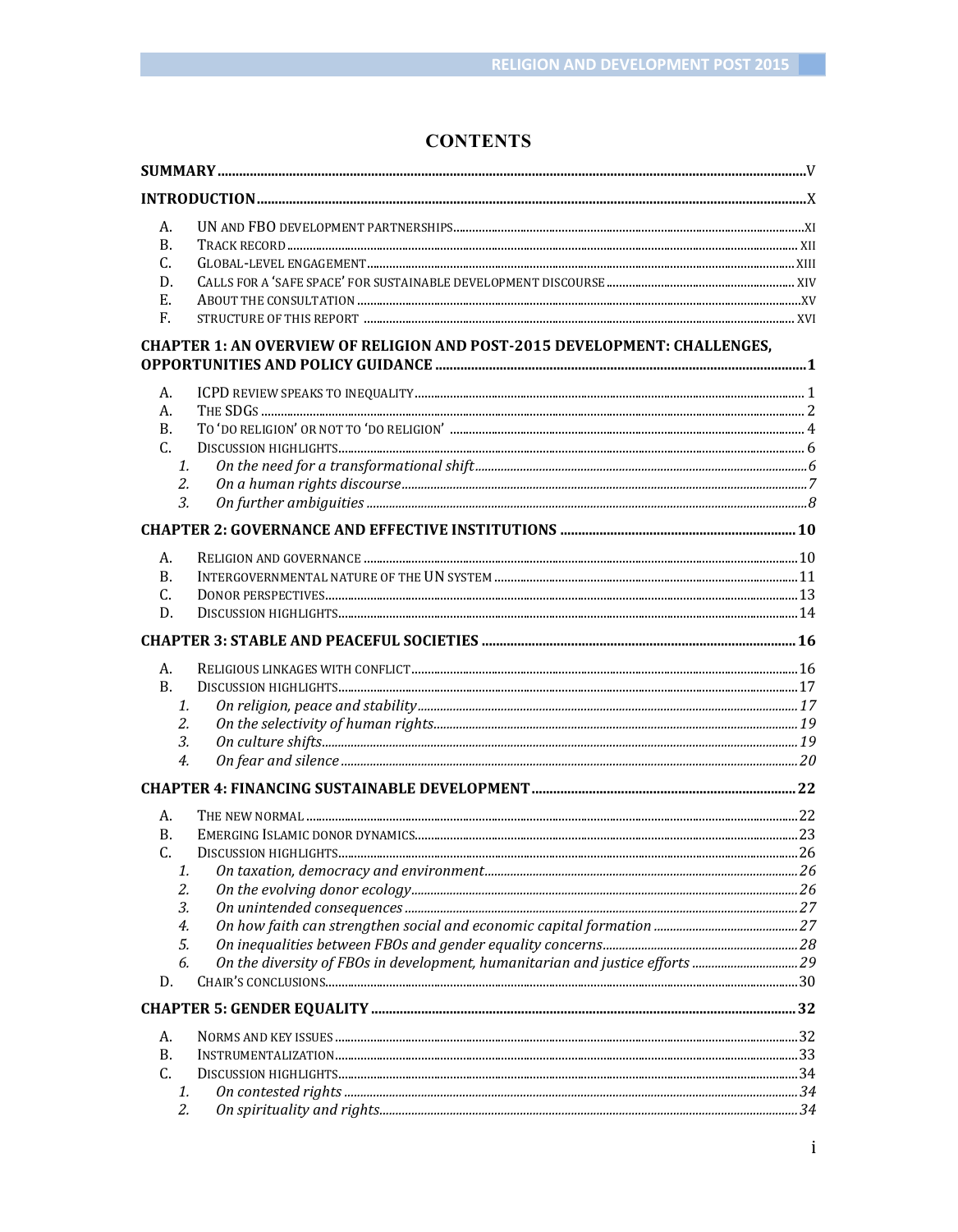| А.             |  |
|----------------|--|
| $\mathbf{B}$   |  |
| $\mathcal{C}$  |  |
| 1.             |  |
| 2.5            |  |
|                |  |
| А.             |  |
| $\mathbf{B}$   |  |
| С.             |  |
| D.             |  |
| 1.             |  |
| 2.5            |  |
| 3.             |  |
| $\overline{4}$ |  |
|                |  |
| А.             |  |
| $\mathbf{B}$ . |  |
| 1.             |  |
| 2.5            |  |
|                |  |
| А.             |  |
| $\mathbf{B}$   |  |
| C.             |  |
|                |  |

**BOXES** 

BOX 1: WINDSOR CASTLE SUMMIT ON CLIMATE CHANGE BOX 2: MARIE JUUL PETERSEN ON GULF-BASED NGOS **BOX 3: ONE PARTICIPANT'S VIEW BOX 4: UN VISIT TO POPE FRANCIS** 

**BOX 5: FISHING IN ZANZIBAR**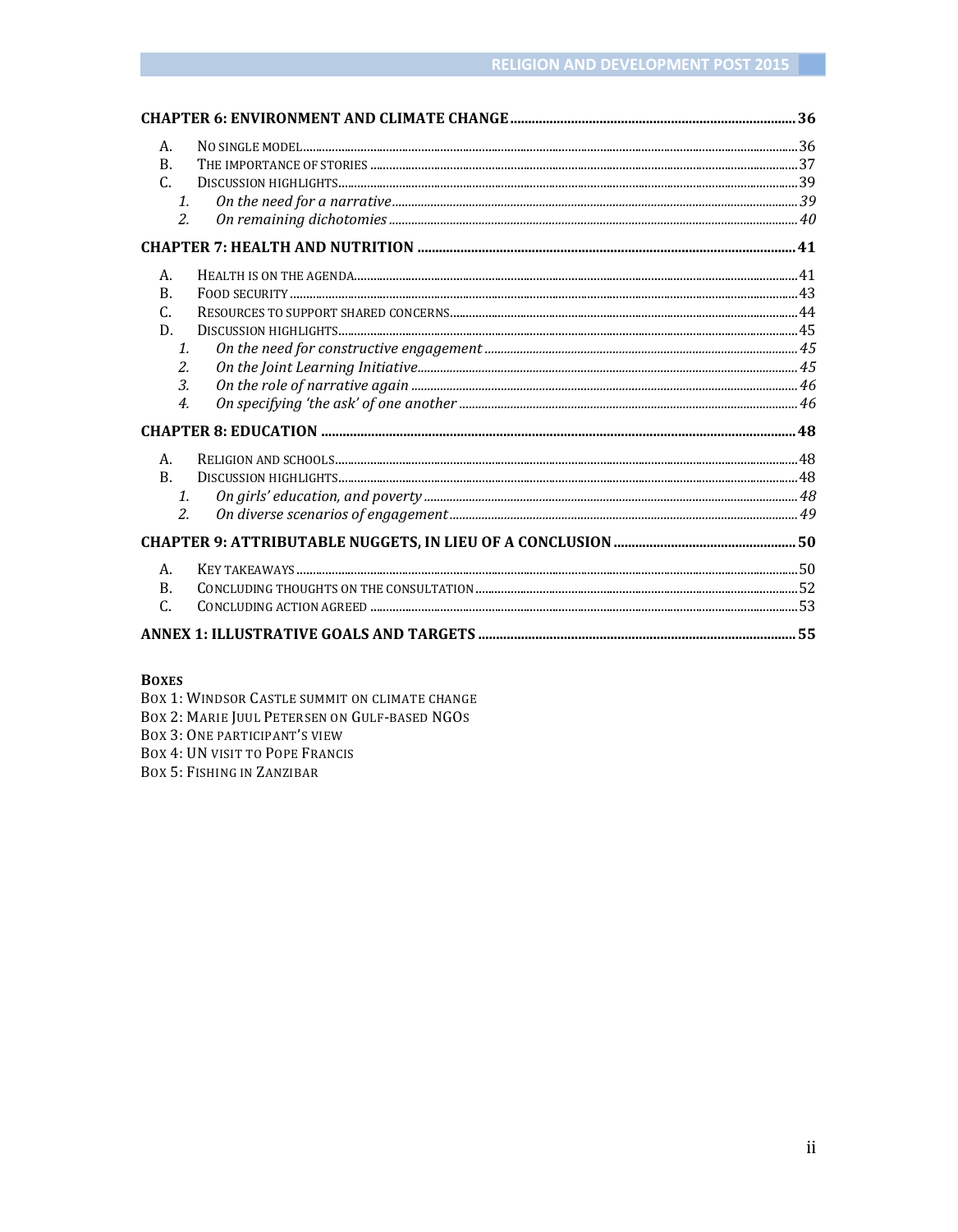#### **ACKNOWLEDGEMENTS**

Special thanks are owed for the intellectual input, the experiential knowledge, best practices and the actual support and commitment to the issues, provided by all the participants, who, at their own expense, came from far and wide to join the consultation that forms the basis of this report. In spite of the windowless room, the energy, buzz and intensity of the gathered colleagues lasted well beyond the two days of honest and pragmatic reflections. No amount of thanks will truly suffice.

Some key people contributed to the vision behind this unique consultation and the tireless work to realize it. From its inception as an idea, Mr. Jørn Lemvik, Secretary-General of Digni, Norway, was instrumental, as he ensured several colleagues, across many continents and in the faith-based and broader international policy-making worlds, were informed, consulted and involved. Dr. Peter Mandaville (George Mason University, Washington, D.C.) and Dr. Sara Silvestri (City University London) came on board after a meeting co-sponsored by their respective universities at Chatham House, The Royal Institute of International Affairs, London. This meeting proved an important prequel and set the stage for many of the discussions that took place during the consultation in New York in May. Mr. Lemvik, Dr. Mandaville and Dr. Silvestri and their respective organizations were engines behind the concept of the consultation and, together, they supported its design and management. Mr. Olav Kjørven, former Special Adviser to the UNDP Administrator on the Post-2015 Development Agenda, graciously accepted to play a critical role as co-Chair of the entire consultation.

Sincere appreciation goes to members of the United Nations Inter-Agency Task Force on Engaging Faith-based Organizations for Development (IATF-FBO), particularly colleagues from ILO, UNAIDS, UNAOC, UNDESA, UNESCO, UNDP, UNFPA, UNHABITAT, UNICEF, UN Women, WHO and the World Bank).

Significant representation, critical knowledge and vital experiences were provided by colleagues from each of the following: United Nations Office on Genocide Prevention and the Responsibility to Protect, World Food Programme, Department for International Development (United Kingdom), United Nations Foundation, Swiss Agency for Development and Cooperation, Norwegian Agency for Development Cooperation, Ministry of Foreign Affairs of Finland, Swedish International Development Cooperation Agency (Sida), The Danish Institute for Human Rights, British Council, European Union Delegation to the United Nations, U.S. Agency for International Development (USAID), Danish Mission Council Development Department, Islamic Relief Worldwide, World Vision International, Alliance of Religions and Conservation, Joint Learning Initiative on Faith & Local Communities, Tearfund, and the Henry Luce Foundation.

Here in UNFPA, the United Nations Population Fund, many hearts and minds and hours went into this consultation. The list of those to thank includes Bruce Campbell, Dianne Stewart, Mona Kaidbey, Luis Mora, Laura Laski, Jacqueline Mahon and Diego Palacios. Special thanks is due to Melissa Garcia and Asmeret Tekeste, who were not just engines, not just motors, but 'drivers' and 'enablers' in the most empowering sense. We also owe thanks to Susan Guthridge-Gould, the editor, for her hard workon this document.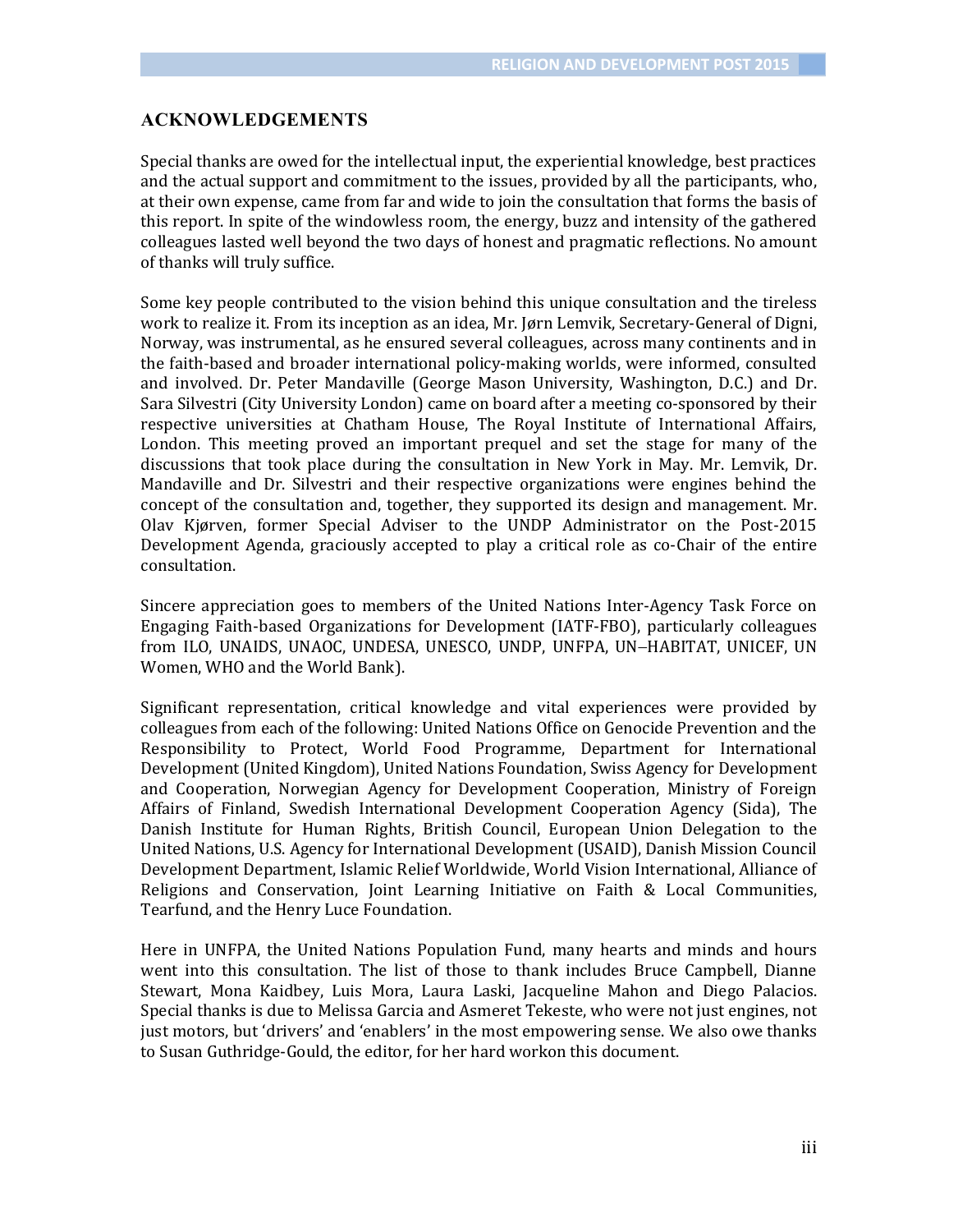Any errors in this report are entirely my own. An important disclaimer here is that *none of the opinions expressed in this document necessarily reflect those of any territory, institution, organization, office, government, Board or staff member*.

Dr. Azza Karam, Senior Advisor, Culture, UNFPA Coordinator, UN Inter-Agency Task Force on FBOs and Sustainable Development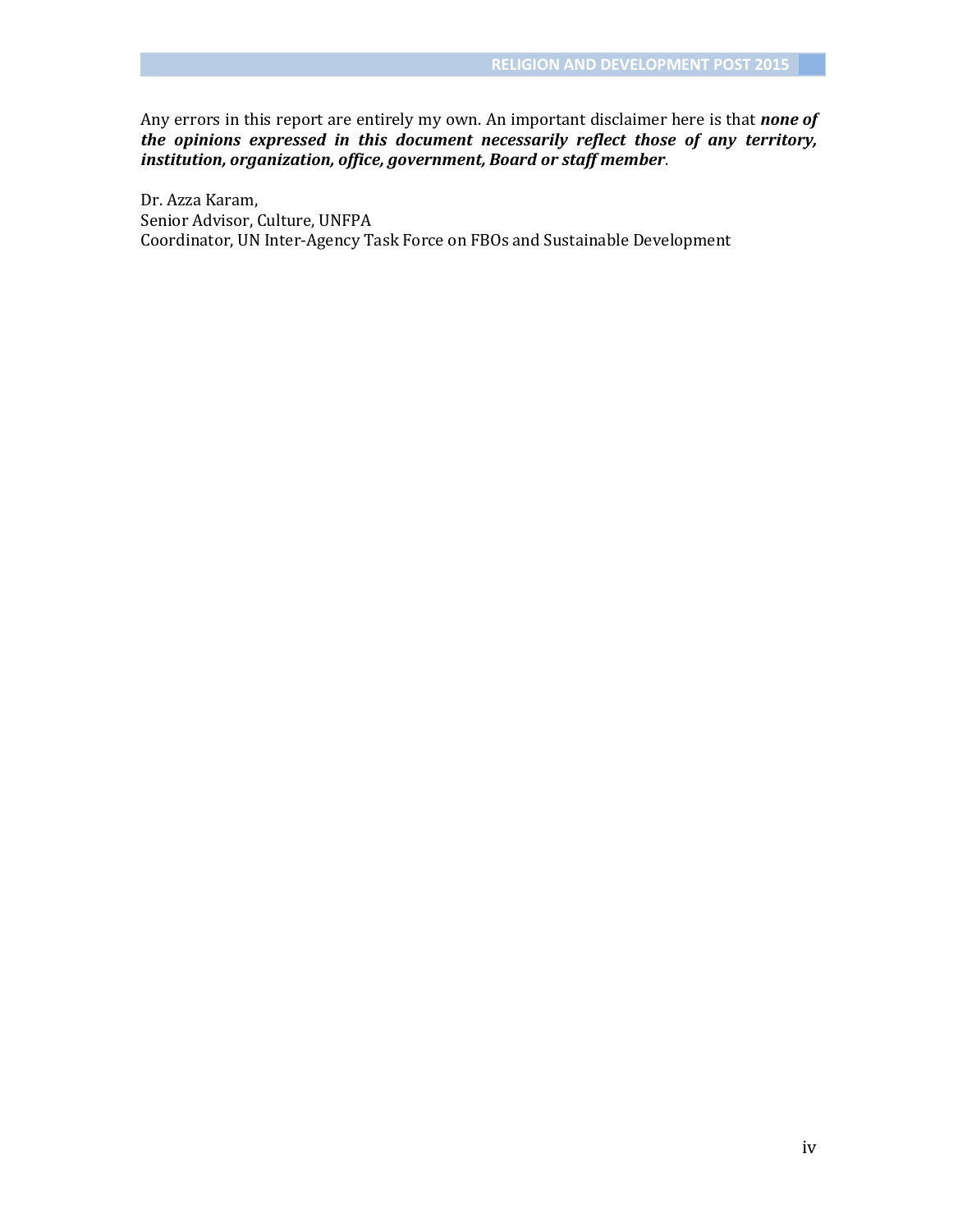# **SUMMARY**

The consultation titled "Religion and Development Post-2015: Challenges, Opportunities and Policy Guidance" was hosted by UNFPA in its capacity as Convenor of the UN-IATF-FBO and co-sponsored by George Mason University, City University London and Digni, a religious umbrella organization from Norway. The roundtable event took place on 12-13 May 2014 in New York. The nexus of religion and development concerns both faith-based organizations  $(FBOs)^{1}$  as well as so-called secular ones. It is critical to recognize the diversity within religious organizations and actors and not seek to essentialise, over-simplify or categorize. This is especially the case because religion embodies layers of ambiguities, potentials and risks – whether as ritual, institution, nongovernmental organization, leader or service provider.

Strategic thinking about religion and development requires a transformational shift in the attitudes of secular development actors — starting from simple stakeholder analysis undertaken from a presumed position of secular predominance, to considerations of a level playing field based on complementarity and parity between actors. The work of development has always been the domain of faith-based entities. The 'intruders' may well be so-called secular organizations.

Development actors, both faith-based and secular, must learn how to navigate the complex world of religion, rather than ignore or marginalize its significance. Secular development actors are cautioned against either ignoring the role of religion (in which case the development agenda loses a valuable interlocutor), or over-simplifying the complexities and ambiguities often found in such domains, particularly around contentious rights-related issues.

The dynamics of the diverse and complicated relationships between the United Nations and a range of religious development actors should be analysed with a view to the risk of mutual instrumentalization; i.e. the United Nations using religious actors and vice versa. A deliberate and careful stakeholder analysis of religious actors in any socio-political and legal context is key. Equally important is a critical reflection by secular and faith-based development actors about who is at the policy-making table and who is absent from it.

All development actors (secular and faith-based) stand to benefit from assessing even the unintended secondary and tertiary impact of engagement processes, and be wary of the risk of mutual instrumentalization, even if for the 'right' objectives.

What can often be 'striking' about the modus operandi of FBOs, including how they work with other faith communities in different parts of the world, is the invitation to

 $<sup>1</sup>$  There is a great deal of discussion and debate around the definition of an FBO. It is used herein to reference faith-</sup> based or faith-inspired non-governmental organizations (NGOs), with legal standing, which are working to advocate for and/or deliver development and humanitarian services whether nationally, regionally or internationally (or indeed at all those levels). In this article, FBOs are distinguished from individual religious leaders (RL) or local faith communities, which operate in diverse contexts without being legally registered or established as a non-governmental entity.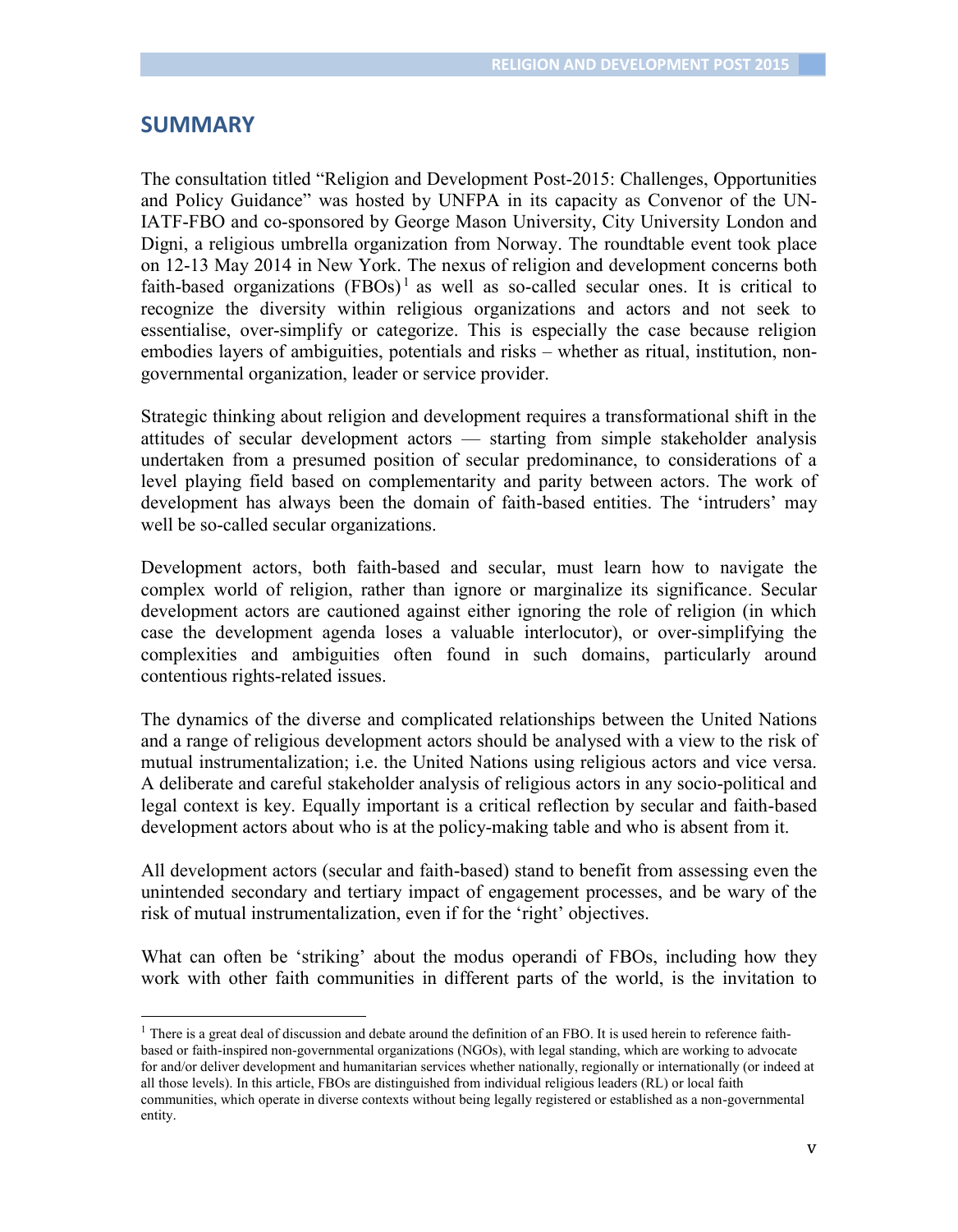question and be questioned, rather than appearing to know the answers to various developmental challenges.

Religious leaders and FBOs, are not necessarily equipped to play a prominent a role in national governance matters, nor would they want to. Some religious institutions (e.g. the Catholic Church) have learned from diverse experiences, not to engage openly in politics. Some "horrific outcomes" that have resulted from religious leaders' and religious groups' involvements in political space were pointed out. The concern was also raised that religious institutions themselves are not the most democratic of spaces and can be replete with political mismanagement. Some of the latter extends to the inability to deal with issues of abuse, and even domestic violence, which take place within the institutions themselves.

Many FBOs are ill-at-ease challenging political order, and therefore tend to shy away from such engagement. But at the same time, the civil space is shrinking in many countries, and attempting to stay 'out of politics' is increasingly unrealistic. Not only that, it was argued, but increasing political instability in some parts of the world has effectively encouraged a search for and a resurgence of more faith-inspired activism.

On the nexus between religion and peace and stability, several themes resonated, including:

The instrumentalization of religious identity in conflict situations;

• An ambiguity about the role of religion during times of conflict and therefore its potential as a destabilizing force; and

• The potential of religious actors as peacemakers, thus the capacity for some religious elements to provide solutions to conflicts. A potential which, in view of unfolding events today, cannot be ignored.

On the evolving ecology of financing, some FBOs as well as governments are acknowledged to be infusing significant resources. While not all FBOs are involved, they are, nevertheless, important brokers. These dynamics should have implications on ODA considerations and possibly also on the role of international financial institutions. The post-2015 agenda may require a conversation around the alignment of the strategies of emerging donors alongside those of Paris Club members from some of the world's largest economies.

The strategic nature of the governmental deliberations on gender equality was discussed, including mention of the potential that sexual rights issues could "burden" the post-2015 gender equality goal. In fact, it was argued that gender equality considerations are not exclusively a matter of religion. Culture plays an important role, and cultural dynamics are part of post-2015 deliberations which the intergovernmental process is working with. Discussions addressed the nature of intergovernmental negotiations and the consistent opposition to certain issues elements of the sexual and reproductive rights' agenda. Participants also noted that even some issues considered consolidated and advanced by governments themselves for decades (e.g. the Vienna Declaration on women's rights being human rights), were also being contested in these intergovernmental fora. A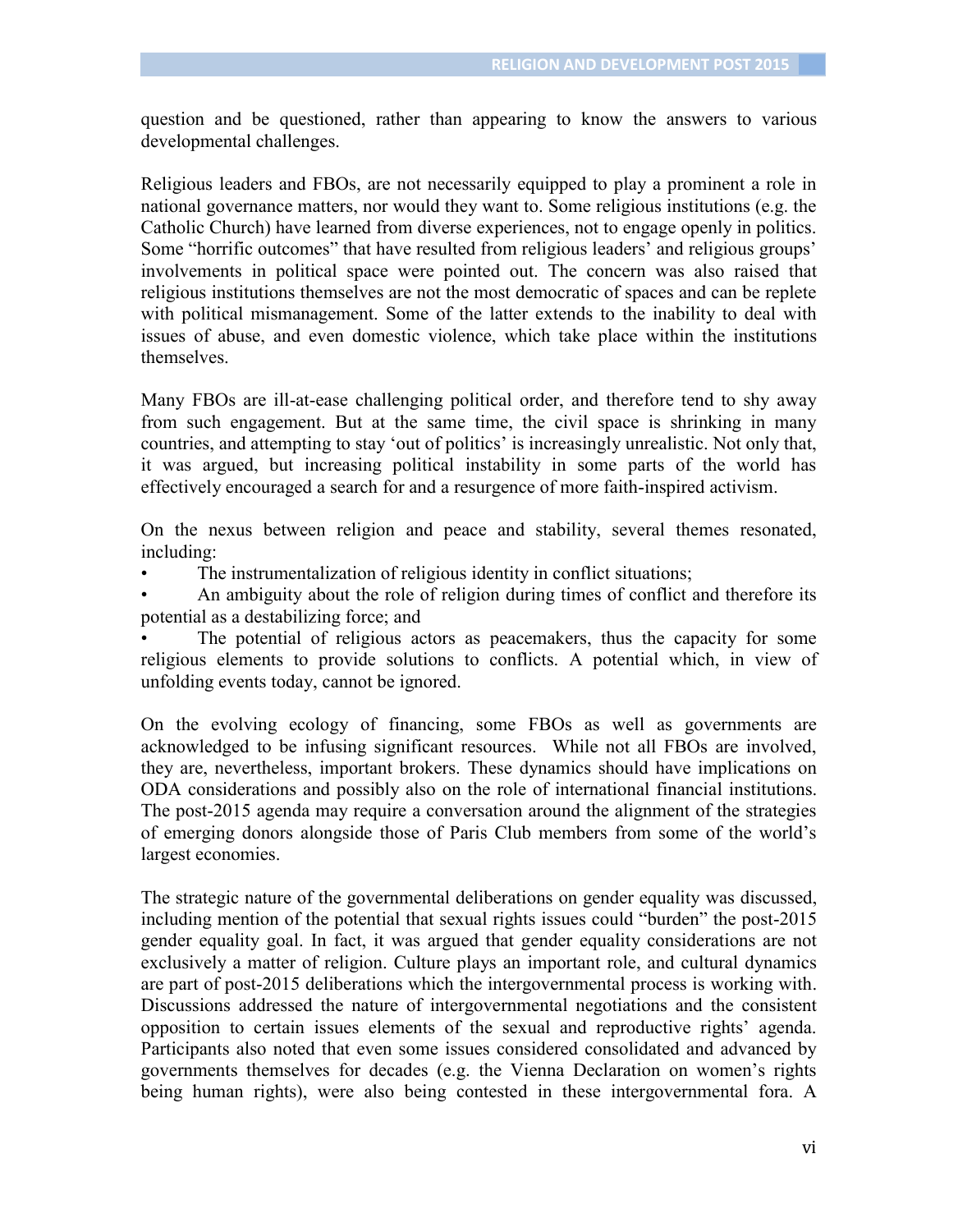concern apparently shared by all participants is that some of the basic tenets of gender equality and women's empowerment already agreed upon currently appear to be 'jeopardized'. There was agreement on a need to preserve human rights mechanisms, which are themselves the driving force for all human rights – including those which "have yet to be consolidated".

Discussants noted that in spite of pockets of resistance, the observation about a "postsecular world" resonates with the experiences of several donors. Indeed, a quote from a British politician was mentioned, in which he is alleged to have said, that governments "do God". The various presentations and discussions underlined that religion is important in all areas of work – whether governance, gender equality or environmental accountability. An argument was also made that the increasing recognition of the role of religion and religious organizations appears to be consistent with a more general interest in spiritualism, and spirituality, especially in so far as there may appear to be an impact on behavioural change.

Environmental challenges are significant, as in spite of the efforts to date, "there is enough for our needs but not for our greed". The engagement with faith actors heightens the awareness, and the capacity to appreciate that all developmental work takes place ultimately within specific and often distinct contexts. Thus, there can be no one size fits all solution or model of engagement. But the discussions also highlighted that conveying the environmental message exclusively through the provision of data – a feature many secular organizations are immersed in – is important but by no means sufficient to effect the radical changes needed not only in policy, but in terms of mindsets, behaviours and consumption patterns.

Numerous dynamics shared by the gathered faith-based organizations were highlighted during the roundtable consultation. Many of the FBOs:

- Share a sense of urgency as well as a real opportunity for FBOs to engage with the post-2015 development agenda. They are not only advocates to influence governmental delegations negotiating the sustainable development goals (SDGs); but also have roles to play in the eventual roll-out of the goals as communitybased service providers, behaviour change-makers and social mobilizers, generating greater moral urgency behind the agenda. Also, faith leaders and faithbased communities have a non-tangible contribution to offer to broader spiritual aspects of developments;
- Are determined to carry out advocacy with diverse governments, and to stand in solidary with like-minded secular and rights-based counterparts;
- Need to be organized, coordinated and cooperative (with each other as well as with secular counterparts);
- Are keen to move beyond technocratic language and to advance issues that may not be on the present agenda;
- Show determination to move beyond limitations imposed by overly technical approaches and jargon;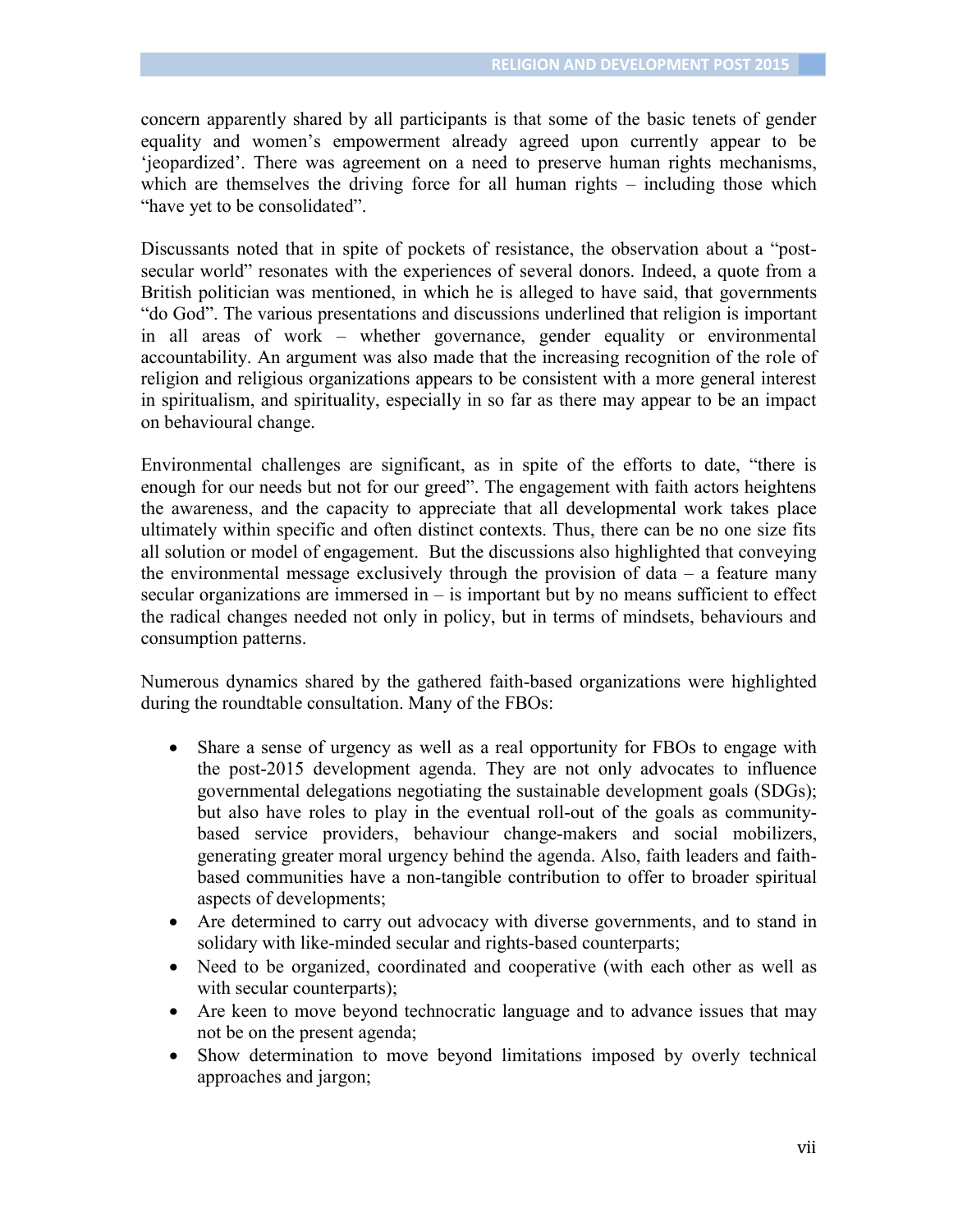- Express concerned about ensuring that human rights are a basis of considerations throughout the post-2015 processes and the outcomes thereof;
- Give consideration as to how to ensure a level playing field among FBOs themselves, as well as among FBOs and their more secular developmental counterparts, bearing in mind the often wide differences in structure, as well as challenges of identification and representation;
- Acknowledge the need for 'evidence' and 'results' of faith-based engagement in development. Questions remain as to whom defines this 'evidence' and how much would be deemed 'sufficient' to consider systematic and learned outreach, as well as mutually agreed exit strategies?

Participants from the United Nations system identified a number of considerations regarding the nexus of religion and development as part of the post-2015 deliberations:

- Engagement with faith groups is key, including building deeper relationships where there is clarity about the value proposition, as well as other advantages. Such relationships, and the myriad actors, have to be contextualized not only through an appreciation of religion and its role in societies, but also by locating religious dynamics in an increasingly complex web of geo-politics.
- Clear and updated definitions of faith-based entities in development remain an ongoing requirement. This is not to argue semantics, but to ensure that the constantly evolving nexus of religious institutions, organizations, communitybased entities, religious leaders, etc., is properly understood in shifting contexts. Partnering with one FBO should not be a model of partnership with the world of faith-based actors and entities.
- FBOs can enable the United Nations to look at new areas currently missing in discussions around the Millennium Development Goals (MDGs) as well as the Sustainable Development Goals (SDGs), e.g. issues of ethics, potential tipping points for creation of a culture of taxation, ability to mobilize in-kind local resources, and ability to raise significant financial resources from within faith communities themselves.
- Despite ample evidence showcasing the myriad work of FBOs in development praxis, much of this still work requires marshaling and analysis, given that most of the work is housed within respective agencies and not consolidated across the UN system.
- The UN and the wider donor community should identify the specific questions for which they are seeking answers or evidence. This should include evaluating and analyzing the capacities of FBOs to create positive change and/or rights-based and gender-sensitive transformational dynamics.
- FBOs have extensive experience in most of the Sustainable Development Goals under discussion by the Open Working Group to date, including partnerships with various operational UN agencies in joint advocacy or service delivery.
- The new aid architecture, and discussions around new development financing modalities, should consider the 'new normal' in today's world, where not only BRICs are playing a key role, but Arab Gulf countries are also fast-developing a critical set of legacies in development assistance and humanitarian aid.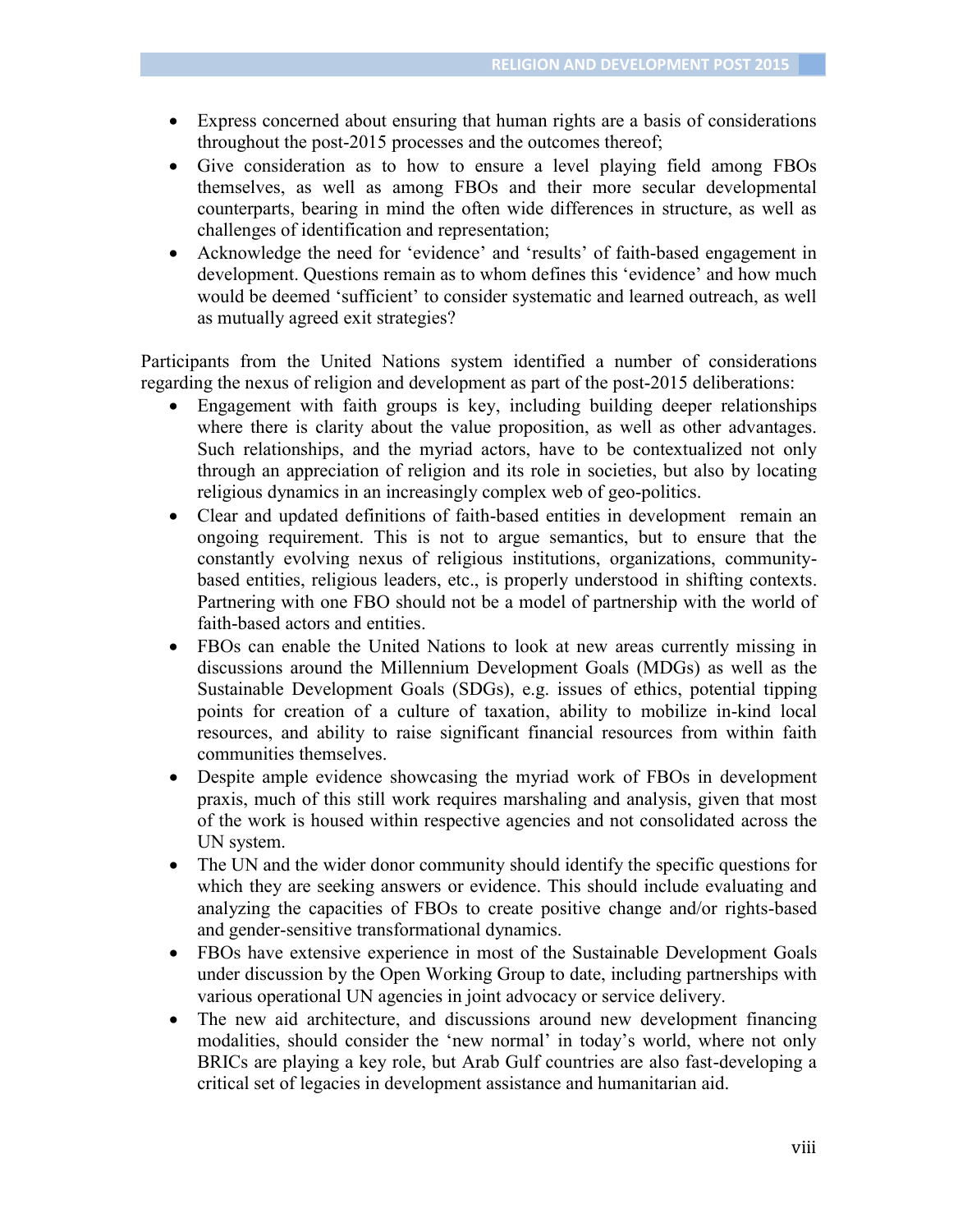FBOs have identified governance, financing development and peace and security as especially critical areas for their post- 2015 considerations, including the governance of FBOs and religious communities.

#### **Key follow-up activities:**

- 1. Networking: There was an agreement that this group form a loose, informal 'Network of Peers on Religion and Development Post-2015'.
- 2. Capacity building: The suggestion was made that donors, FBOs and UN agencies select two or three specific thematic areas and organize a follow-up colloquium on these. The use of specific frontline practitioner questions and experiences could build on shared knowledge, engagement and trust, resulting in a clear articulation of the compelling moral narrative around the Sustainable Development Goals (this has since been undertaken by the World Bank and a meeting to this effect is slated for July 8 and 9 of 2015).
- 3. Capacity Building and Knowledge Management: A follow-up consultation in 2015, preferably on a subset of the SDGs of relevance to evolving dynamics, should be convened among the Network of Peers, with a view to expanding this knowledge Network to be inclusive of more donors and faith-based development partners.
- 4. Research: Research should be undertaken wherein a systematic surveying of governments and donor organizations would take place, with a view to identifying what policy makers want from FBOs.
- 5. Advocacy: FBOs determined to pursue stronger donor collaboration and support towards efforts to strengthen the evidence base on the impact of faith.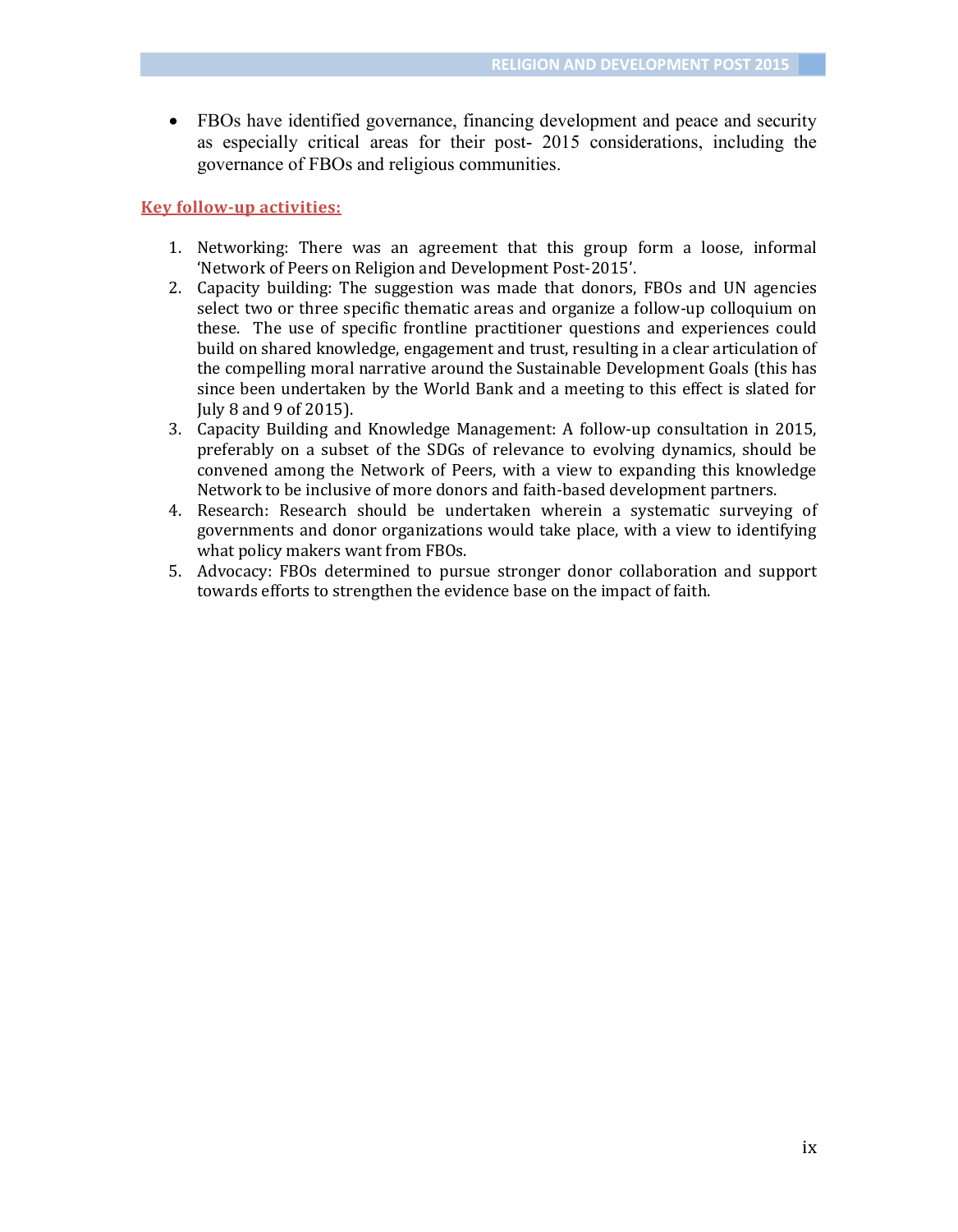# **INTRODUCTION**

*"…the UN has retained a secularist jargon and ethos, so that even religious bodies have to use secularist language when they make arguments on the East River. They speak of "family values"—not of serving God. You might say that one of the purposes of secularism is to provide a language in which people of very different metaphysical views can communicate, and it served that purpose in the early years of the UN, even though some of its pioneering heroes, like the Swedish Lutheran Dag Hammarskjold, were deeply religious people. In the "post-secular" age where some forms of religion are on the rise again, nobody knows what the common language will be…"*

*The Economist (Erasmus, Religion and Public Policy, Religion and the UN: Visions of a New World)*

The United Nations is unparalleled as an international and intergovernmental body that has succeeded in extending its influence and infrastructure to encompass a huge range of mechanisms which serve almost 200 countries' governments. It convenes, develops, deploys, plans and coordinates critical international conventions and interventions responding to a multitude of human needs. But the realities around the UN have changed from a world in which nation-states made decisions to govern every aspect within their own boundaries and organized their own armies, to a world where non-state actors, various peoples and a plethora of other multi-state bodies, proliferate.

Geopolitical alliances, governance regimes and the direction of international development aid are all shifting. Plants and animals are facing drastic environmental changes in basic survival patterns. One of the many changes becoming increasingly difficult to ignore, especially for longstanding secular organizations, is the extent to which religion is surfacing as a critical broker of human and governmental existence.

Faith-based infrastructures include religious institutions, religious leaders (male and female), faith-affiliated and faith-inspired service delivery mechanisms, governmentsponsored faith-based service partners, government-affiliated faith-based advocates, and international FBOs with local offices. They are tightly interlinked within the so-called 'communities'. In order to focus the lenses on communities, this kaleidoscope must be appreciated.

There is much to be learned about the role of FBOs in development, especially in service provision. A study (albeit contested) published by the World Health Organization was a 'reality check' for many development practitioners. According to the study, faith-based organizations provide an average of 30 to 40 per cent of basic health care in the world. This figure is expected to be much higher in contexts where conflicts and/or humanitarian emergencies are active (e.g. Democratic Republic of the Congo, Sierra Leone, Syria) where organizations such as IMA World Health report that almost 75 per cent of basic health care can end up being provided by FBOs.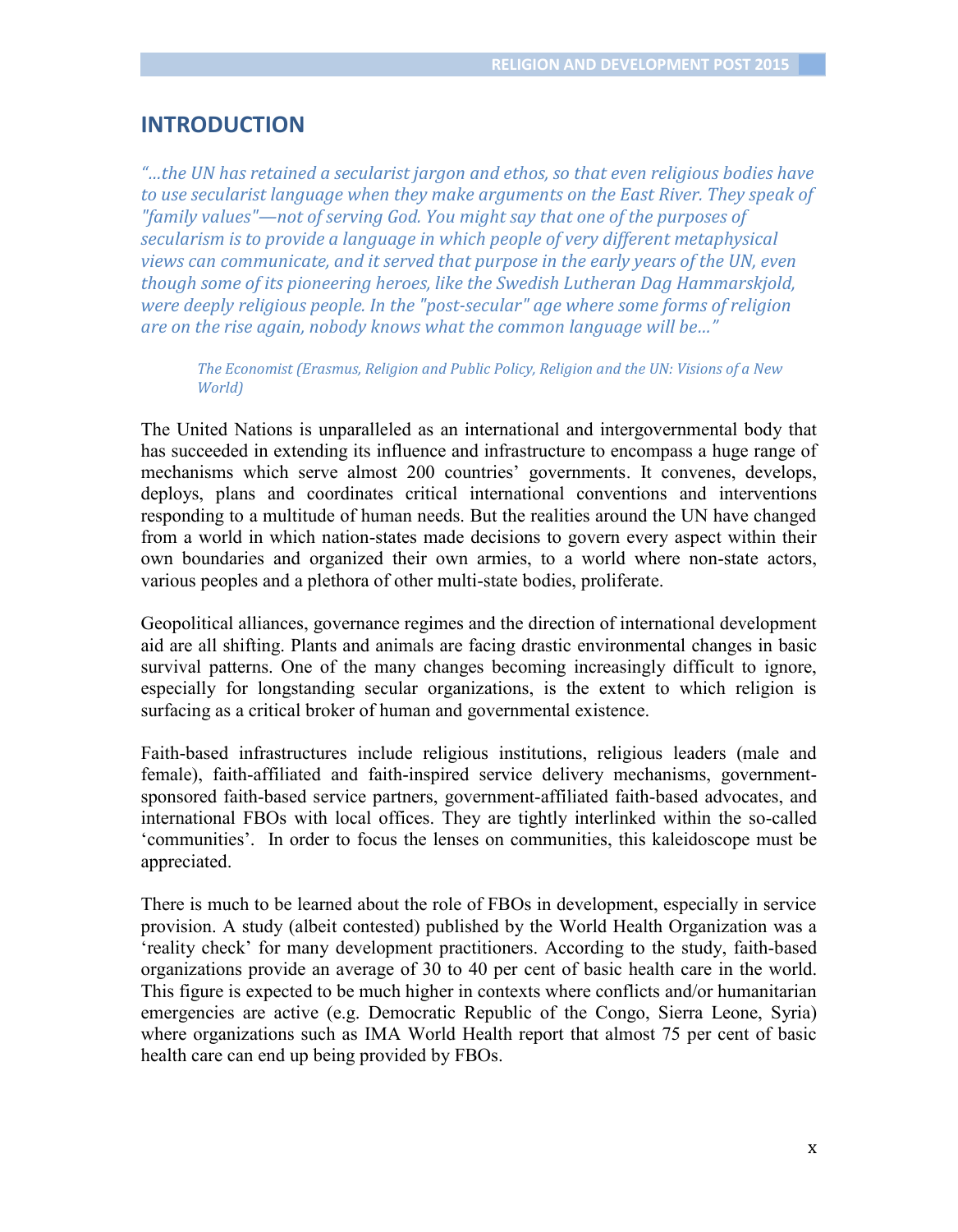Religious institutions are capable of significant social mobilization, in addition to a distinct moral standing. Beyond the convening capacities inherent in raising and utilizing legions of volunteers (which no other institution can boast worldwide), they are owners of the longest standing and most enduring mechanisms for raising financial resources. In times when traditional 'secular' development is confronting its strongest set of resource challenges, these capabilities cannot be underestimated.

Characteristics of FBOs are varied: religion; size; location; areas of interest; positions on diverse development-related issues and priorities; geo-political positions; regional, national and local activities; and many more variations.. In 2012, the total revenue of World Vision International was \$2.67 billion; the total group source of Islamic Relief was \$67,211,825 plus a nearly equal amount in charity funds; and Lutheran World Relief's total support and revenue was \$38,529,000. Far beyond these organizations are the Catholic Church's diverse assets. At the same time, from a significantly more impoverished perspective, "USD 100 can go a very long way to provide basic needs," says Nigerian Sister Ngozi, who oversees orphanages and women's empowerment initiatives in rural Nigeria, FBOs vary widely: The biggest can stand very tall next to its secular developmental counterpart while the smallest may be involved in care for thousands of the world's poorest people—and yet never feature in a mapping exercise conducted in capitals or in a Western-based NGO.

Given the realities of service provision, resource capacity, political presence as well as the potential of faith leaders and organizations to mitigate or aggravate a variety of conflict intra and inter-communities, being knowledgeable of the work of FBOs is necessary in order to benefit from the social capital available for sustainable human development, human rights, and peace and security. It is therefore essential to undertake informed and systematic outreach to key partners in the world of religion, where community service provision has been a reality for centuries.

# **A. UN and FBO development partnerships**

It may be said that UN and FBO development partnerships represent multiple roads, not all well paved. How do FBOs engage with the United Nations system around development issues? There is no coordinated global faith-based engagement around development. Humanitarian relief, climate change, poverty and some health angles (e.g. malaria, tuberculosis, HIV and maternal health) bring many FBOs on board with legitimately impressive track records of care and organization. Other areas remain highly contentious, however, and see little coordination, activism or visibility. Such areas pertain to gender equality and sexual and reproductive health: the most contentious areas of rights in the entire development agenda. Faith-based organizations themselves are divided on positions towards specific issues of sexual and reproductive health and reproductive rights. Tensions between faith-based/faith-inspired women activists and more secular-leaning women activists on these issues remain unresolved; it can be heightened particularly at the global level where intergovernmental negotiations and outcomes take place.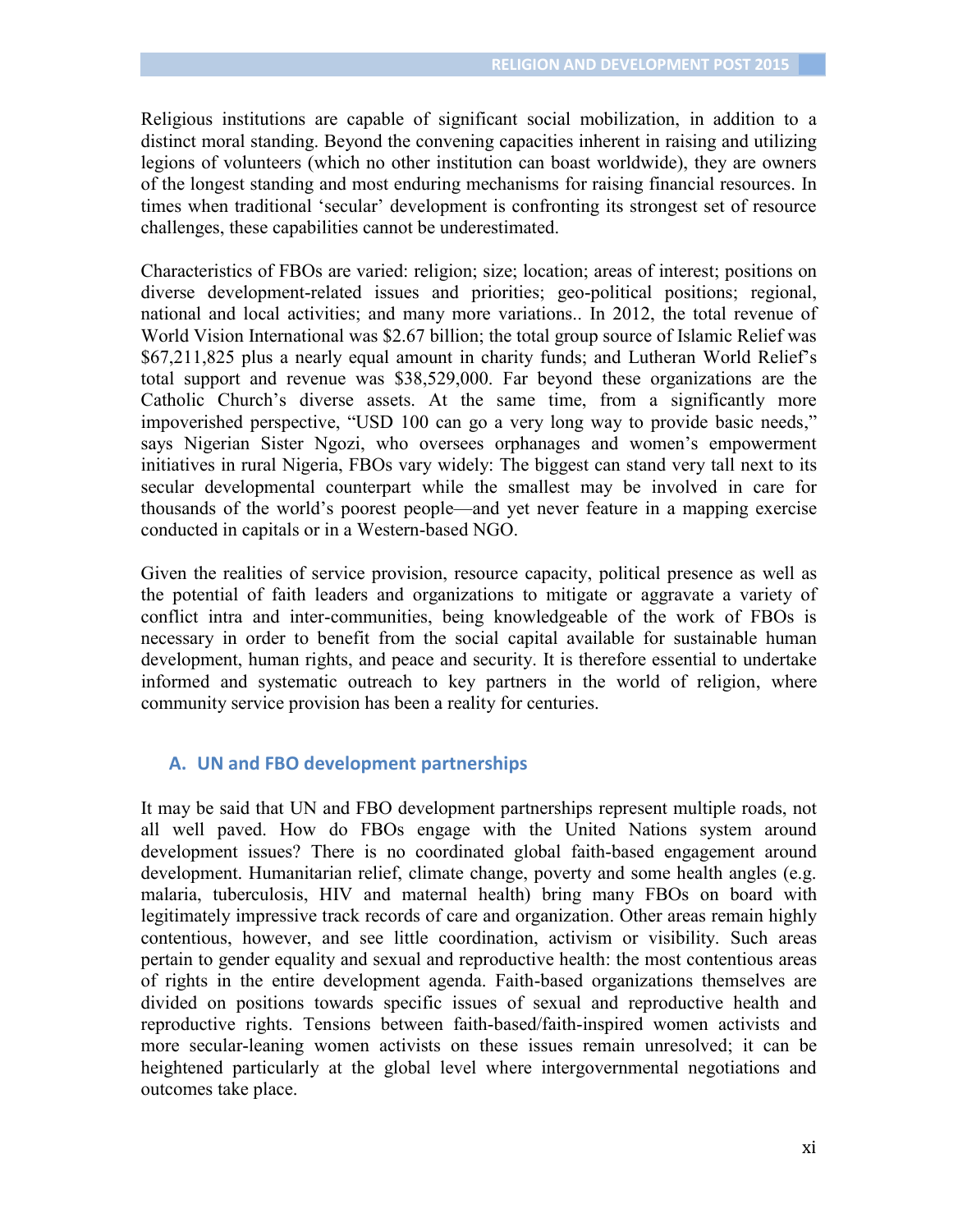The difference in positions, and many of the divisions between organizations and groups (including around contentious issues) is not dependent on the faith itself, i.e. lines are not drawn Muslim-Christian or Christian-Buddhist. Nor are these differences uniformly along national lines or west-east and north-south. Rather, they are within each faith **and** within countries. This is also important to realize for national advocacy purposes; in other words, within one country, the position that a government will adopt in intergovernmental negotiations is dependent on the strength of the advocacy by and for rights actors within that country.

#### **B. Track record**

The United Nations system has a varied record of partnership and engagement with FBOs and religious leaders. Since the 1970s, UNFPA has had a history of research aimed at ensuring that the language of UN advocacy (in this case around health) is strengthened by the teachings of religion. Others have cultivated these partnerships more towards the late 1990s and early 2000s, largely around advocacy, care and service delivery, including the International Labour Organization, UNAIDS, UNEP, UNICEF and the World Bank.. Still others have started relatively recently to investigate the potential and/or publicly note the importance of outreach to and partnership with faith-based entities, such as the Office of the United Nations High Commissioner for Refugees (UNHCR) and the United Nations Department of Political Affairs.

An important nuance here is that the experience of engaging faith-based actors can differ even within the same UN agency. Consequently, approaches in the UN towards such partnerships vary widely. Most UN development agencies and humanitarian relief actors are relatively more cognizant of the potential and value of such partnerships. It could be argued, admittedly with some generalization, that the more openly 'political' the mandate of the UN body, or the more it enforces gender equality as a requirement of engagement, the more it will have concerns about partnerships with faith-based and faith-inspired actors. In general, engagement tends to err on the side of some suspicion at worst, and caution at best.

UNFPA has raised the visibility of this FBO 'conversation' within the UN system. UNFPA has been a driving force behind convening the UN system to call for a collective platform within the broader organization to reflect critically, and in a studied manner, on the purpose, objectives, methods, lessons learned and 'pros and cons' FBO engagement. At the outset, donor support was provided by Switzerland and continues at present with support from the Norwegian Agency for Development Cooperation (Norad). UNFPA was the first member of the UN family to undertake a 'mapping' of its own engagement with FBOs, focusing on 2000 to 2007. This inspired other UN agencies to undertake similar (and with more detailed analysis) accounting of their outreach with FBOs and wider religious communities. Following the UNFPA Global Forum on Faith-based Organizations for Population and Development (Istanbul 2008), UNFPA launched the UN's first Interfaith Network on population and development issues.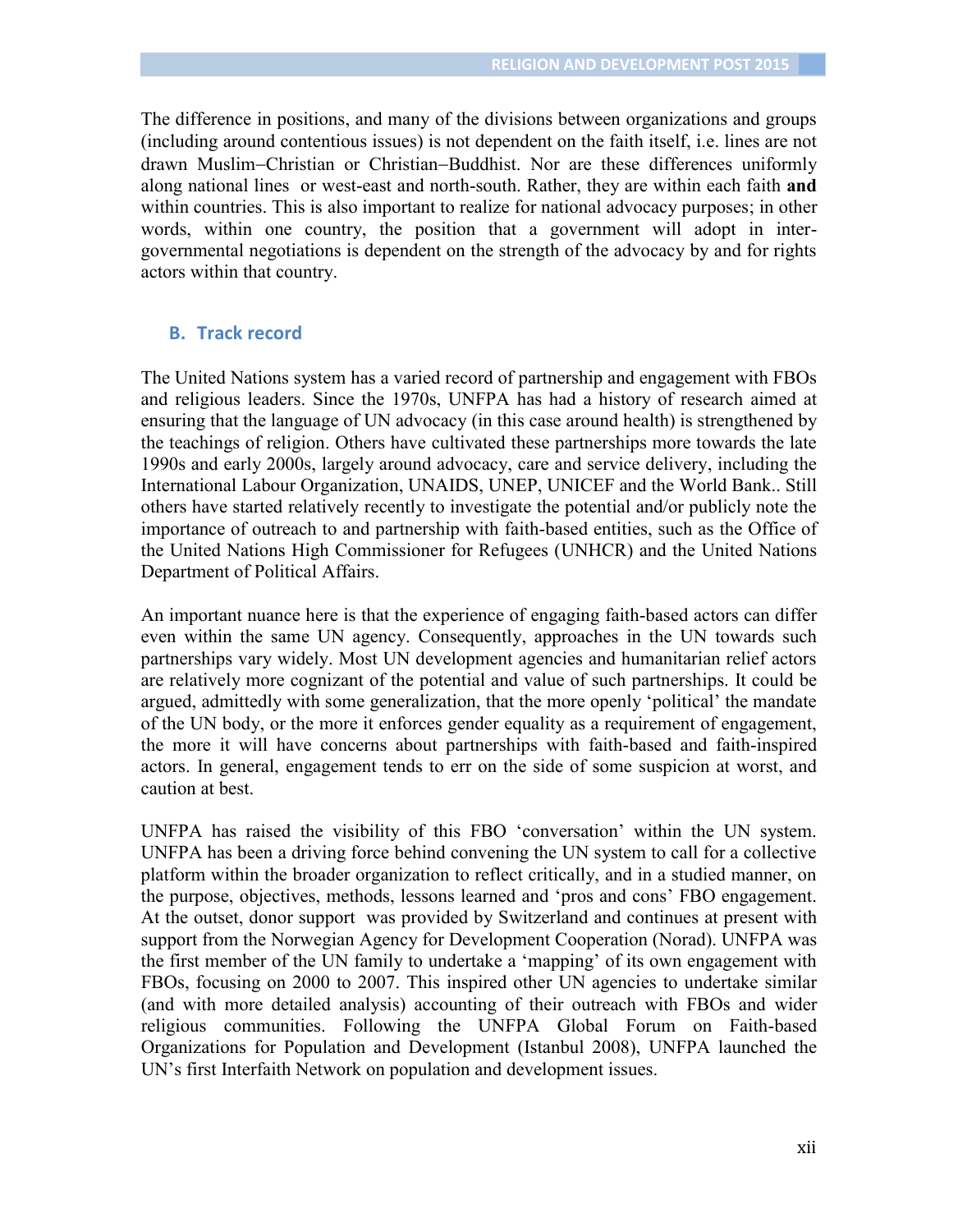A task force was formalized in 2009 by the United Nations Development Group  $(UNDG)<sup>2</sup>$ , at the invitation of UNFPA, titled the United Nations Inter-Agency Task Force on Engaging Faith-based Organizations for Development. The IATF-FBO regularly convenes several UN agencies and hosts many consultations with FBOs, academia and think tanks around issues common to the development-religion-politics nexus. Many of these consultations are documented in print by UNFPA. In response to the IATF-FBO, in 2010 UN DESA) expanded its annual Report of the Secretary- General on interreligious and intercultural activities to include representation of the work carried out by this wider network of UN agencies.

In addition, UN staff meet with diverse partner FBOs in a yearly Strategic Learning Exchange, held under the auspices of the UN System Staff College (UNSSC). UNFPA together with UNAIDS convenes UNICEF, UNDP and UNHCR on a rotating basis. The Exchange provides an opportunity to share and critically assess concrete case studies of partnership and lessons learned. The objective is to enhance delivery towards common goals and seek to identify and overcome challenges.

# **C. Global-level engagement**

The outreach to faith actors around the post-2015 development agenda process can only be described as 'very varied' given the huge diversity of FBOs themselves, which are far from a homogenous block. On the global level, the engagement of FBOs tends to be informed by the following dynamics:

**1. The size of the organization**: Larger FBOs tend to be more engaged with the UN than smaller ones. Some organizations have been long-time partners with UN agencies around specific issues, such World Vision on child rights and maternal health, and Islamic Relief on humanitarian relief and emergency support in countries.

**2. Dominated by Christian NGOs**: Christian NGOs have a relatively longer history of centralized organization and presence at the international level (and, some would argue, a longer track record of providing social services in countries other than their own, preceding colonial presence). They are thus the most visible at the international 'policy tables', conferences and meetings, including at the United Nations.

**3. Dependent on the responsiveness of the FBOs themselves:** Some FBOs consider(ed) the Millennium Development Goals to be part of their own agenda-setting and responsibilities. Some have been more willing to be engaged, and have articulated the MDGs or referenced the goals in their own strategic and policy frameworks. It is noteworthy, and possibly not a coincidence, that those FBOs are likely to be headquartered in the western hemisphere and also relatively more comfortable 'taking on' human rights language and issues. Many of these FBOs build and work through deep and longstanding partnerships with local NGOs. In many cases, the entire development

<sup>2</sup> The UN Development Group unites the 32 UN funds, programmes, agencies, departments and offices that play a role in development.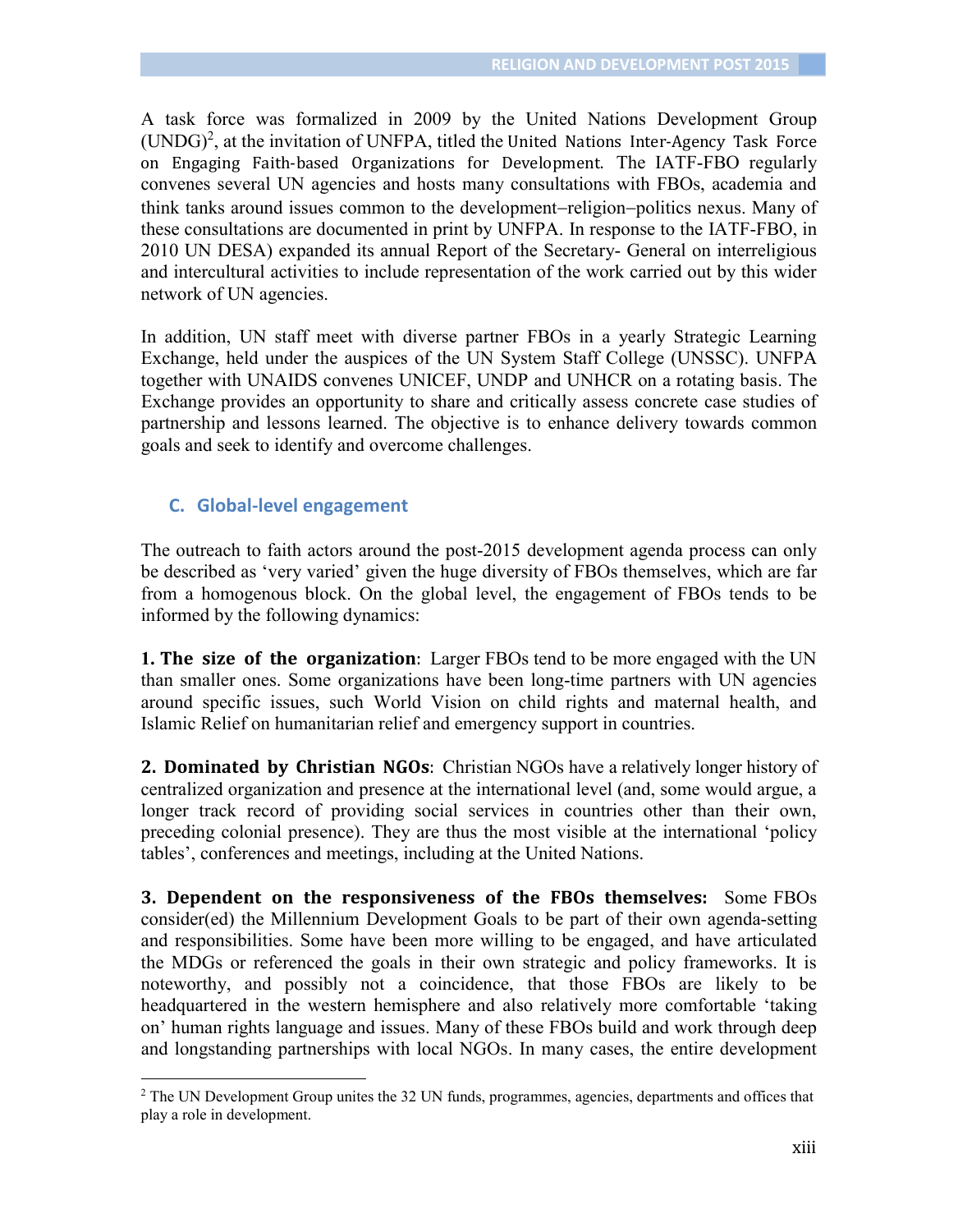model is to build capacity and work through local churches or NGOs, as for Tearfund and Bread for the World-Germany. In contrast, many other FBOs and religious leaders have no interest in a presence in western headquarters; nor do they have the resources. They may rarely feel the need to accommodate MDG or related discourse in their own agendas or outreach. And yet they are critical development agents serving large segments of the local populations at the most micro community levels. In some ways, as is the case with many other NGOs, the 'elite' FBOs are the ones at the table at the global level.

**4. Dependent on the outreach done by the different UN agencies**: Some UN agencies have sought FBO input, deliberately organized outreach to their FBO partners, included them in programme roll-outs, and developed some sort of guidelines for such engagement. –Examples include some of the more operational agencies such as UNICEF, UNAIDS, UNEP and UNFPA. Other UN offices have, at different moments, selectively reached out to some religious leaders and engaged them in certain advocacy efforts and/or in certain mediation initiatives. Examples include UNDP, UNESCO, UNHCR and the United Nations Alliance of Civilizations (UNAOC).

The ways of outreach and engagement are myriad; nevertheless, they lead to similar concerns.

# **D. Calls for a 'safe space' for sustainable development discourse**

The dynamics of donors, UN agencies and FBOs—influenced by size, agenda or variations in engagement style and other factors—have been on the minds of IATF-FBO members. <sup>3</sup> In 2012, a request was made by the UN Development Group to convene a consultation that would help identify the particularities of religious development organizations in relation to the UN's post-2015 development agenda processes. This consultation would call for more deliberation around the nexus of religion and development, and would seek to engage multiple stakeholders, not simultaneously convened in the past. Others called for such a consultation, too.

Participants at Wilton Park meetings in 2011 and 2014 pointed out the potential value of a "dialogue with the UN" on issues of religion and sustainable human development, particularly as post-2015 deliberations appeared to require more attention by both foreign policy and traditional development desks. The meetings at Wilton Park, a forum for global change based in the United Kingdom, brought together policy makers, academics, and representatives of NGOs, donor governments and intergovernmental organizations to focus on the dynamics of religion, foreign policy and social development.

<sup>3</sup> Members of the United Nations Inter-Agency Task Force on Engaging with Faith-based Organizations for Development (IATF-FBO) include ILO, UNAIDS, UNAOC, UN DESA, UNESCO, UNDP, UNFPA, UN-HABITAT, UNICEF, UN Women and the World Bank. The members have a record of engagement (and focal points assigned) with religious and/or cultural issues, and faith-based and/or civil society outreach.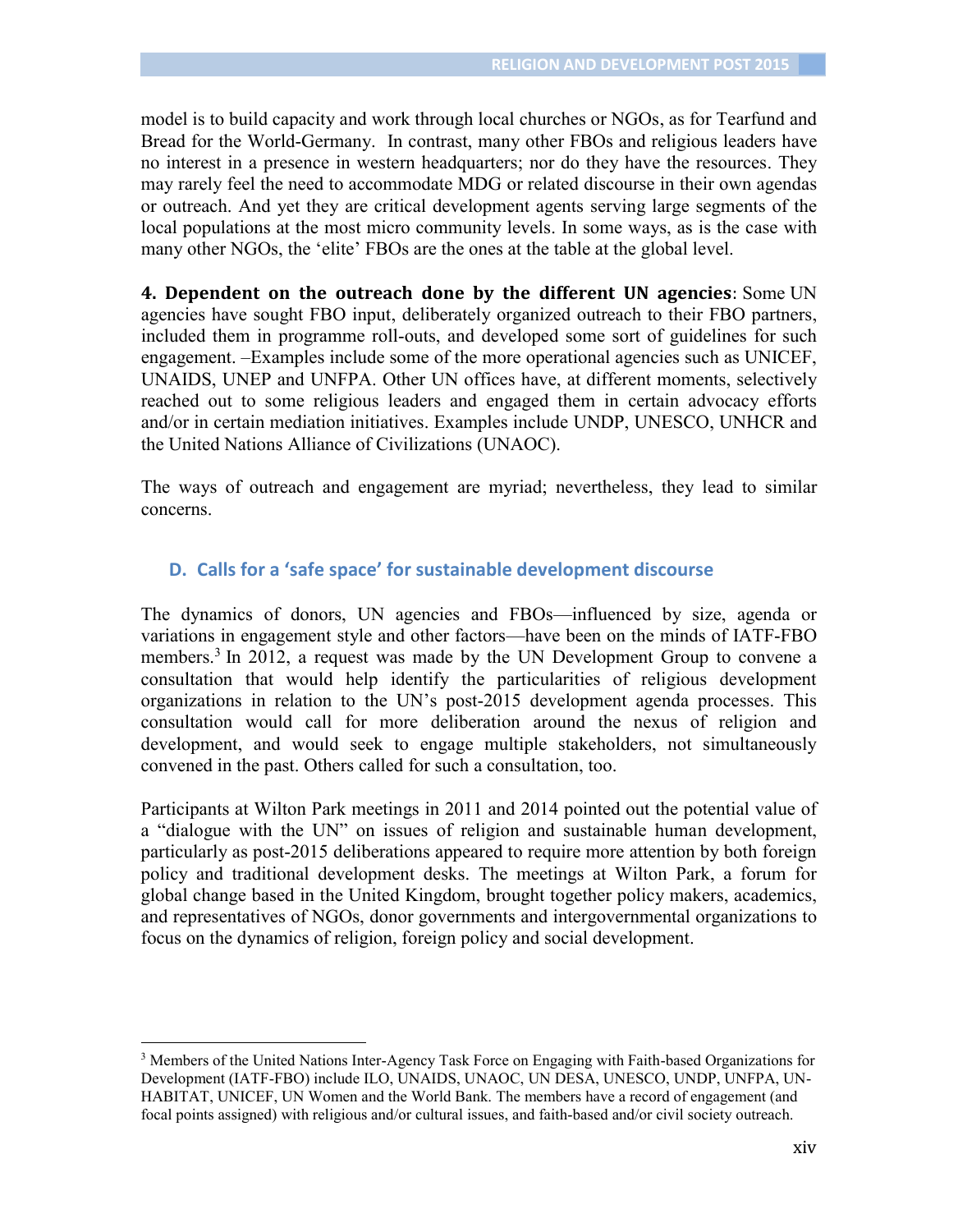This call was further reinforced when FBOs themselves, during training sessions sponsored by the UN Staff College<sup>4</sup> asked for a 'safe space' to engage in and around the post-2015 agenda. The reasons for the articulation of a 'safe space', as opposed to an ordinary consultation, rested on the realization that no conversation about any aspect of religion, especially when based on contemporary real-life situations in diverse contexts, could avoid political sensitivities. As the following report illustrates, religion, and religiously tinged issues, intersect with every facet of political, economic, legal and social dimensions.

The calls from diverse sources indicated a shared need for a 'safe space' wherein discussions among key development policy makers at the global level could unpack, identify and reconstruct an experience-based understanding of the nexus between religion and development. How could the post-2015 processes benefit from the interactions and the lessons learned?

# **E. About the consultation**

The result of these calls for a 'safe space' was an informal two-day meeting titled "Religion and Development Post 2015: Challenges, Opportunities and Policy Guidance". The consultation was held in New York 12 and 13 May 2014. It was hosted by UNFPA and co-sponsored by George Mason University, City University London, and Digni. The consultation convened nearly 40 participants including members of the IATF-FBO; representatives of major donor organizations from Finland, Norway, Sweden, Switzerland, the United Kingdom and the United States; several FBOs including Danish Mission Society, Digni, Islamic Relief Worldwide and World Vision; and international researchers on Gulf development, religion and governance, and religion and finance.

Objectives and purpose of the consultation:

- 1. To discuss the respective concerns, experiences and current milestones in the dynamics of religion and development;
- 2. To consider the impact and/or requirements of such partnerships given that the post- 2015 and SDG processes are progressing and moving towards shared development goals;
- 3. To consider opportunities to consolidate joint efforts towards calling for specific development priorities/goals (bearing in mind the systematic emphasis on and intersections with human rights and gender equality issues). Suggested thematic areas to look at include: poverty, climate change, health (including sexual and

<sup>4</sup> These take place once yearly and are referred to as Strategic Learning Exchanges on Faith, Development and Humanitarian Relief. Various UN staff members are convened with FBO partners to exchange experiences and address partnerships which help to address and assess the nexus between religiondevelopment and humanitarian aspects based on real in-country situations.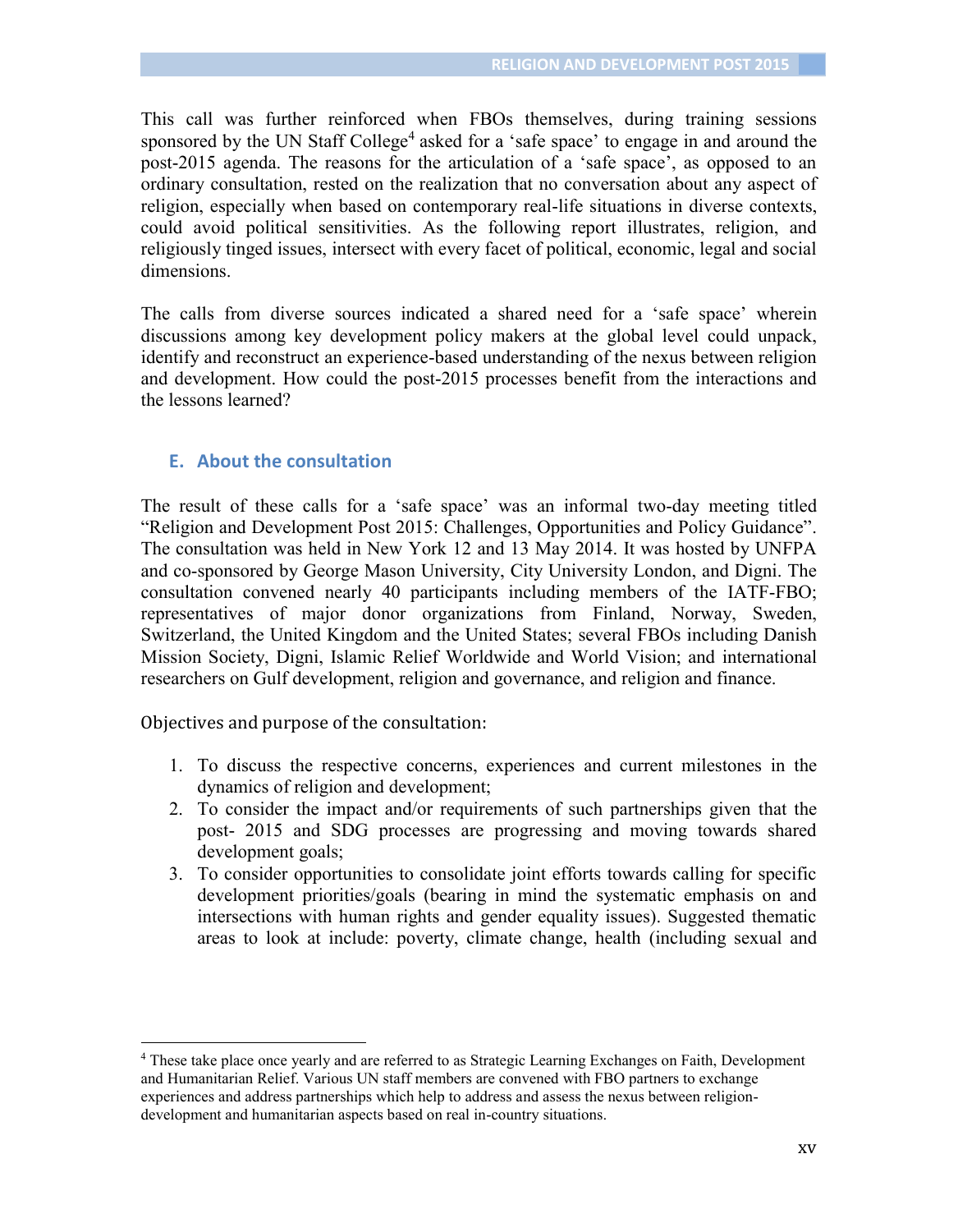reproductive health and reproductive rights and HIV/AIDS); women's empowerment, governance;<sup>5</sup>

4. To create an informal network of development peers as 'advisors' on religion and development dynamics (with a possibility of sub-networks focusing on specific thematic interventions/areas).

## **F. The structure of this report**

To describe the presentations and discussions as rich, engaging and in-depth would be an understatement. Attempting to capture the scope, depth, nuances and variety of knowledge and perspectives is simply not realistic. This is rendered all the more challenging given the context of non-attribution promised by the organizers, and on which basis all participants invested their time and resources to participate in this meeting.

This report captures the gist of the interventions and the subsequent discussions engendered. In many instances, more questions than answers were raised, in keeping with the purpose of an open and frank sharing of reflections and experiences between diverse stakeholders, about fundamentally contentious issues. The presentations were undertaken on the basis of diverse themes identified in the report of the High Level Panel on the Post-2015 Development Agenda, 'A New Global Partnership: Eradicate Poverty and Transform Economies through Sustainable Development'. In this report, twelve 'illustrative goals' are advocated to realize the transformative shifts for the sustainable development agenda (see Annex 1). The two-day meeting, and this report therefore, addressed the following themes in the order noted:

- Governance and institution building (Chapter 2);
- Stable and peaceful societies (Chapter 3);
- Financing sustainable development (Chapter 4);
- Gender equality (Chapter 5);
- Environment and climate change (Chapter 6);
- $\bullet$  Health and nutrition (Chapter 7);
- Education (Chapter 8). $<sup>6</sup>$ </sup>

On each of these themes, speakers were identified from the three main constituencies represented (UN, Donor, FBO) to 'kick off' and indeed provoke the discussions, which were then commented on by participants.

The roundtable discussions now begin.

 $5$  See Annex 1 for a framework for 12 development goals proposed by the UN Secretary-General's High Level Panel on the Post-2015 Development Agenda as illustrative examples for the post-2015 development agenda. Website: http://www.post2015hlp.org/the-report/

 $6$  Employment was on the agenda but largely due to the absence of the relevant UN entity dealing with these issues, it was not addressed.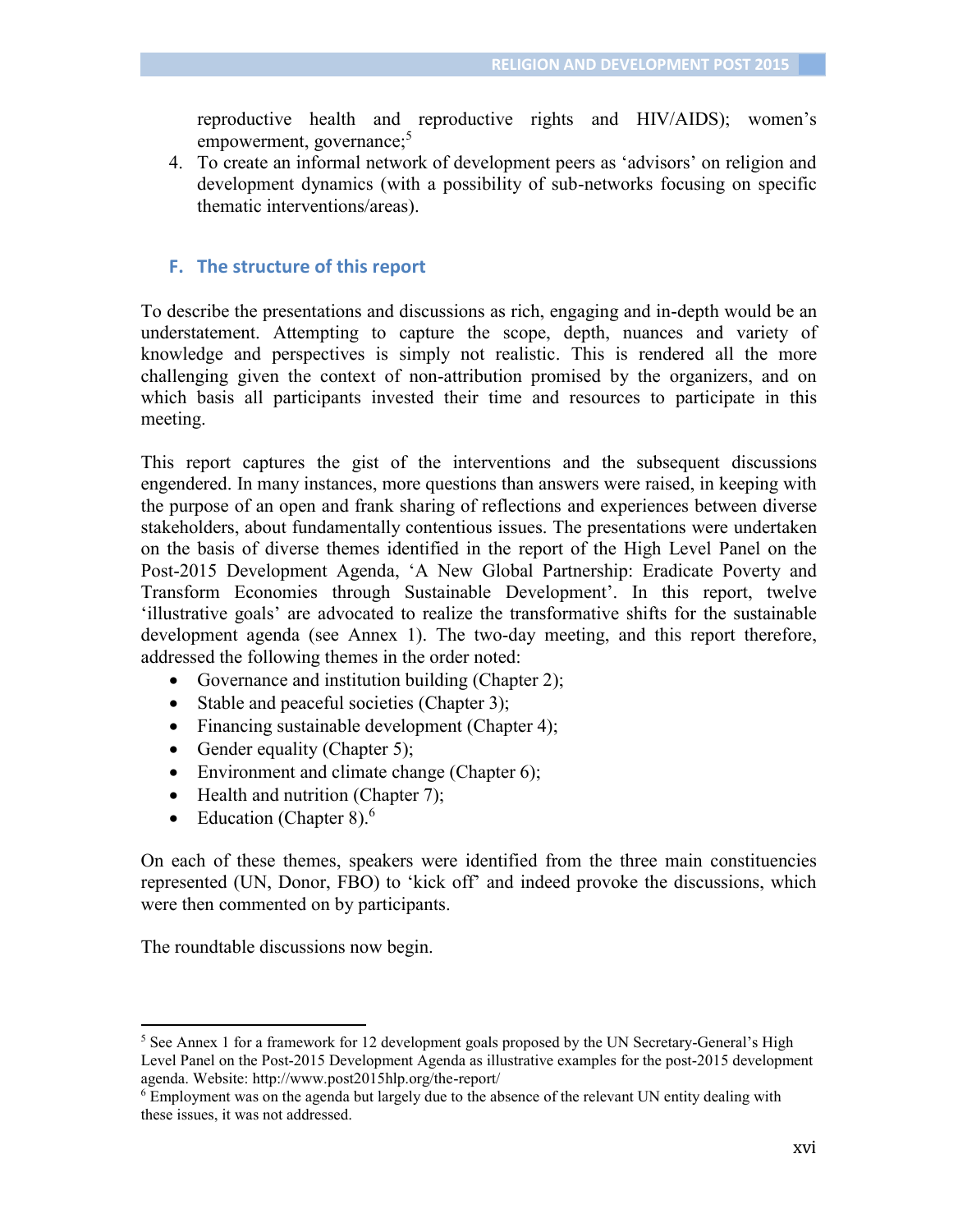# **Chapter 1: AN OVERVIEW OF RELIGION AND POST-2015 DEVELOPMENT: CHALLENGES, OPPORTUNITIES AND POLICY GUIDANCE**

#### **A. ICPD review speaks to inequality**

This year the United Nations conducted a review of progress towards the goals set out 20 years ago in the landmark International Conference on Population and Development (ICPD), where 179 governments committed to a Programme of Action to deliver human rights-based development. The review, ICPD Beyond 2014, was undertaken by UNFPA with Member States and provided rich knowledge covering several key developmental features. Notably, while great progress has been achieved, there are large portions of the population left behind. A trend towards greater levels of income inequality is now a reality not only in developing countries, but also in developed ones. Most noteworthy for UN agencies and actors is the extent to which women and girls are at the receiving end of these inequalities, and increasingly challenged as a result of them. No single country in the world has achieved full gender equality by any measure. The results of this inequality are particularly dire among marginalized, vulnerable and key populations.

Unfolding events in Nigeria (with the abduction by the *Boko Haram* group of over 200 girls) as well as in Syria and Iraq (with sectarian tensions leading to killing fields) provide high profile examples of what happens on a daily basis in terms of discrimination. In many ways, they represent the challenges in the years to come.

We stand today at a very complex set of crossroads:

- 1. Politically speaking, religion is either part of or stands in direct opposition to ruling regimes in many parts of the world. It is probably safe to say that the forms of religious regimes and religious opposition are as diverse and numerous as in the 19th century.
- 2. The social landscape today is populated with religious actors, discourses and dynamics, not all of which are easy to grasp and some of which are hard to ignore—whether in daily life or as overarching cultural dynamics that have an impact on thoughts, behaviours, attitudes and provision of social services.
- 3. The world of religion invariably intersects in many domains. This occurs whether we speak of strengthening health systems, embracing cutting edge knowledge in educational developments, exploring issues of political legitimacy and the sanctity of human rights, or calling upon leaders to rally around greener policies to help safeguard the planet for generations to come.

The Sixth International Parliamentarians' Conference on the Implementation of the ICPD Programme of Action was convened 23-25 April 2014 in Stockholm, Sweden. The participants acted with honesty and courage to take progressive declarations and stands,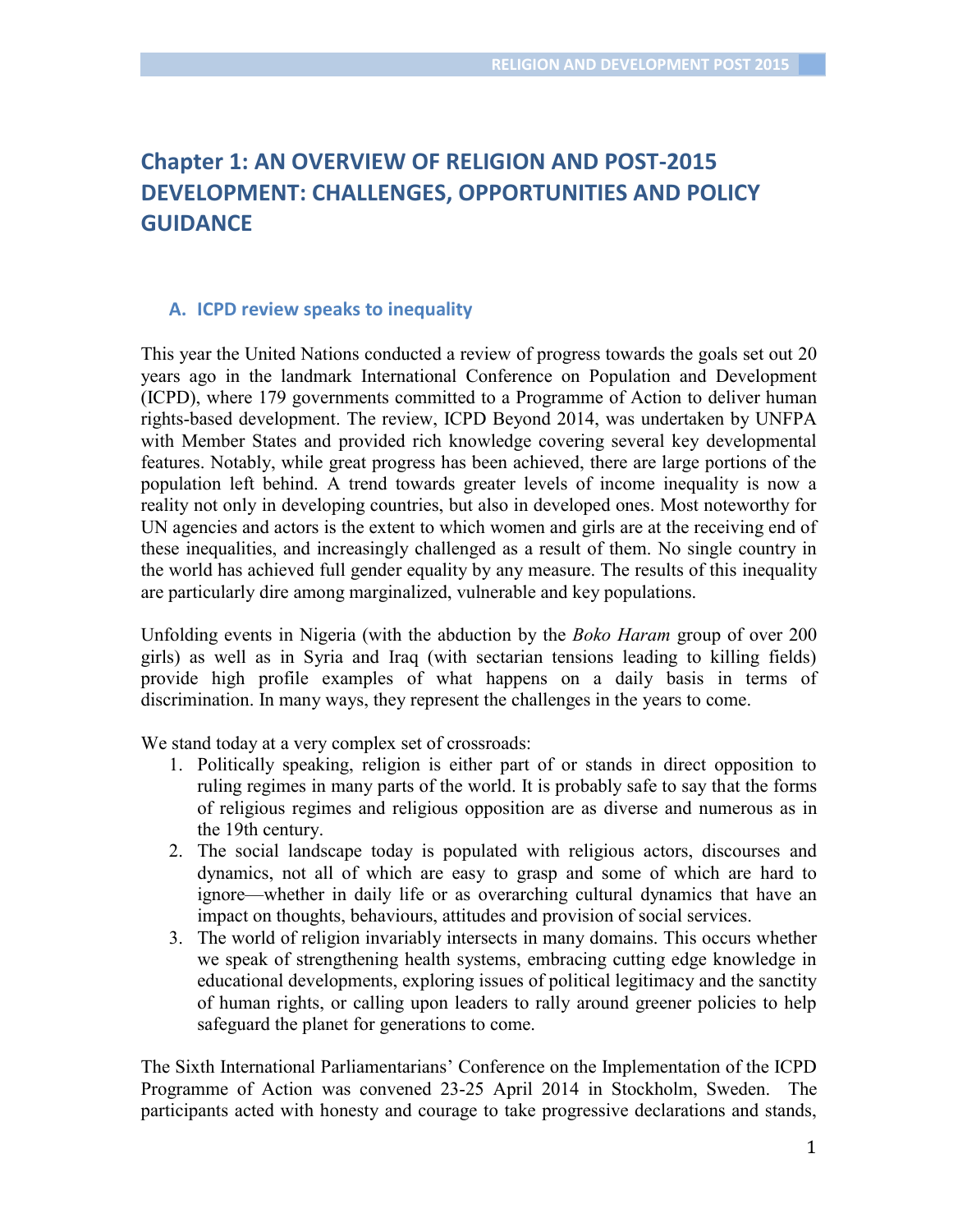as they are much closer to the people they represent. This is noteworthy and inspiring. It serves as yet another reminder why global meetings of various branches of governments, together with numerous counterparts in civil society and the private sector, are critical to our shared lives and to informed decision-making.

## **A. The SDGs**

#### *"To truly listen is to risk being changed forever."— Northrup Frye*

The concept of Sustainable Development Goals (SDGs) was born at the United Nations Conference on Sustainable Development, Rio+20, in 2012. The objective was to produce a set of universally applicable goals that balances the three dimensions of sustainable development: the environmental, social and economic. At this particular moment, thepost-2015 and SDG processes are moving towards their conclusion, with issues important and relevant for all development actors. Our consultation in May 2014 was particularly timely, as each of the post-2015 agenda items critically intersect with religious traditions, with values, and with what humanity as a whole has been grappling with for millennia. The MDGs were a social agenda, but this is being greatly expanded into a radically different universal agenda that is not just about 'poor people', and is not just decided on in capitals. In fact, all are expected to take action, everywhere.

The Rio+20 conference emphasized that governments themselves want to be in the drivers' seat, instead of the development agenda being fashioned at the level of technocrats. This heightens the importance of an intergovernmental process complemented by an active series of dialogues and engagements with civil society organizations. A global conversation is evolving, involving 2.4 million people so far, through the 'World We Want' initiative (www.worldwewant2015.org). The conversations underline, clearly and unequivocally, that people around the world know precisely what kind of world they want to live in.

The post-2015 engagements to date, particularly with the results of the global conversations, simultaneously validate and yet are very different from the Millennium Development Goals. The top issues identified correspond to MDG articulations, with education appearing as the number one need, followed by access to education and quality health care for all. But in addition, there is a significant percentage of those who identified 'honest and responsive government' at a par with those who noted 'access to decent jobs'; both areas were absent from the MDGs. These priorities were closely followed by food security, gender quality and freedom from fear and violence; also not included in the MDGs. It is important to note that while many identified needs are missing from the MDGs themselves, they nevertheless resonate strongly with the Millennium Declaration.

All of these needs are precisely what religions and other faith traditions grapple with. Faith is arguably the terrain where justice, peace and the struggle against inequality interface. This meeting is therefore an opportunity to consider how religious actors may be shaping or impacting upon the emerging agendas of the sustainable development goals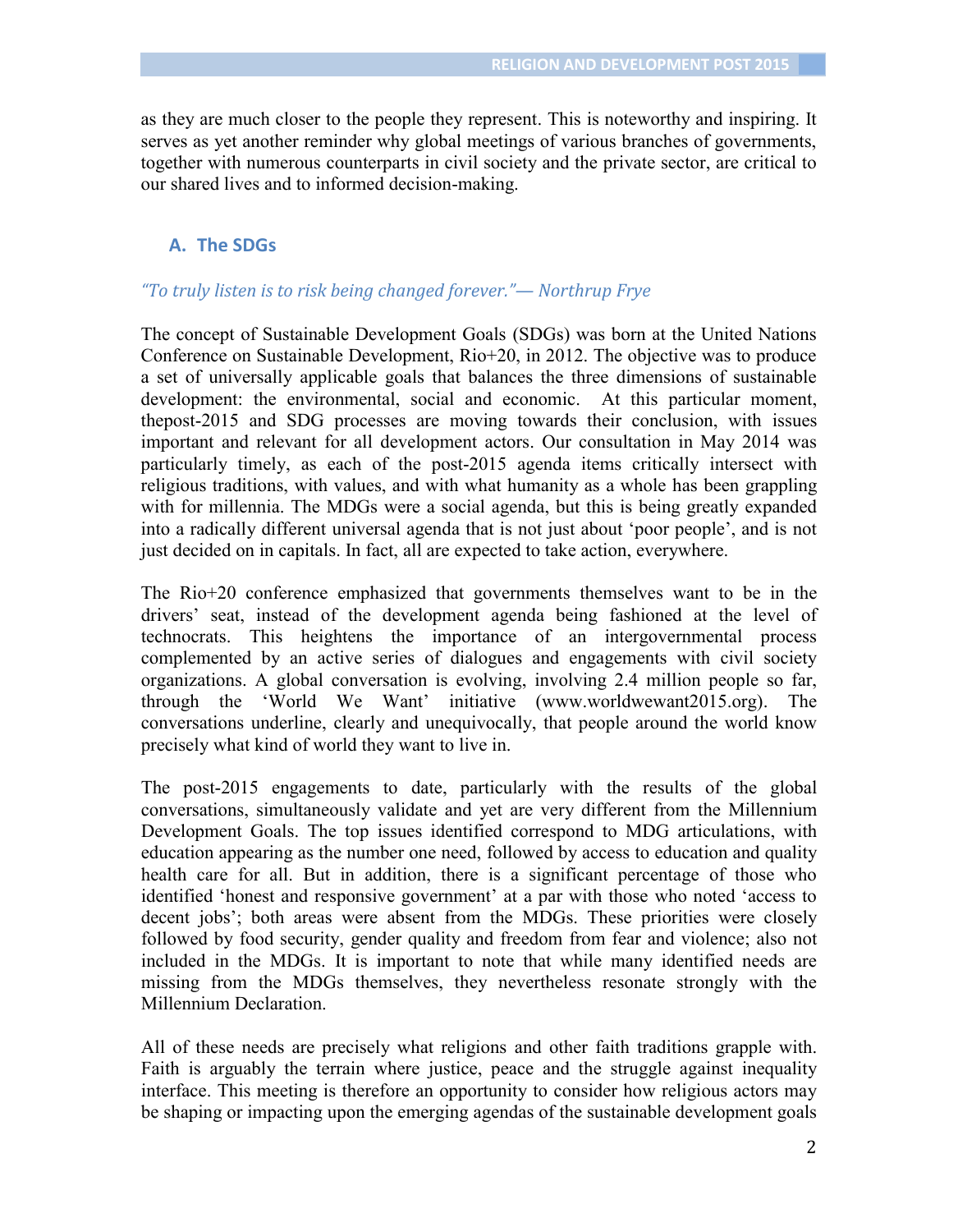(SDGs). Appreciation of these issues is growing within the UN, as evidenced for example in the May 2014 meeting between the UN leadership and representatives of the Vatican and His Holiness the Pope on the SDG agenda. This meeting was followed by an audience between the UN Secretary-General and His Holiness, who committed the Catholic Church to support the SDG efforts. This entire meeting was remarkable.

Another key area of difference from the MDG process resides in an appreciation, in some circles, of the role of faith actors as 'tipping points'. Faith actors are capable of social mobilization that can shift attitudes and behaviours towards those more conductive to sustainable development. This potential for social mobilization is particularly relevant in times reminiscent of those preceding the First World War. Humanity is confronted now with a similar series of critical choices as it was then. One path is to continue the status quo, which aggressively exploits finite resources, which is characterized by finger pointing and warmongering, and which sustains a world of divisions between rich and poor within and between nations. Another choice is the post-2015 development agenda, which offers opportunities to traverse a path of equity, equality, justice and the full realization of all human rights.

While it hard to believe in change, we know that parameters can change. What if we reconsidered our environment through the prism of faith? What if we re-thought social order with inputs of religions that strive for social justice—and with religious organizations that have established and innovated social services, conservation, patterns of consumption, and means of reaching and healing, even the most marginalized? What if we looked at the world through the prisms of those who know their **contexts** best because they are born of them and work with them and fashion their discourses? These perspectives, these dimensions — imbedded in values, faith, religion —lack the technocratic approach that has dominated discussions to date.

Taking peoples' contexts into account enables us to be more efficient and effective. Necessary pressure to take these contexts into account needs to be leveraged on decisionmakers. These contexts are important to consider in the transition to sustainable development. Taking contexts into account requires far more effort and resources.

The fundamental teachings of religion include concern for peace, endeavours for social justice, and caring for the poor and the marginalized. These fundamental values are often taken for granted, however, at best articulated in human rights language, which does not appeal or inspire in the same way. After all, more than 100 million people go on religious pilgrimages every year; that bespeaks commitment, this is about what moves people. These sources of energy should be mobilized.

At the same time, all religions have troubling dimensions. This is why it is imperative that we measure our religious beliefs against agreed human rights principles, and against our human challenges. A great deal of time is spent on disputes pertaining to human rights, especially the rights of women and girls. There is no question that we need to dare to challenge, and that principles of human rights must be given the right of way over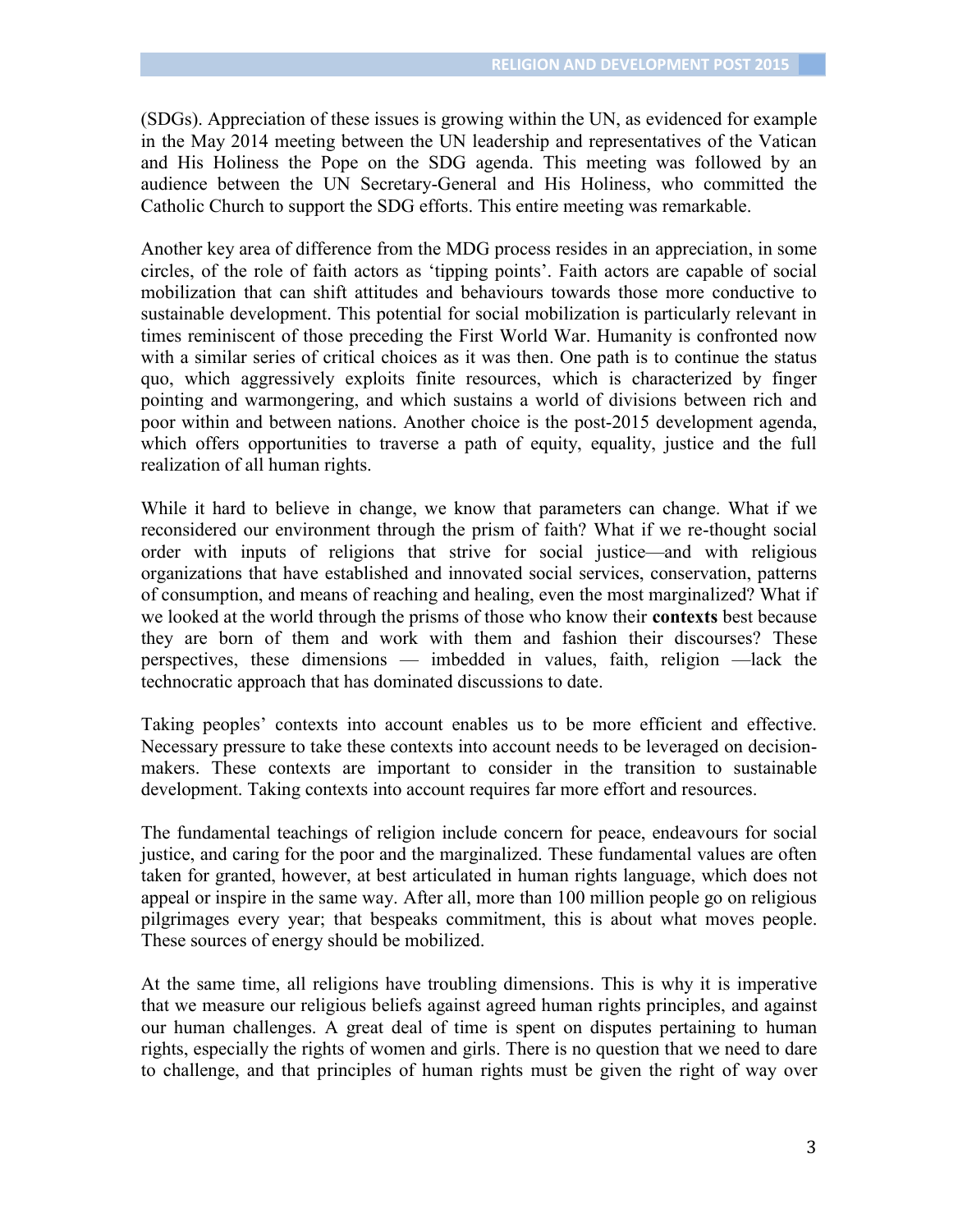male-dominated traditions. Precisely because of these contested domains, the bedrock of our conversations on sustainable development must be religion, faith, culture and values.

#### **Box 1: Windsor Castle summit on climate change**

*Faith-based and secular groups met at Windsor Castle for a three-day summit on climate change in 2009. This experience of engaging with and gathering religious representatives around environmental concerns, prior to the Copenhagen Summit, is worthy of note. Attendance at this meeting was contingent upon the successful development by religious communities of multi-year action plans designed to conserve energy and change patterns of behaviour and consumption which are harmful to the environment. Most of those plans are still being enacted, but one of them is thriving: the creation of a 'Green Pilgrimage Network'. The religious actors committed themselves to working collaboratively to realize the 'greening' of pilgrimage experiences. Cities such as Jerusalem and Mecca are involved. These successful endeavours are all the more noteworthy when contrasted with the relative paucity of results emerging from the Copenhagen Summit*.

# **B. To 'do religion' or not to 'do religion'**

# *"[There is] too much focus on the impact of religion on man, and not enough on the impact of man on religion." — Amin Maalouf*

To 'do religion' or not to 'do religion' – is that the question? Culture was rarely mentioned in the discourse around the MDGs. What is actually at stake here is not just a matter of including FBOs in development planning and roll-out efforts. At stake is a recognition of the fundamental role of religion, religious convictions and religious values as part of the cultural fabric of humanity—as a powerful force in shaping development. The issue is not about 'secular' organizations seeking to engage religious ones; rather, religion should be a matter of concern for **all** developmental actors.

A dichotomy between secular and faith-based organizations should not be made. Religion as an element of society concerns everybody — a fact that cannot be emphasized enough. Secular organizations are erroneously considered as 'neutral' but they are themselves guided by values and ideologies, not always made transparent.. The imperative for selfreflexivity by all development actors is to reflect critically on their own positions, guiding values and beliefs. FBOs should not be treated as a special or separate category but must respond to the same quality criteria as any other actor.

By calling for consideration of the role faith holds in shaping development, and by engaging faith-based actors, there is a risk that religious actors would instrumentalize development processes. Should religion and FBOs be used to instrumentalize the five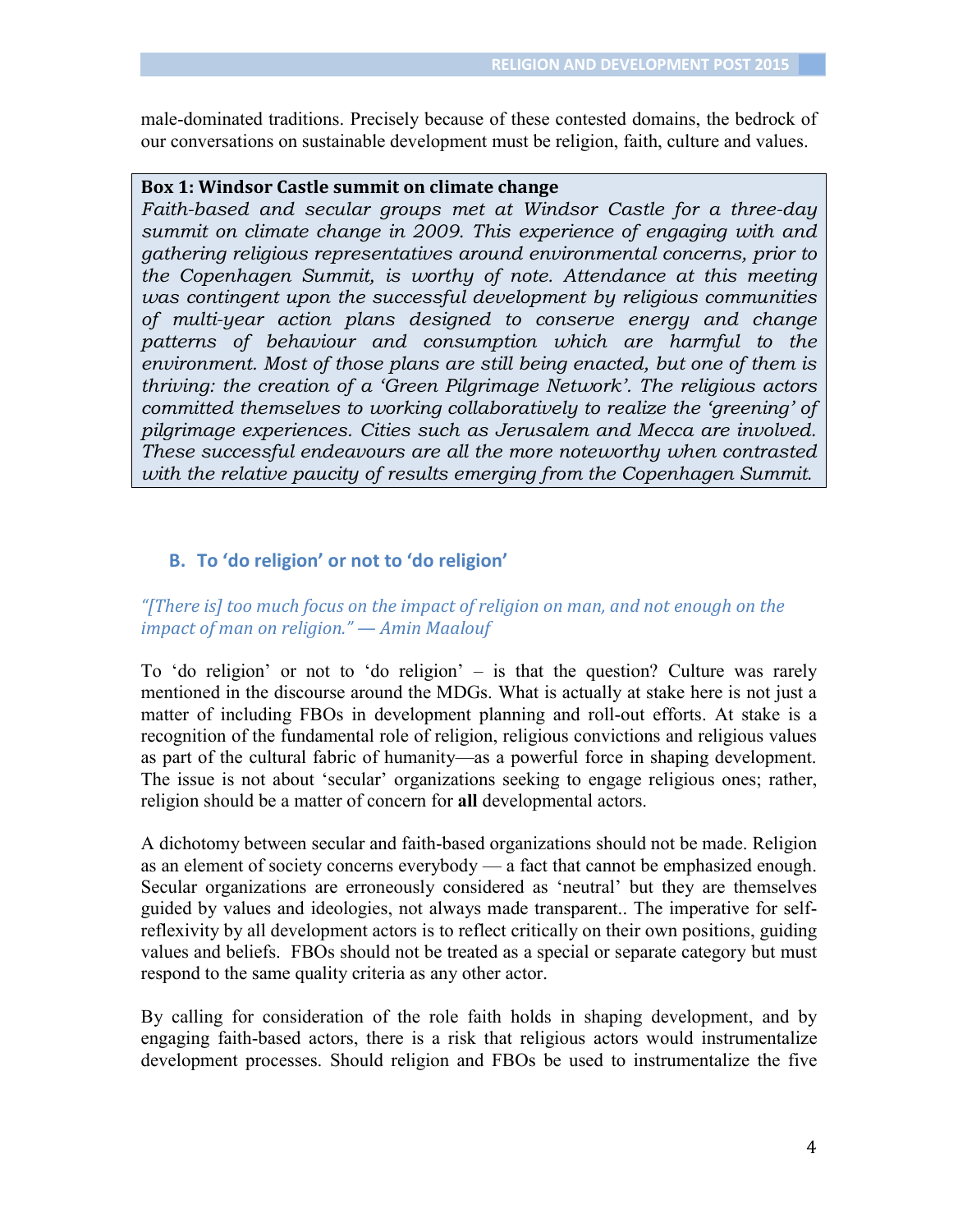transformative shifts that have been put forth as drivers of the SDG agenda?<sup>7</sup> No. We must endeavour not to do that.

Herein lies the ambiguity of religion. It is important to recognize the potential in the relationship of religion to society, as well as the risks inherent. These possibilities and dangers are part and parcel of entertaining religious actors in social and political processes; indeed, in development as a whole. This ambiguity informs all discussions. Religion pronounces on all aspects of life: dealing with money, material wealth, sexuality, power, and so on. As such, it has the potential to provide guidance to daily life, social coherence, solidarity, justice, peace and non-violent resistance. At the same time, some religious organizations have their own internal power dynamics, may engage in questionable external outreach, claim absolute truth, and go so far as to instrumentalize religion to justify acts of war and outright atrocities.

To engage with religion requires discarding any notion of homogeneity. Religions are diverse, within each and between them. Moreover, religions are largely interpreted by men, and are riven with internal contradictions. There is a rush to 'mobilize religious actors' but their complex and contradictory realities have to be factored into any and all such engagements. Neglecting these aspects of religion in development processes and world affairs is costly. There is no alternative to a detailed case-by-case study of the role of religion, including all its ambiguities, in every development dynamic.

To engage with religion requires a certain level of 'religious literacy' on the part of development actors—an understanding of the complex roles that religions play in contemporary global, national and local contexts. Some faith-based actors can contribute to shaping and facilitating the post-2015 agenda, but not all are well placed nor able to do so. There is no evidence to justify asserting that FBOs are better placed to understand local contexts, occupy the moral high ground, or enjoy the trust of civil servants—though this is often said. To successfully collaborate with an FBO, a careful analysis of its profile is required, including self-critical reflections. Once again, religious literacy, and religious competency, are a developmental requirement.

Another critical dimension of the religion and development equation pertains to the identity and representativity of faith-based actors. This is particularly relevant given the difference between religious institutions (largely male- dominated and rife with internal power dynamics) and non-formal religious actors serving at the heart of their communities. When we are speaking with representatives of FBOs, who are we actually talking to? Who is excluded from the dialogue and consultation tables? Is outreach to FBOs taking into consideration issues of asymmetries of power among religious groups and communities, or even contributing to them?

 $<sup>7</sup>$  The High Level Panel on the Post-2015 Development Agenda identified "five big, transformative shifts"</sup> required to drive the post-2015 agenda: leave no one behind; put sustainable development at the core;, transform economies for jobs and inclusive growth;, build peace and effective, open and accountable institutions for all; and forge a new global partnership. Accessible at: http://www.post2015hlp.org/wpcontent/uploads/2013/05/UN-Report.pdf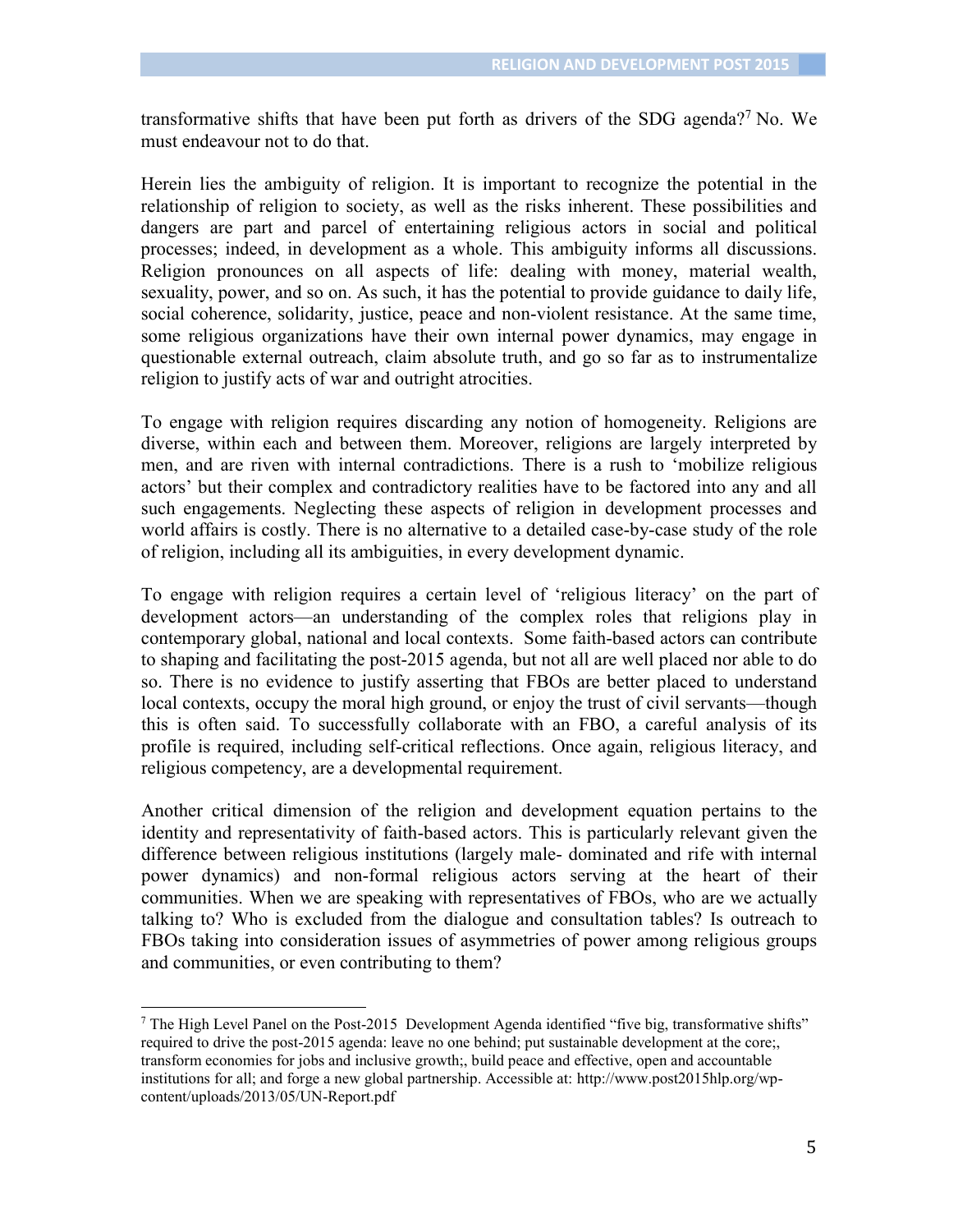## **C. Discussion highlights**

#### **1. On the need for a transformational shift**

Strategic thinking about religion and development requires a transformational shift in the attitudes of secular development actors — starting from simple stakeholder analysis

undertaken from a presumed position of secular predominance, to considerations of a level playing field based on complementarity and parity between actors. The work of development has always been the domain of faith-based entities. The 'intruders' are the so-called secular organizations.

This transformational shift entails recognizing and contending with contradictory dynamics. On one hand, religion should not have a special place at the table, since it is part of the fabric of faith, culture and values. On the other hand, to arrive at that "We have no permanent friends and no permanent enemies. There are common concerns but there will always be objectionable elements."

awareness requires a certain level of religious literacy among developmental actors. But if religious actors cannot make a claim to exceptionalism (i.e. to be distinguished from 'civil society' and 'cultural dynamics') then on what basis should they be sought out by developmental actors? How can we justify processes of inclusion of religious actors who would shape the development agenda? What would strengthen the 'moral imperative' for sustainable development? How would this, in turn, inform a more robust strategy for identifying the comparative advantages of FBOs, and the best means by which these may be leveraged?

A disconnect continues between rhetoric and collaboration. How can we effect a move beyond rhetoric to realize a different means of working together, as international development actors including faith-based ones? This question appeared to resonate with many. The impact of religion on actual development *in situ*, and particularly at the community level, is clear. And yet there is an ongoing disconnect between these realities and international policy makers' own 'religion blind-spot'. Thus, FBOs, or wider faith actors, are often not 'represented' at the policy-making tables. Moreover, what some of them are interested in (e.g. behavioural change, community-level social support systems, strengthened holistic care mechanisms) remains off the international planning agendas. Also, such work is difficult to capture using traditional indicators for measuring impact and progress.

Acquiring the 'right' indicators is a challenge. They should avoid being simplistic and capture, for example, the complexities of impact of some faith leaders who may lack education but still carry authority in communities. Reference was made in this context to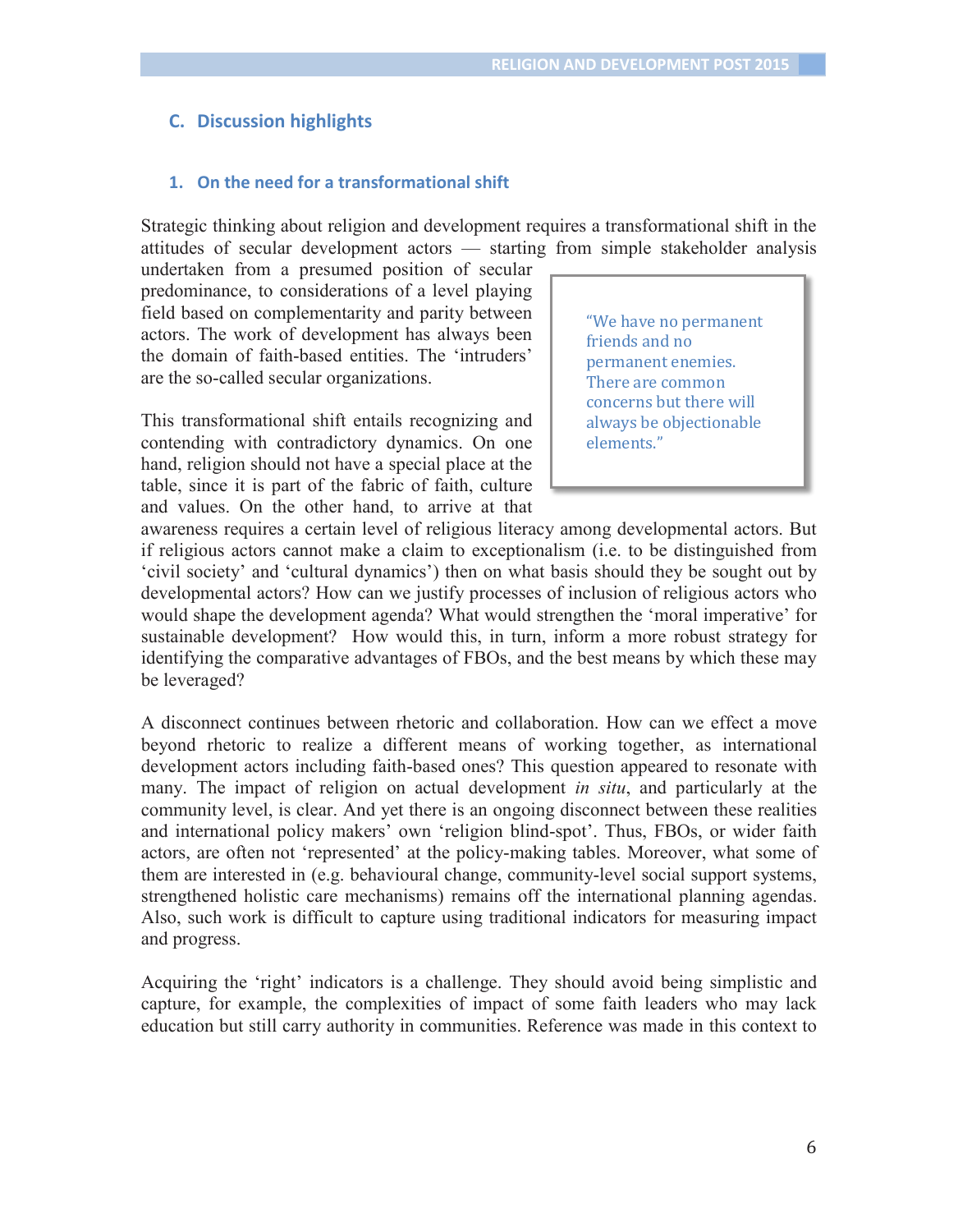the work of Indian economist Amartya Sen and the Legatum Institute's Prosperity Index measuring income as well as well-being.<sup>8</sup>

Engaging with faith issues and with FBOs is about ownership and empowerment. It should be based on the realization that religions have fueled many transformative and inclusive social movements. The example of the Civil Rights Movement in the United States and Dr. Martin Luther King was evoked, in terms of his appeal to human rights from within the discursive frameworks of faith. This approach successfully galvanized both the faith-based and the non-faith-based simultaneously.

Some FBOs engage successfully with sacred religious texts around development interventions, which faith leaders themselves will take seriously. The potential to change harmful discourse (speech and action), justified in religious terms, is realized when religious protagonists themselves can be made to see alternative expressions of faith that support human rights, rather than decry or abuse them. Through this process of engagement with religious texts, some FBOs report an ability to shift community attitudes such as on HIV/AIDS stigmatization, and to argue against harmful practices such as female genital mutilation/cutting (FGM/C).

A call was made to consider the dichotomy inherent in some development dynamics between 'guest' and 'host'. In some cases 'guests' (international development actors) may seek to have the 'hosts' (communities) speak their own language. But greater change is achieved, it was maintained, when guests speak the hosts' own language. An example was shared concerning faith-based engagement in Uganda around criminalization of homosexuality. A dialogue was generated with faith communities around the Biblical narrative of Jesus and the Ten Commandments, e.g. "Did Jesus say to hate your neighbor if s/he was a homosexual?". This was an alternative to focusing on human rights implications. While national legislation has yet to change, some of the religious communities supporting punitive anti-rights legislation are now questioning their approach from within.

These dynamics were juxtaposed to UN reports, which, it was maintained, "will only ever be just a UN report". The extent to which these reports can be transformative, was gauged by some to be doubtful and limited.

#### **2. On a human rights discourse**

A question was raised about the Universal Declaration of Human Rights: To what extent is it viewed as a 'sacred text', at least in some quarters of the UN and secular development contexts? There is a strong **alignment** between the global conversation and what religious traditions have carried, one participant said. Many concurred that

<sup>&</sup>lt;sup>8</sup> The 2013 Legatum Prosperity Index<sup>™</sup> is described as "distinctive in that it is the only global measurement of prosperity based on both income and wellbeing". Website: http://prosperity.com/#!/methodology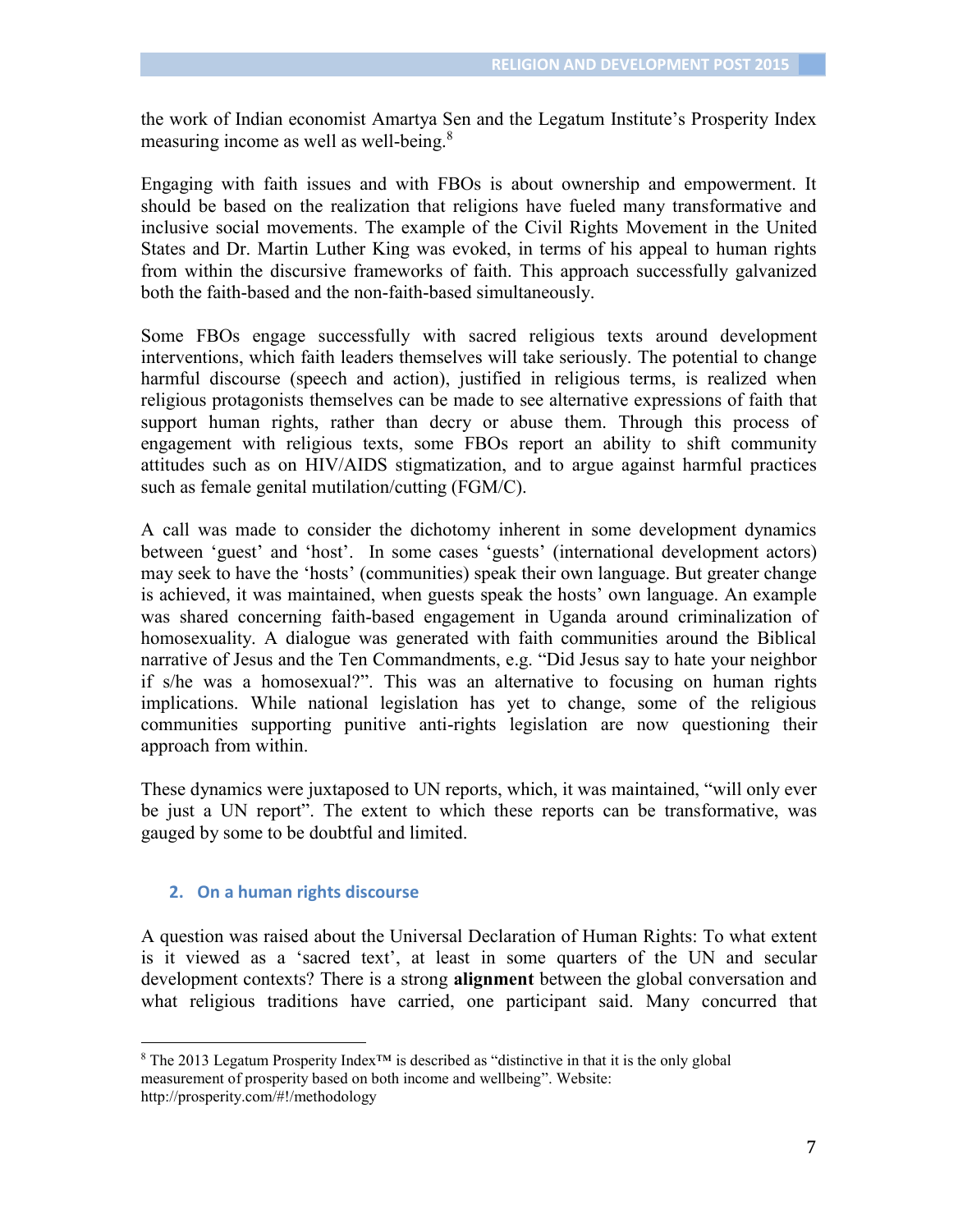International Conventions and frameworks are reflections of universal values and traditions, accumulated by humanity over time, and enshrined in the Universal Declaration of Human Rights. Centering the post-2015 process on human rights is a means of countering the technocracy noted above. Human rights are at the core of what several UN development agencies are committed to. Through this focus on the Declaration, the unifying confluence of religion and values is being respected.

The starting point, some maintained, must be secular development discourse. This requires, simultaneously, an acknowledgement that all actors speak from clear normative positions. Thus, secular development actors are themselves speaking from an ideological paradigm, which is a human rights discourse.

### **3. On further ambiguities**

The ambiguities around religion were emphasized as some voices pointed out the differences between 'rank and file' of religious communities as compared to religious leaders. Lack of clarity as to whom the leaders are actually speaking for — themselves or their membership —complicates attempts to bridge secular and faith-based development actors.

Some cautioned that all major religions have "a tradition of justifying war through [religious] text". At the same time, any value systems can be given to validate "just war" at diverse moments in history, as "any value system is itself ambiguous". Calls were made to distinguish between values that contribute to framing a discourse, and those which contribute to a particular group identity. While the two are connected, they are also distinct endeavours and require different normative frameworks with diverse programming and outreach implications.

Questioning the certainty that normative human rights framework are necessarily better, some also urged the UN to reflect critically on its "own hierarchical organization… and [question] exactly whom it serves?" Why appear concerned about instrumentalization, it was argued, when the intent of the entire discussion may be how to instrumentalize religion, but to do so with a more evidence-based awareness of its potential, and *in spite of* the ambiguities?

FBO members asked if precise mechanisms are available in the post-2015 process to which their input can we provided. It was noted that a number of national consultations have already taken place, to which many FBOs have contributed. Some FBOs have taken part in the 'My World'<sup>9</sup> survey and discussions. Participants voiced concern about the likely disconnect anticipated in the near future between the processes which enabled faith and values to be voiced and the processes that will facilitate more narrow technocratic discussion. Thus far, broader engagements have been made possible by the Open Working Group and High Level Panel formats. Once the conversation moves into intergovernmental negotiations, however, it will be a challenge to create opportunities to

<sup>9</sup> http://vote.myworld2015.org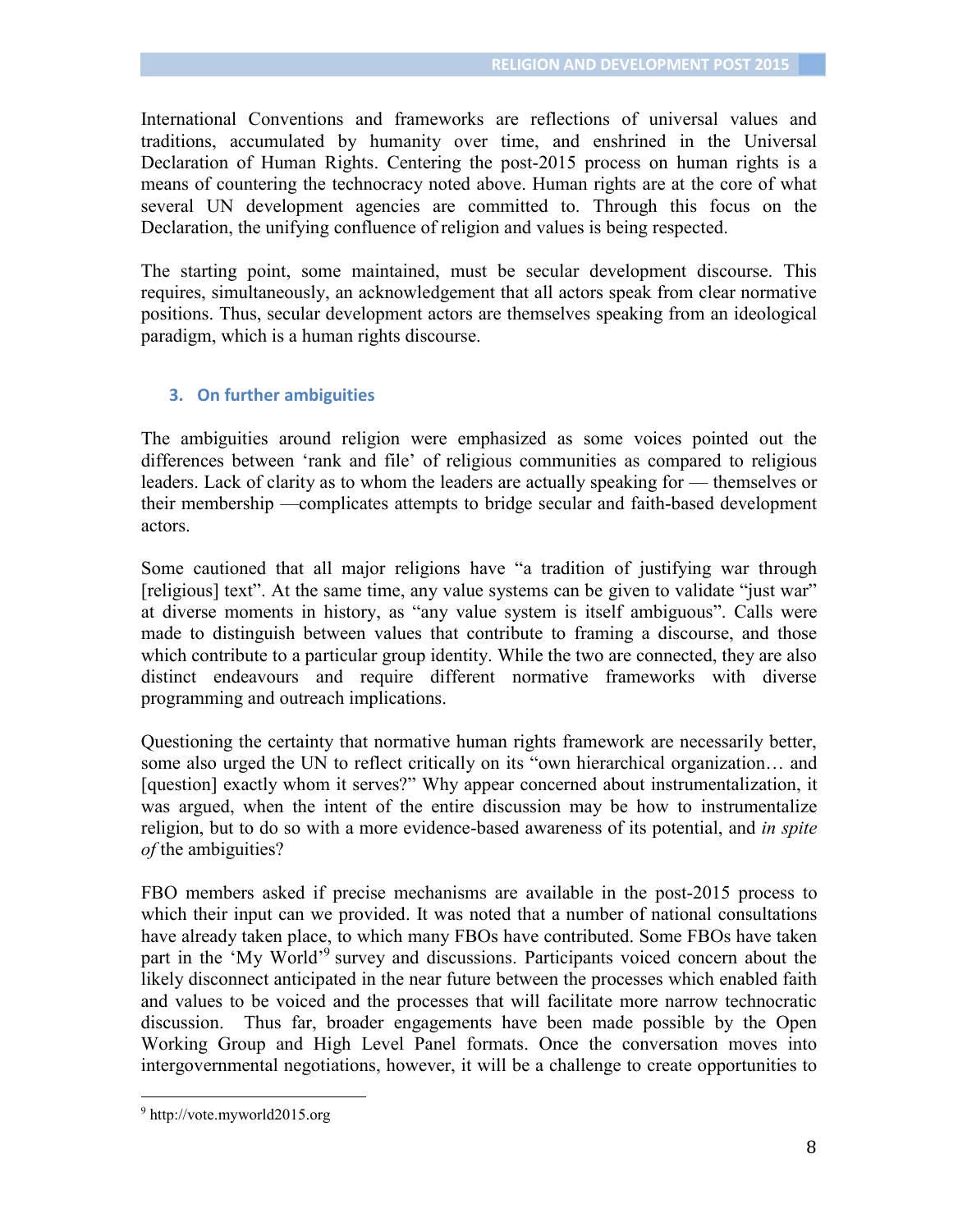bring faith voices in. Mention was made of the UNDP-UNESCO-UNFPA co-lead post-2015 ThematicDialogue on Culture and Development, which is envisioned to include a multiplicity of cultural voices, stakeholders and issues. Also, a concern was noted as to the extent to which faith- based contributions can, or should be, mainstreamed in the core work of the United Nations system.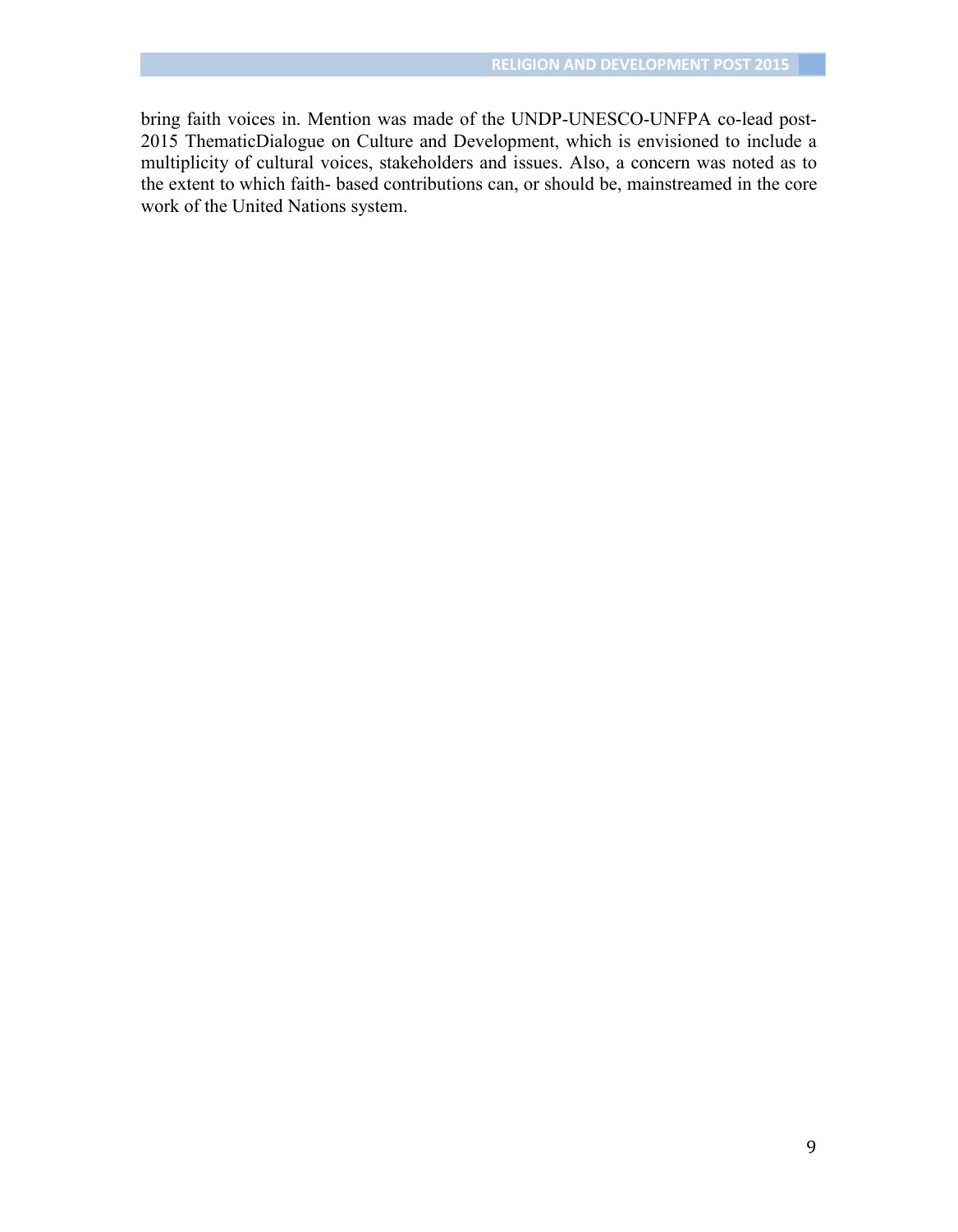# **Chapter 2: Governance and effective institutions**

#### **A. Religion and governance**

Governance is the most contested area in the discussions of the Open Working Group  $(OWG)^{10}$ discussions. Within that discussion, perhaps one of the most glaring silences concerns the question of values and religion. This may suggest the background to a UN initiative that seeks to build alliances across cultures, identity lines and religions. Recognizing the inherent challenges, the United Nations Alliance of Civilizations (UNAOC) aims to be innovative, and to be prepared to accept that any failures along these forms of endeavours can be instructive and transformative in and of themselves.

"If and when secular organizations shun FBO engagement, then the opportunity that FBOs offer towards legitimizing the post-2015 goals and related initiatives, and enabling them to be more locally-owned, is compromised." — An FBO perspective

The strength of the UN system as a whole may lie in the ability to recognize and come to terms with its own institutional trajectory (*raison d'etre* and dominant secularism of ideology, mandate and praxis), it was noted. The strength and sustainability of the institution also requires critical consideration of the contexts within which the UN works, particularly its headquartered presence in "post-Christian societies".

FBOs possess both advantages limitations when engaging the governance agenda. Historically, religions have played strong political roles. After the severance of the link between Church and State, and with the independence of former colonies, however, some FBOs found themselves marginalized and displaced by new elites. This led to one of the lessons learned: Once religion engages with governance, it is bound, at some point, to grow weaker and eventually to lose its foothold. Thus, it is best to distance the faithbased institution and organization from governmental institutions and the praxis of governance, and to maintain a relatively silent position.

<sup>10</sup> One of the main outcomes of the June 2012 United Nations Conference on Sustainable Development (Rio+20) was the agreement by governments to launch a process to develop a set of sustainable development goals (SDGs), which should be limited in number, aspirational and easy to communicate. A

<sup>30-</sup>member Open Working Group (OWG) of the General Assembly was tasked with preparing a proposal on the SDGs. The OWG was established on 22nd of January 2013 by a decision of the General Assembly. The governments decided to use an innovative, constituency-based system of representation that is new to limited membership bodies of the General Assembly, thus most of the seats in the OWG are shared by several countries.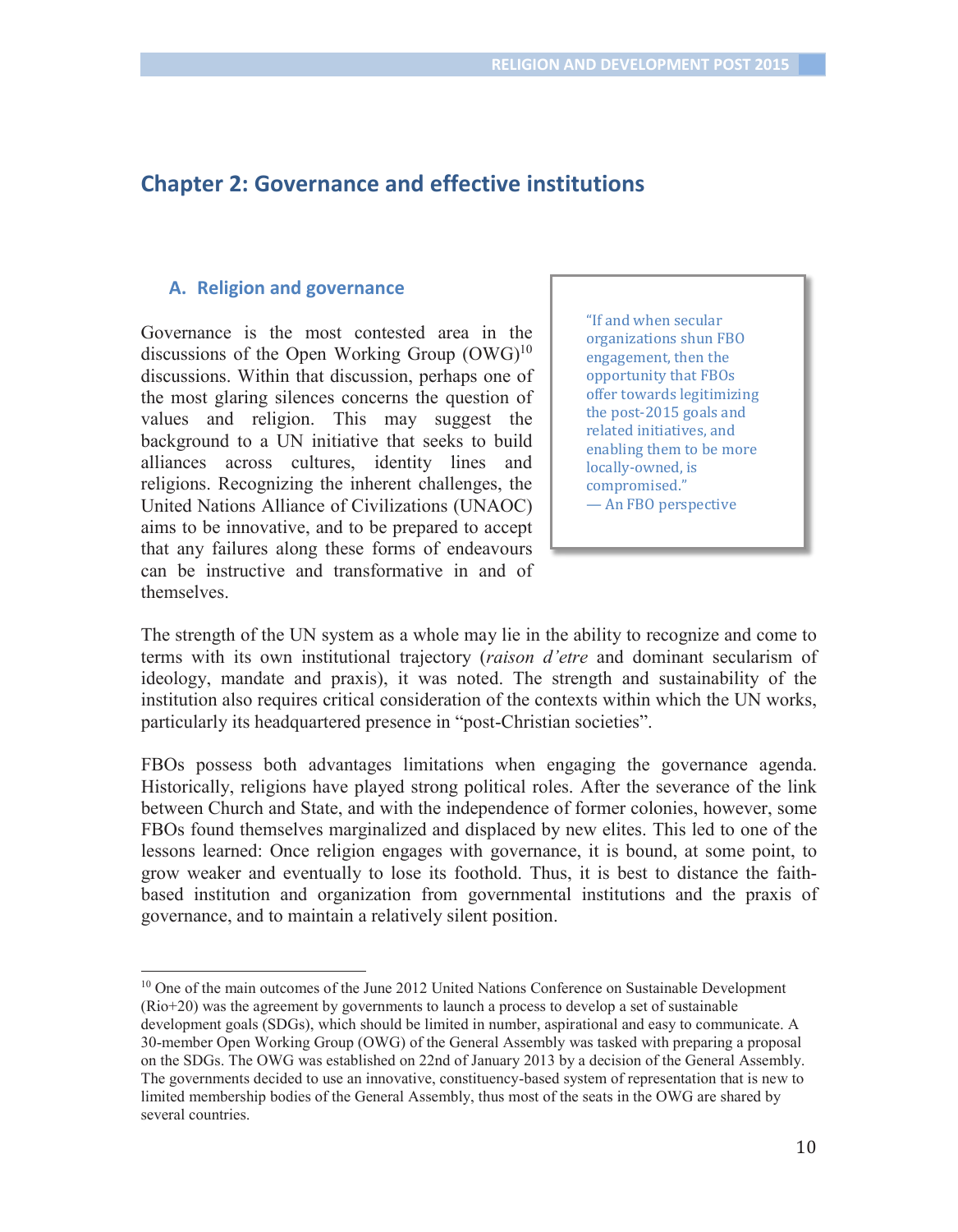Another lesson learned was that engaging on governance and with governmental institutions requires being active in and more accountable to myriad public domains. This sometimes entails self-serving scrutiny and critique. Most FBOs have, over the years, learned to be wary of opening themselves up to random criticism. However, when it comes to the creation and management of effective institutions (rooted in communities, able to mobilize resources from within and to manage social service delivery relatively well), FBOs successfully constitute local, national, regional and international networks. Many of these engage with myriad stakeholders at the same time. Many FBOs offer themselves as effective institutional partners. When it comes to modalities of implementation, many FBOs can boast strong capabilities and long-standing partnerships, and many have well-developed skills and systems of monitoring and accountability.

FBOs hold legitimizing potential, yet this can put them in jeopardy when it comes to embracing a governance agenda. All civil society organizations are subject to the same danger. At the same time, if and when secular civil society organizations shun FBO engagement (as has happened in some countries) then the opportunity that FBOs offer towards legitimizing post-2015 initiatives and enabling them to be successfully locallyowned, is compromised.

An example of the Central African Republic was shared as to the 'double-edged sword' of religious involvement in conflict resolution. FBOs are often the first recourse for victims of the conflict. When religious conflict escalates, the very identity of an FBO becomes its liability. On the other hand, as experience in Tanzania illustrates, FBOs are critical deliverers of services to the poor. Because they are deeply rooted and well managed, some FBOs work in tandem with government, and successfully engage in public-private partnerships. Their experience also translates into an unparalleled database and knowledge capacities: they can identify what people need, how best to serve some of the most marginalized, and how to leverage governmental interface to serve the most vulnerable.

## **B. Intergovernmental nature of the UN system**

The intergovernmental nature of the UN system underlines the importance of taking into account the nexus of religion and civic participation, i.e. religious actors as part of the broader civil society spectrum, including as social service providers. This includes the priority given to governments in all aspects of UN decision-making and engagements. But how should the UN place itself vis-à-vis religious activism that is anti-state? There is no one single clear role for the UN when it comes to engaging religious non-state actors in situations where there is conflict with governments, as these vary per context, and success is often difficult to trace. For instance, mediating between religious actors themselves, or between religious anti-state actors and governments, is subject to considerations of sovereignty, among other factors. The track record of the UN in attempting to engage with religious actors in situations of tension colored by religious dynamics is, at best, checkered. Also, there are challenges inherent in talking of religion and good governance in contexts where the legitimacy of the governing entities themselves is questionable – yet these very entities are Member States of the United Nations.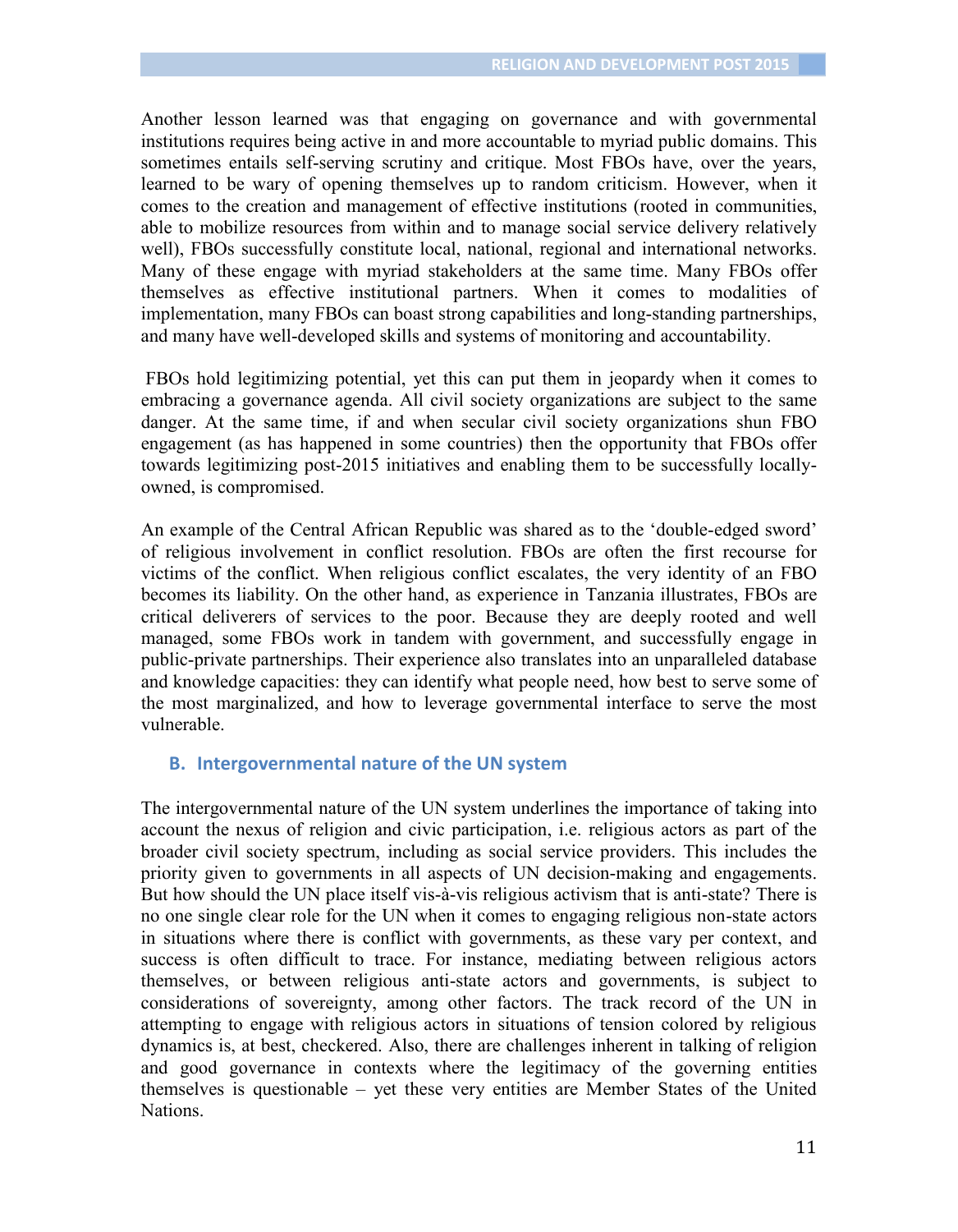The UN and other intergovernmental bodies will often be challenged by contexts where religious discourses play a prominent role in questions of the legitimacy of governance mechanisms. The example was given of the election of Hamas in the mid-1990s, as well as developments in some Arab countries since 2011. UN offices concerned with political, developmental and even humanitarian outreach are grappling with contexts where political Islam, or Islamism, in particular, features prominently in debates and altercations around governance. As an example, Egypt was cited as a context where a supposedly 'moderate' and elected Islamist party was ousted by the military (albeit with significant populist support), and where a crackdown on the Islamists in question, is being undertaken. These developments, as well as others raised by the role of the Russian Orthodox Church vis-à-vis developments in the Ukraine, and the election of Hindu nationalist party leader to power in India, raise many questions about the nexus of religion and governance.

A number of questions were posed about the UN, religion and governance:

- 1. **Image and role of the UN**: Should the UN appear to side with the governing regimes regardless of the means to state power, particularly in the Arab context?
- 2. **Diversity of religious protagonists**: If moderate Islamist voices are thus silenced, what other voices of political Islam does that leave and how should those be anticipated – if at all?
- 3. **Definitions and outreach**: Some religious actors make a 'claim to exceptionalism' saying they are not part of civil society. In such cases, by which criteria, and in which 'rubric', should intergovernmental bodies place and deal with them?
- 4. **Historical baggage**: The majority of the faith actors with a voice in many UNrelated endeavours at UN headquarters, particularly New York and Geneva, are Christian-based. The perception that the dominant secular western development discourse is more easily accommodated by Christian faith actors is hard to ignore; both have roots in missionary and colonial history. This consideration should feature in the 'faith outreach' claimed by the post-2015 consultation processes.
- 5. **Fear**: Strong skepticism was voiced that "lack of evidence as to the impact of faith-based actors on/in development" poses a drawback for engagement between secular and faith-based dominions. Evidence is available in abundance, other participants maintained; further, questions about evidence are not asked when engaging well-resourced faith-based actors, nor when it comes to humanitarian relief. Secular intergovernmental spaces may be intentionally avoiding acknowledging the complexity of religions' roles. It is a real possibility that this acknowledgement may entail an evidence-based critique of secular praxis.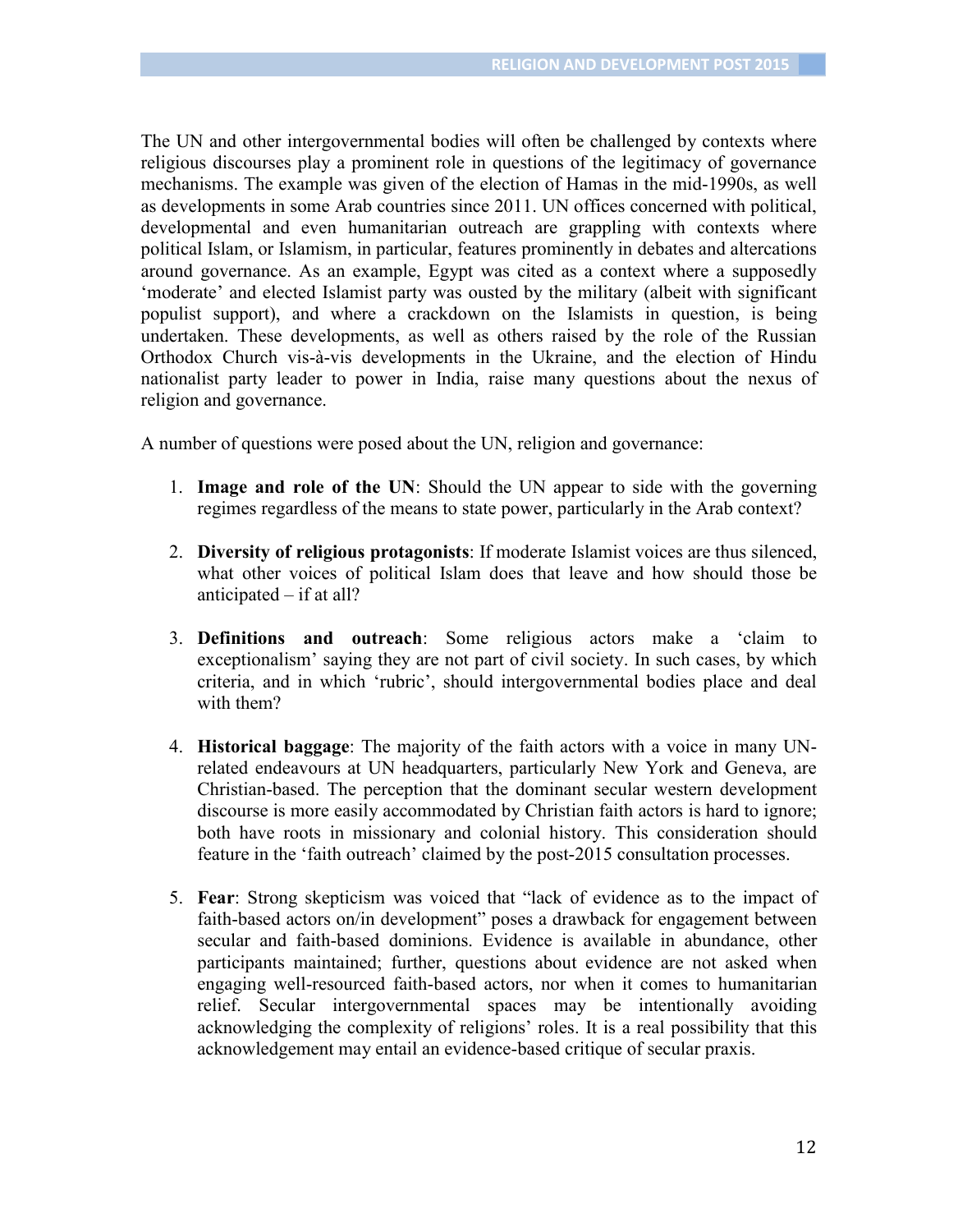The discussions began with an observation that governance is often (mistakenly) thought of as a discrete 'sector' within the context of development, whereas there is constant fluidity and interdependence between them. Rather, governance is the operating system for all development applications.

Historically, there are many instances of countries where FBOs have played a key role in political contexts, e.g. in Indonesia when some religious organizations were behind the creation of broad based movements for political mobilization. Thus there is a complex relationship between states and religion, and situations where states seek to co-opt religion and/or religious groups to justify legitimacy and guarantee community outreach.

But what of the governance of the post-2015 process itself? A few voices self-identified as "shameless advocates of instrumentalization" of faith actors. There are many instances when faith actors are best placed to champion certain critical social, political and economic issues. They may be a moral voice, the embodiment of centuries of critically reviewed social and political experience, or collators of data such as birth records. Faithbased actors should, it was argued, be strategically leveraged.

# **C. Donor perspectives**

The discussions underlined the complexities from certain donor perspectives. Some Arab donors, it was noted, were heavily vested in the first round of post-2015 consultations, while being simultaneously involved, in varying degrees, in developments in their region. Naturally, these involvements impacted on their level of comfort, so to speak, when it came to discussions around the role of religion in governance, let alone when it came to engaging religious non-state actors in any aspect of the post-2015 consultations.

Some elaborated that Arab governmental support (or resistance to) groups such as the Muslim Brotherhood underlined the cultural and political schisms in the Arab region, as well as the implicit sectarian tensions at play. These issues raised an important rhetorical question: What happens when some donors also have a political stake in the religious dynamics of governance in countries other than their own?

This question prompted an assertion by some donors who maintained that their government had "less and less interest in being involved in the governance of other countries". Instead, they were "more concerned" with attempting to support the creation of meaningful spaces for people to have a voice in their own broad governance process, thereby supporting inclusion of marginalized voices in the political mainstream.

The experience of an International Financial Institution (IFI) was shared. It was noted that the role of faith in the good governance agenda was indispensable for the success of the post-2015 process, and yet had the greatest chance of derailing it. In the 1990s, framing the 'good governance' debates in technical terms, such as reference to corruption, was a strategy used by some IFIs. Currently, a global agenda on social accountability is providing the mobilizing opportunity, syntax and structural framework for outreach with governments as well as non-governmental actors. An example is the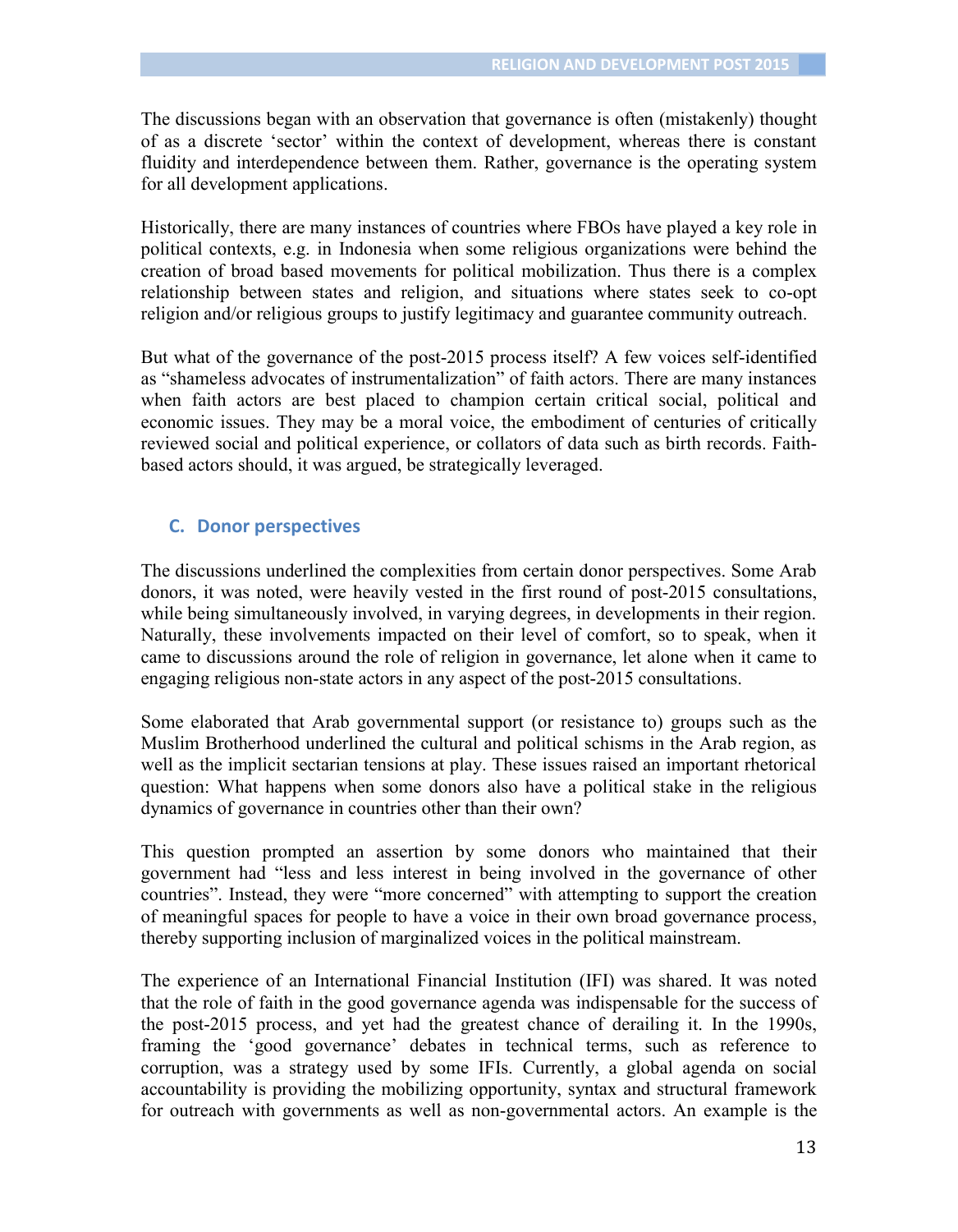World Bank's Global Partnership on Social Accountability (GPSA). Involved are issues such as transparent budgeting and citizen scorecards. To date, 37 UN Member States ("client governments") have opted into the GPSA. The World Bank is seeking to scale up social accountability measures and assessing various entry points to improve this agenda, including tentatively assessing whether FBOs may be helpful in such efforts, but without being blind as to potential pitfalls.

From the United States governmental perspective, there is a keen awareness as to the concerns around instrumentalization. Decades of experience in development, humanitarian assistance as well as human rights support prompted the founding of a new office of faith-based partnerships in the State Department. Already, there have been some accusations of instrumentalization, resulting in a frank conversation with faith-based partners about the mutual benefits of outreach, as well as the fact that the pursuing of certain goals and partnerships can be mutually beneficial. Thus, "it is a two-way street". The perspective of the specialized office is that their goal should be "working to eventually not be needed", as opposed to working to keep themselves in business. This perspective informs the agenda, the issues, as well as the outreach undertaken with various embassies in the Washington, D.C. to ensure synergy and mutual consultation.

# **D. Discussion highlights**

Religious leaders and FBOs, are not necessarily equipped to play a prominent a role in national governance matters, nor would they want to. Some religious institutions (e.g. the Catholic Church) have learned from diverse experiences, not to engage openly in politics. Some "horrific outcomes" that have resulted from religious leaders' and religious groups' involvements in political space were pointed out. The concern was also raised that religious institutions themselves are not the most democratic of spaces and can be replete with political mismanagement. Some of the latter extends to the inability to deal with issues of abuse, and even domestic violence, which take place within the institutions themselves.

Many FBOs are ill-at-ease challenging political order, and therefore tend to shy away from such engagement. But at the same time, the civil space is shrinking in many countries, and attempting to stay 'out of politics' is increasingly unrealistic. Not only that, it was argued, but increasing political instability in some parts of the world has effectively encouraged a search for and a resurgence of more faith-inspired activism.

Other voices argued for some critical distinctions to be made in the discussions. While governance is a technocratic matter, it is also a question of values – something faith actors embody. This prompted another call for an important distinction between FBOs and the social and economic development work they do, and between religious leaders, some of whom do play political roles.

Examples were given of interfaith fora in Ethiopia and in the Solomon Islands, where Imams and Pastors successfully work together and with youth on issues of community interest. As a result of their impact at the local level, some have become key negotiators with the duty bearers, i.e. the governments. Similarly, the track record of FBOs in several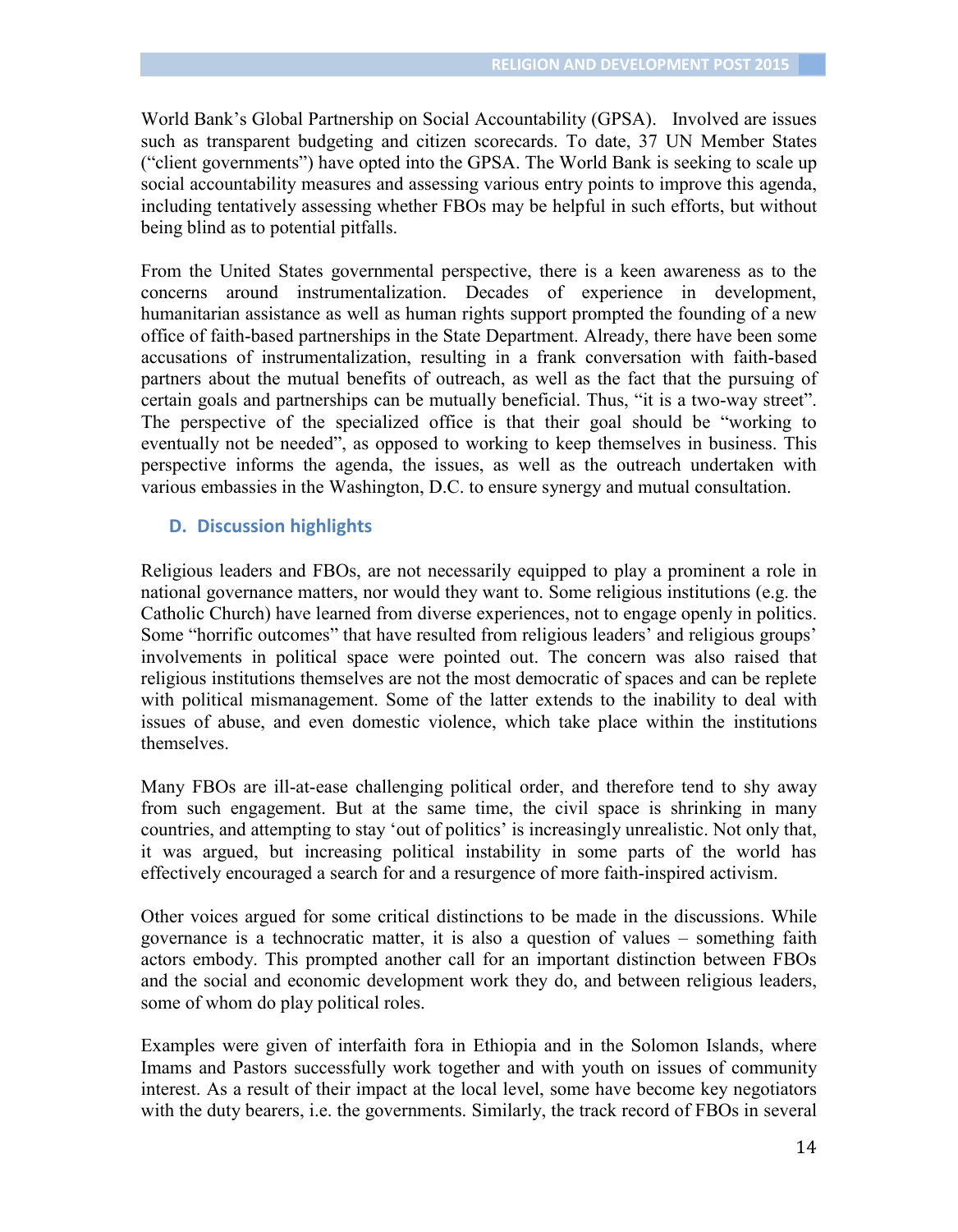Latin American countries in service delivery to meet basic needs at the community level has prompted some governments to engage with them to complement their own services and outreach.

While the nexus of religion and politics is complicated and replete with challenges, there is no question that the role of some FBOs in development requires further nuance and appreciation, if only in terms of the positive track record some of them do have. Faithbased and faith-inspired movements are far from receding into the background. This discussion inspired a call to the UN actors to seek to influence the Open Working Group , sharing some nuanced appreciation as to the role of religion in the broader domains of governance and institution building.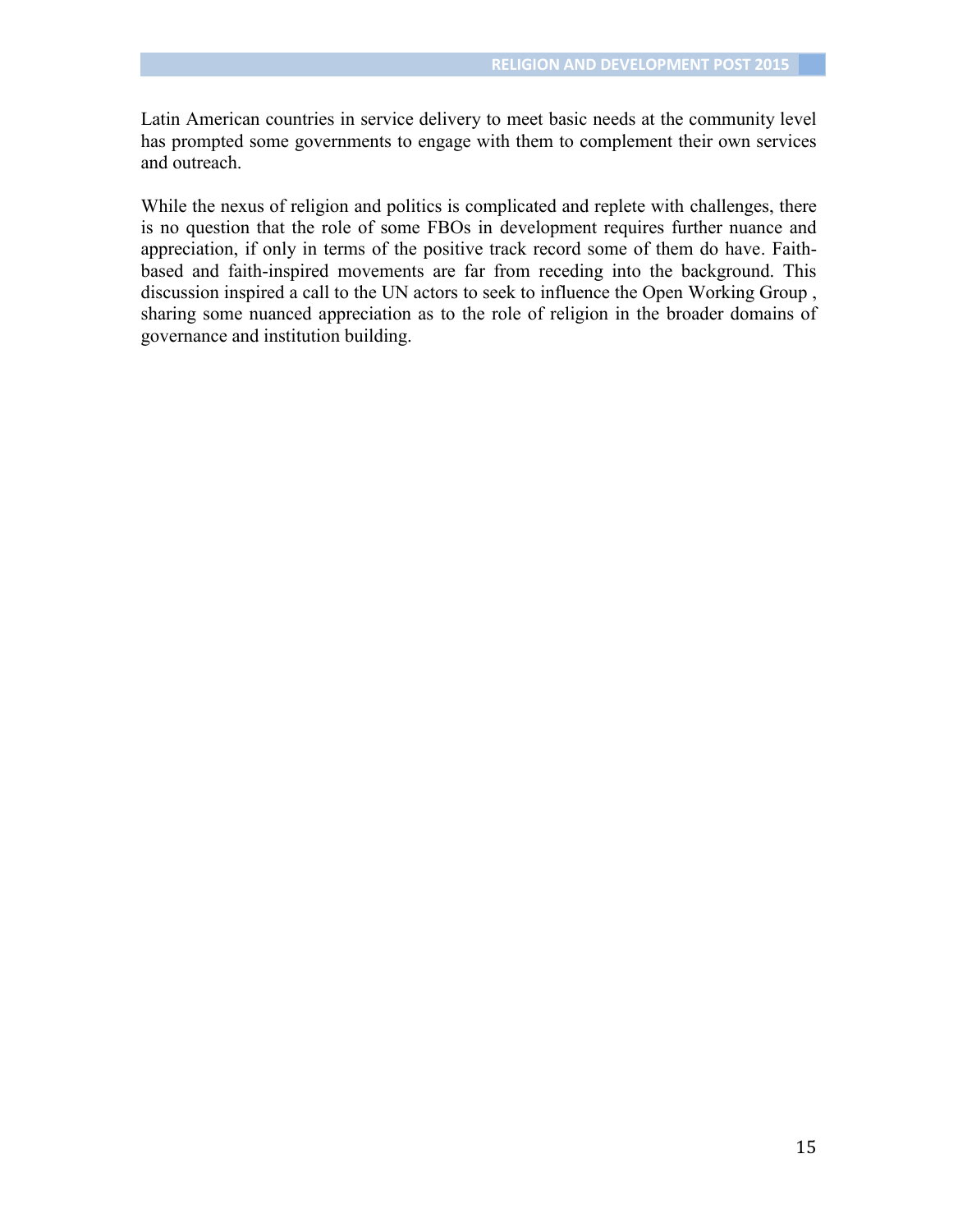# **Chapter 3: Stable and peaceful societies**

## **A. Religious linkages with conflict**

The theme of 'stable and peaceful societies' was identified by the Chair as "one of the most challenging areas for the discussions of the OWG". The complexities of non-state religious actors in conflict situations were noted, as were obvious intersections of religion with conflict (e.g. the context of the Democratic Republic of Congo and Syria). Other challenges in this area include the linkages between stability and peace with sustainable consumption patterns and environmental implications, and related power dynamics and geo-political considerations between the northern and southern hemispheres.

Speakers then proceeded to assess the religious linkages with conflict and with considerations of peace and security. They shared examples of initiatives undertaken to work with these issues.

Some conflicts illustrate a clear link with issues of religious identity and are tied in to the state's inability to honour their roles as duty bearers in general, and especially when it comes to issues of political and economic justice and social service provision. The context of Myanmar was cited and it was argued that rather than ethnic and religious hatred between communities being a cause of violence, it was, rather, the consequence. Often diverse religious communities coexist peacefully. The shortcomings of governments to provide basic services to some communities, to be egalitarian in service provision, and to be held accountable for their deficiencies, stokes the violence which erupts—leading to religious hatred and strife.

Conflicts may take on religious garb yet not necessarily be about the religions themselves. Instead, "they have profane causes, related to resources and other dynamics". Here the instance of Nigeria's Boko Haram sect was cited. In contexts such as these, how can religion and religious communities contribute to state-building?

Religion is oftentimes noted as a cause of conflict, in a manner that has increased 'ambiguities' and disabled the necessary clarity required about 'root causes' of the dissent into violence. How can we promote inclusiveness rather than polarizing tendencies in society? Examples of engagement by FBOs in situations of conflict differ, but a comparative analysis of such engagement is hard to access by secular development actors. Numerous studies exist on these issues yet UN actors are, by and large, still seeking to assess, based on evidence, under what circumstances, how and with what impact do religious actors contribute to stability and peace in general and in post-conflict situations; and, on the other hand, to violence and conflict?

Within the United Nations Department of Political Affairs is an office which is tackling some of these questions, and seeking to provide a workable mechanism of systematic engagement and deployment of religious leaders. The Office of the Special Adviser on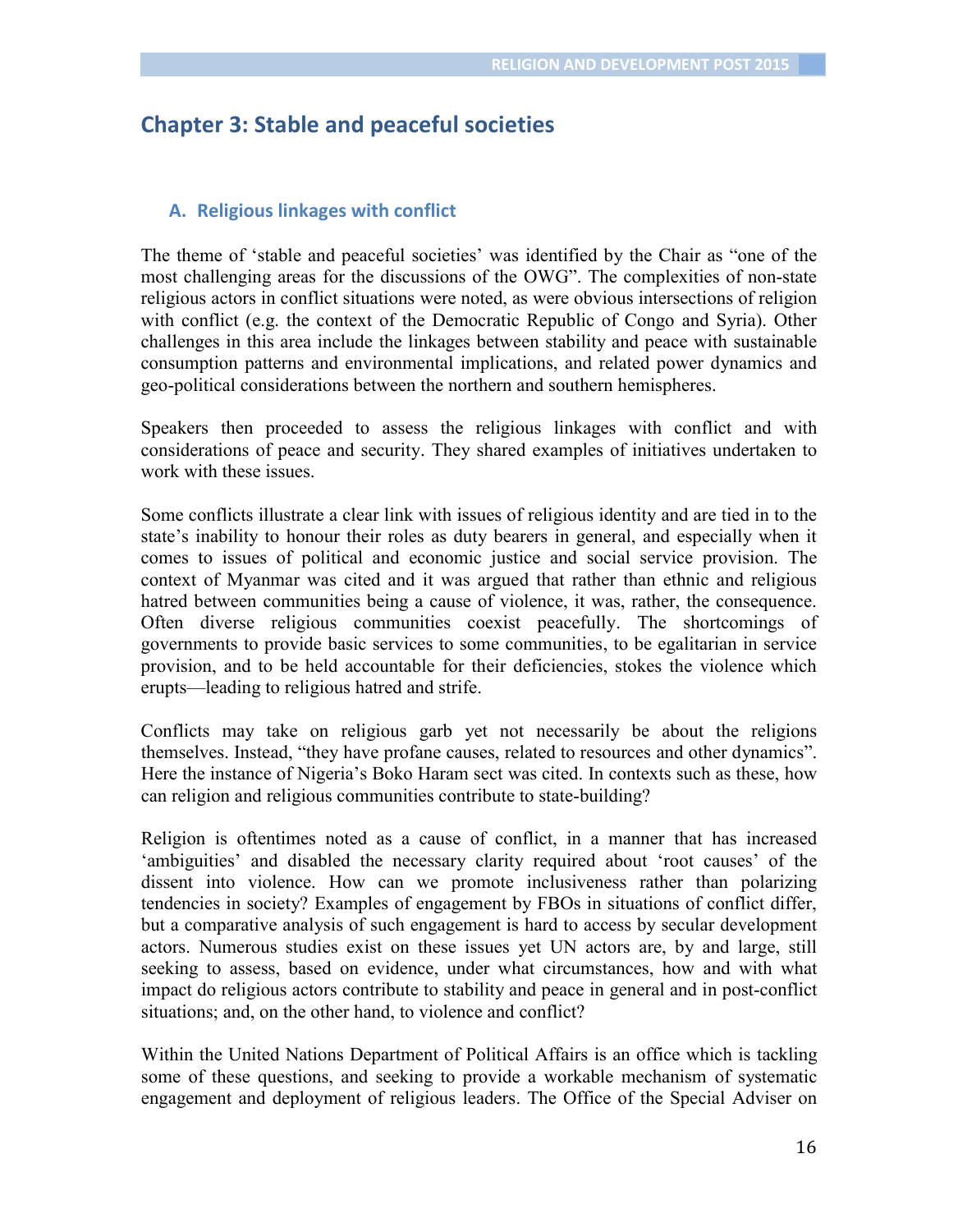the Prevention of Genocide is mandated to provide early warnings to the Secretary-General on situations that could lead to genocide and other mass atrocities, war crimes, crimes against humanity, and ethnic cleansing. The Special Adviser on the Prevention of Genocide, Mr. Adama Dieng, noting the surge in religious tensions worldwide (from the Middle East to East Asia and parts of Africa), said that although religion could be embroiled as a cause of some conflicts, it could also be a source of the resolution of some

of them. From there emerged an idea for a project to work with select religious leaders and create a network of religious peacebuilders, who could be called upon to mediate various tensions within and among communities. This idea was presented to some UN Member States, and discussed also with several faith-based organizations.

"The UN has to be plugged into religious topics much more," concluded the team working on this project. Within the UN Secretariat and among certain Member States there is some political support for and welcome of the idea of a religious peacebuilders' network. However, this form of support has yet to translate into practical resourcing for the initiative. In the meantime, there is ongoing work between Mr. Dieng's office and the UN Alliance of Civilizations, to secure an inclusive "How can we not assess the comparative advantages of faith-based organizations, and also realize that we have to go through religious leaders? Otherwise, all parties, but especially secular entities, are engaging in developmental quietism. Someone has to speak and do the obvious… I would hope I could see the UN do that."

dialogue on some of these issues at various jointly sponsored fora.

#### **B. Discussion highlights**

#### **1. On religion, peace and stability**

The first discussant listed the three themes of the presentations around the nexus between religion and peace and stability:

- Instrumentalization of religious identity in conflict situations;
- Ambiguity of the role of religion during times of conflict and therefore its potential as a destabilizing force; and
- Potential of religious actors as peacemakers, thus the capacity for some religious elements to provide solutions to conflicts.

The approach of building networks of religious leaders was commended by some of the gathered faith-based representatives, in principle only, as a means of building on and deploying the social capital of religious leaders. A broader understanding is required of the necessity for social, economic and political *justice* as a key element of 'peaceful societies'. Engagement with religious actors was viewed as valuable and productive to the extent that religious actor's social capital can be harnessed — beyond mediation of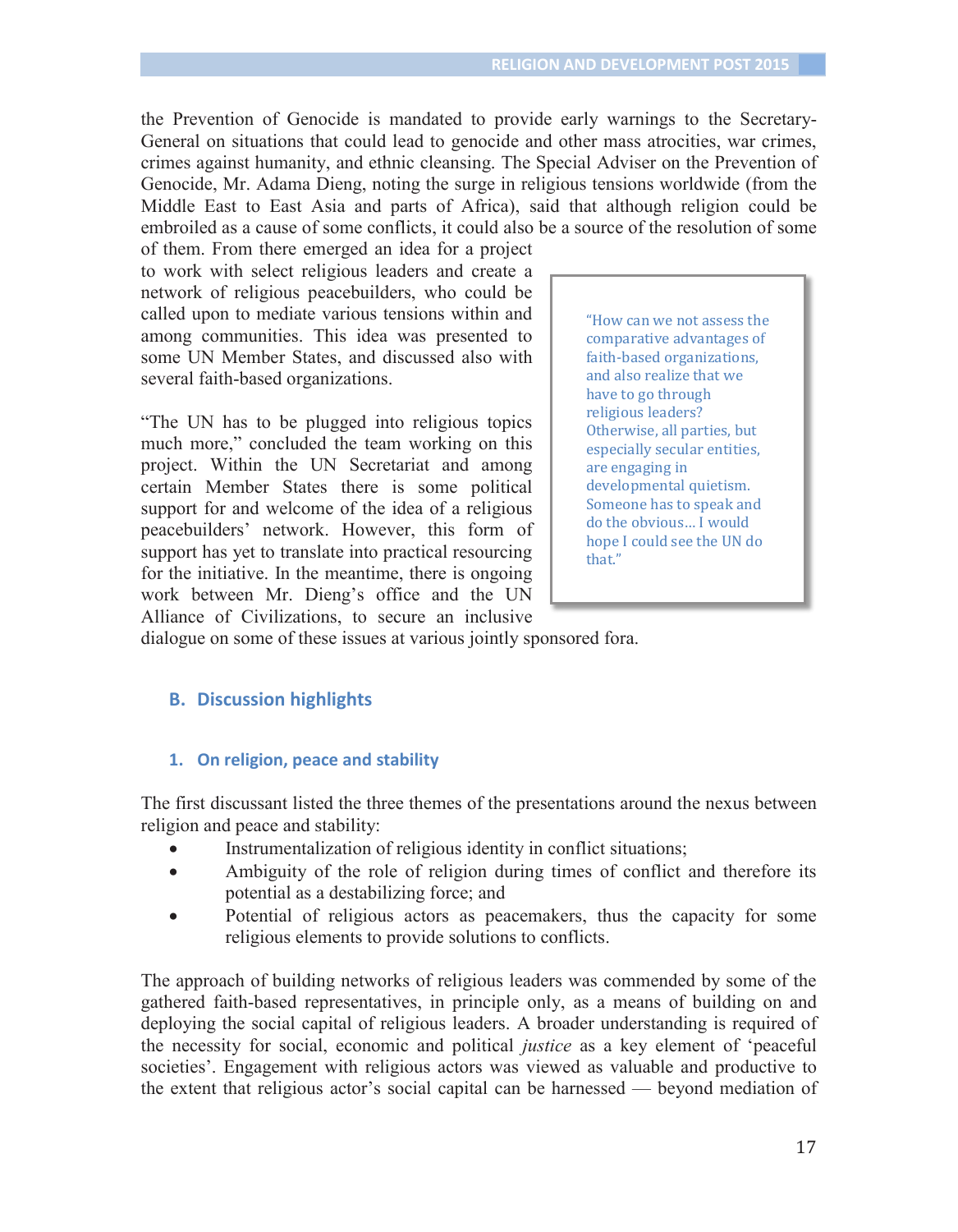certain conflicts, and towards active engagement in all aspects of recovery, reintegration and human development.

This multi-layered engagement would, per definition, extend beyond religious leaders and interreligious dialogue, and require outreach and involvement with myriad faithbased organizations delivering services in communities. Such engagements could provide a means of securing interreligious cooperation and collaboration around service provision to meet critical basic needs, and thus enable better outreach to marginalized and vulnerable populations.

The Chair noted the possibility that the sustainable development goals discussion may well include some targets on peaceful societies. Issues may include violence against women, international organized crime, and civic participation. The question posed to the discussants was: What can be advocated or mobilized for to implement the SDG and post-2015 agenda? One faith-based actor noted that recognition of these issues strongly underlines the importance of the roles of religious leaders and local/community-level faith actors. Another emphasized the importance of identifying the best tools that already exist, as a critical entry point. A consortium of African independent churches are developing a social accountability curriculum of their own, for example.

Sustained engagement around addressing critical needs (e.g. poverty, housing, health, education, sanitation, etc.) between secular and faith-based actors in certain communities can preempt the eruption of violence. Collaboration towards provision of basic needs in any given context allows for the operationalization of a faith-based discourse, and thishelps to counter extremist narratives. In other words, as secular and faith-based development efforts are harnessed collaboratively, the outreach and quality of the services can be wider and better. In turn, this strengthens the visibility of a narrative of faith which is service oriented, rather than the ones designed to capture political power. This observation was based on the experience of several participants.

What is required from more secular development organizations therefore, is a harnessing of political will towards the creations of frameworks, strategies and tools which integrate religious actors (not just individual leaders) more deliberately, as agents of sustainable peace. This would be an alternative to the current modalities of either ignoring religious agency altogether; viewing FBOs exclusively or partly as the cause of conflict and strife ; or undertaking *ad hoc* initiatives of engagement of religious leaders.

Engagement with religious leaders could entail mutual misperceptions and missed opportunities. An experience was shared where the head of a major religious order said, "W are fed up with UN and others telling us what to do. We do not work for the UN or any other international organization." Some religious leaders perceive UN outreach as a distraction that draws them closer towards the fire of politics and away from their main tasks. For some religious leaders, engagement could be dangerous and damage their reputation. This concern was reiterated by several speakers, including a comment that some secular development organizations are not only unaware of these concerns but tend to complain about FBOs not being 'committed enough' to engagement.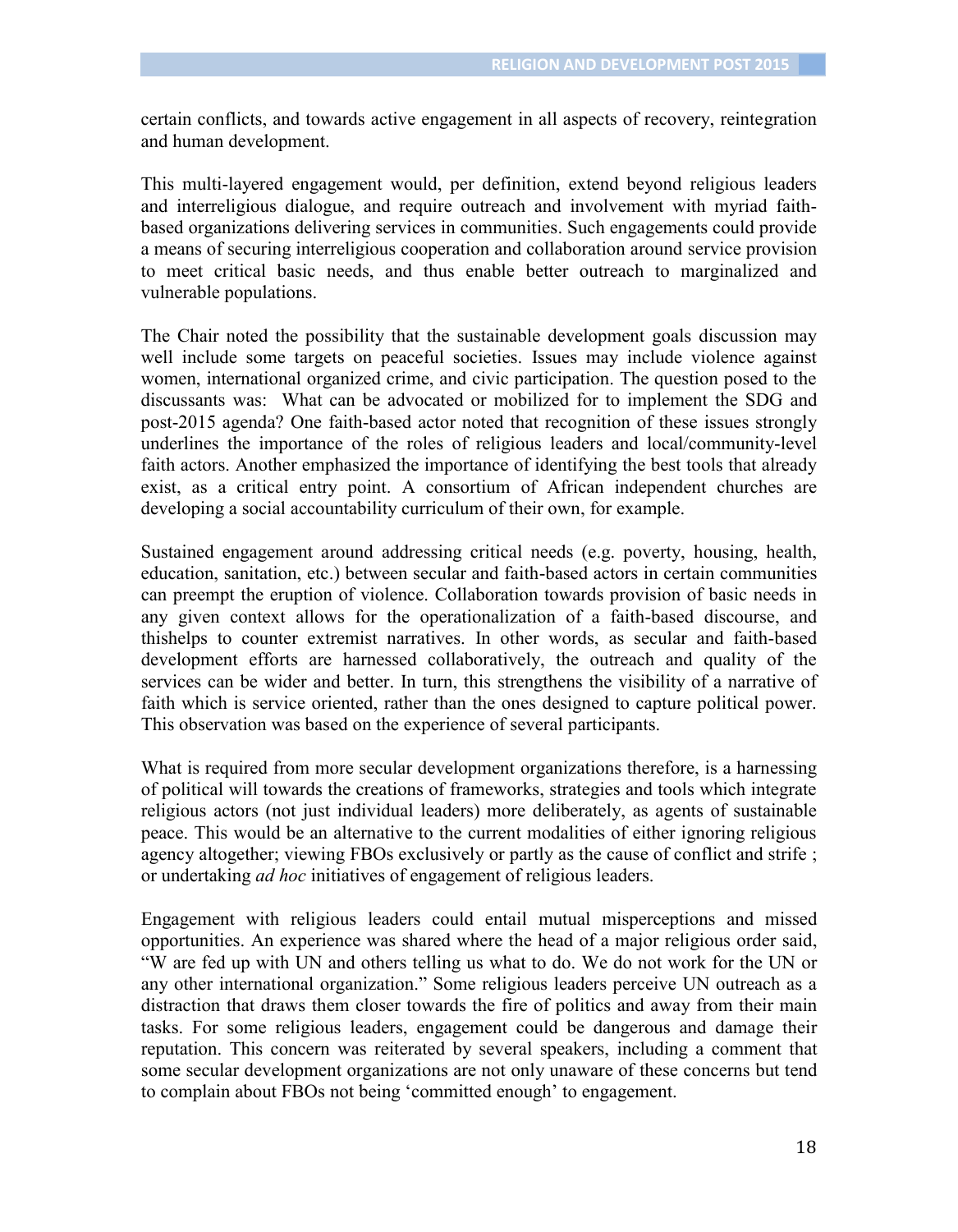#### **2. On the selectivity of human rights**

Another complexity in the nexus of peace and security with religious engagement was

noted as "the selectivity of human rights". A UN speaker noted that some UN agencies are both positioning and highlighting religious leaders as agents of peace and champions of the green environment agenda, for instance, and yet these very same leaders may hold relatively antagonistic and publicly articulated positions on women's rights. Does this form of secular–religious engagement, ostensibly for the sake of "stability and peace especially in times of conflict",

"In our search for inclusiveness – we should not compromise on universal human rights."

inadvertently also communicate that some rights are deemed more pertinent than others, at different times? This generated further discussion and diverse opinions, with many arguing that flexibility and discernment need to be simultaneously used when designing outreach and partnerships between faith-based and secular actors. Various points were made: "balance the harm versus the benefits"; "each context creates its own determinants so we cannot speak unilaterally"; and "more secular-faith-based engagement will provide solutions in the long-term to some of these dilemmas".

Many instances of actual engagement were shared, which illustrated how the peaceful religious counter-narrative was effectively realized. Some reflected on engaging with a Muslim Brotherhood charity in 2010 that agreed to cooperate on a clearly articulated women's rights agenda, including ensuring skills and monitoring for access to higher education and political office. Yet others recalled less peaceful examples, as in Mali, when northern rebels ruined cultural heritage sites in Timbuktu, and suppressed dancing and musical traditions. These acts were justified by religious arguments and subsumed within a religious veneer, yet they barely concealed agendas of political power. The lesson learned from these interactions was that the attempt to be inclusive of all actors (including the religious ones), should not come at the expense of human rights, nor should diversity or difference justify a breach of any one human right. We should certainly engage with FBOs, it was maintained, but always within broader framework of human rights.

## **3. On culture shifts** *"But what happens if we cannot put the genie back in the bottle?"*

Regardless of what some policy makers may maintain while they are in Brussels, New York, Geneva, Vienna or Washington, D.C,, missions from country offices and field missions are increasingly requesting guidance on how to engage with religious actors, including in conflict zones. This observation engendered discussions around "culture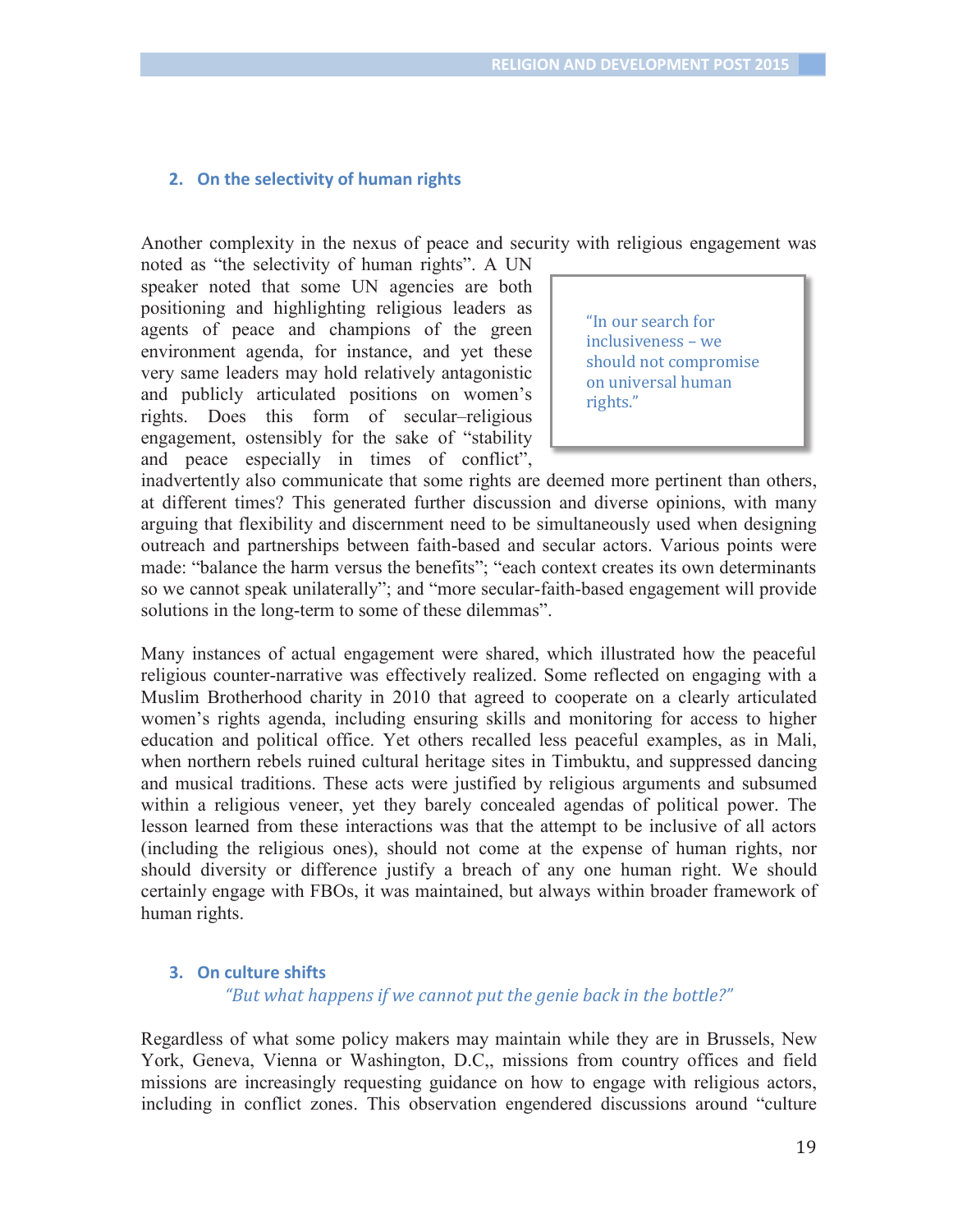shifts" and ensuing tensions. In headquarters of western secular institutions, awareness is increasing of the importance of the role of religion and faith-based service provision, both during and after situations of armed conflict. This heightened awareness is leading to more requests for targeted support, e.g. training of foreign service officers and of UN staff on faith, international relations and development.

Faith-based representatives also spoke to a similar "culture shift" taking place within many of their own organizations: "There is a major shift where the posture is becoming less about condemnation, and more about compassion." There has been "an advance" in finding common ground between secular human rights ethos and religious dynamics, in organizational cultures, more generally. An example was shared wherein less than a decade ago, the prevalence of HIV was a taboo topic. Gradually however, dealing with HIV and related aspects of sexuality, stigma, prevention and care, became the tipping point towards openness to engagement from both the secular and faith-based side. Facets of gender equality, including the role of women in the Church, are equally contentious areas now witnessing change in discourse within religious spheres and institutions. It is

*"For an FBO, the priority is to listen, to engage in dialogue, to have a conversation, to agree to and deliver on shared priorities…rather than negotiating for /about what was internationally agreed."*  the responsibility of faith communities to continue to "equip" their members to deal with these sensitive dynamics, speakers said.

An FBO shared an experience navigating the intersection between religion and peaceful societies while working with the Ethiopian Orthodox Church. They were told: "To create change you have to knock on our door, live with us, show that you love us, then you can start asking questions. And it will take time, we can reflect. But we don't want your answers. If we don't talk, if we don't listen to

each other, then we will have conflict." The lesson learned, about dealing with each other as faith-based entities, underscored the importance of conversation and listening.

#### **4. On fear and silence**

When it comes to peace and security, fear plays an important role. Fear tends to silence, and silence can often serve to consolidate injustices. An example was shared from Uganda where the dominant culture tends to be against homosexuality. "It is not religious opposition to homosexuality that determined the legal condemnation," one participant noted, "rather it is a situation where even the religious communities are fearful of going against the current… and this leads to silence about the injustice of condemnation of homosexuality... It is not religion. It is politics."

The issue of fear was picked up during the remainder of the discussion. Fear plays a role on all sides of this trilateral dynamic: donors are generally wary about the extent to which they are perceived to be supporting 'religious engagement in/on/with development'; UN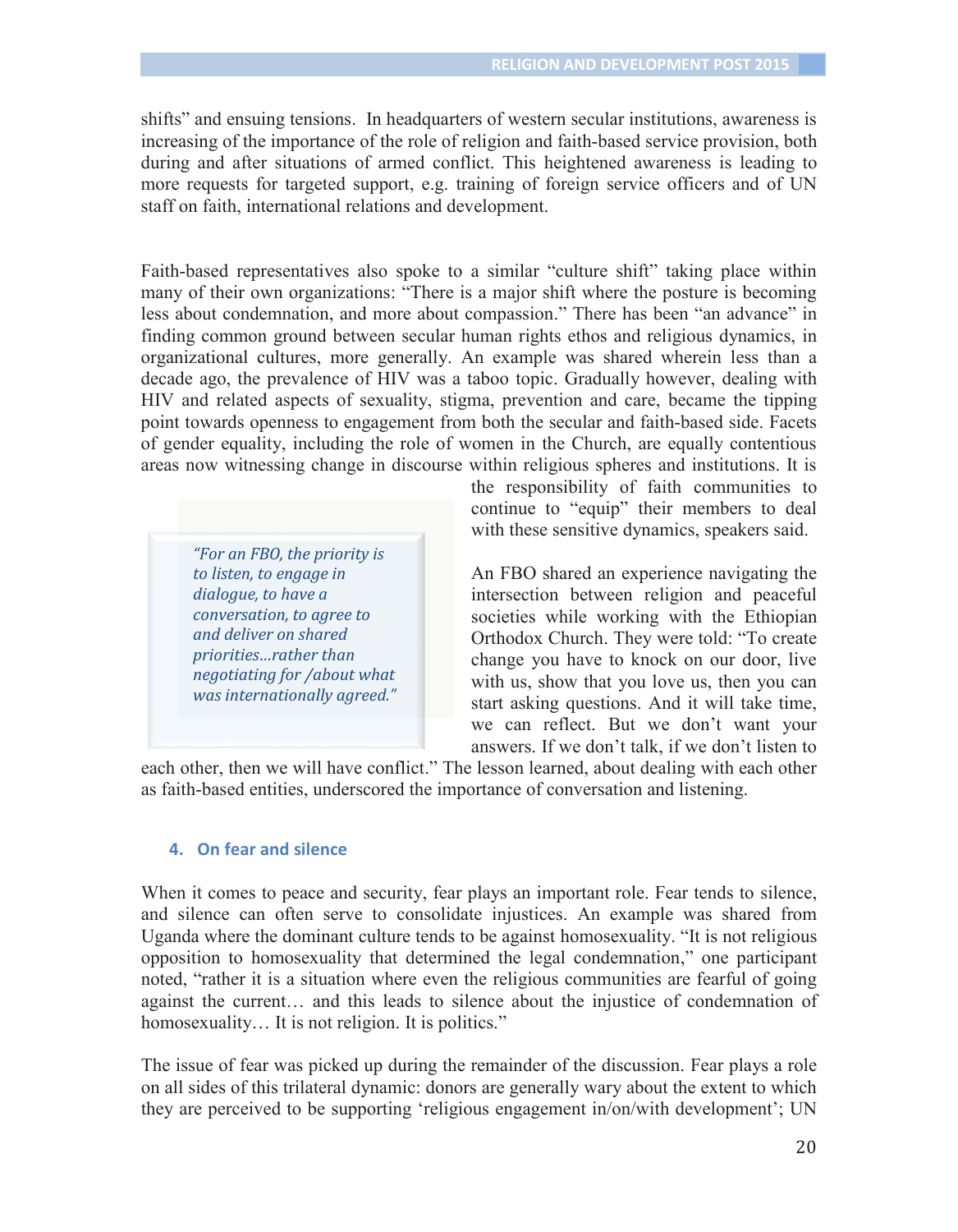development agencies tend to be similarly cautious; and, on certain aspects of the development agenda – particularly sexuality-related dynamics and reproductive rights – many FBOs themselves keep their distance. Reasons for this fearfulness vary, but the result is a polarization within the international development community, broadly defined. The reluctance of several Catholic faith-based partners of the UN to attend this particular meeting, was noted as being connected to the fact that UNFPA (which has sexual and reproductive health and reproductive rights as part of its ICPD mandate) was the consultation's host. One participant asked, "If women's reproductive health and rights are legitimately part of the creation of peaceful societies, then how can the fear of all parties from tackling these issues be conducive?"

One development researcher expressed disappointment with "the limits of liberalism", rhetorically asking "how can [we] not assess the comparative advantages of FBOs and realize that we have to go through religious leaders". The researcher said that otherwise "so-called secular entities…would be engaged in developmental quietism" and that "someone has to lay down the law and I would hope I could see the UN do that".

Some UN voices noted a growing appreciation in the UN system that, faith communities, as gatekeepers, also have the ability to influence access to service provisionTherefore, it is important to engage them. However there is "a real concern, in fact, a sensitivity, about preaching to the preachers". The question was posed: "What happens if [we] cannot put the genie back in the bottle?"

Regarding the universality of human rights, the UN is bound by the need to prioritize the universality of agreements reached at intergovernmental tables, but FBOs "do not have to abide by this". Rather, for FBOs, the priority is to "listen and to engage in dialogue so as to deliver on a common platform". This means that the more intractable the issues at the table, the more FBOs will see time as a necessary element "for a conversation, rather than a negotiation" to take place.

If "the conversation" becomes a matter of arguing about women's rights, some donors would not see the value of engaging in the dialogue. Some researchers pointed to the need for a gradual approach whereby even when opposing positions are held, some of the dots can nevertheless be connected. An example of an engagement with a Catholic NGO around migration was cited whereby at the outset, there was no discussion on, nor ability to appreciate, the specificity of women migrants. But through a sustained and evidencebased dialogue, awareness was built and the NGO formulated relevant policies.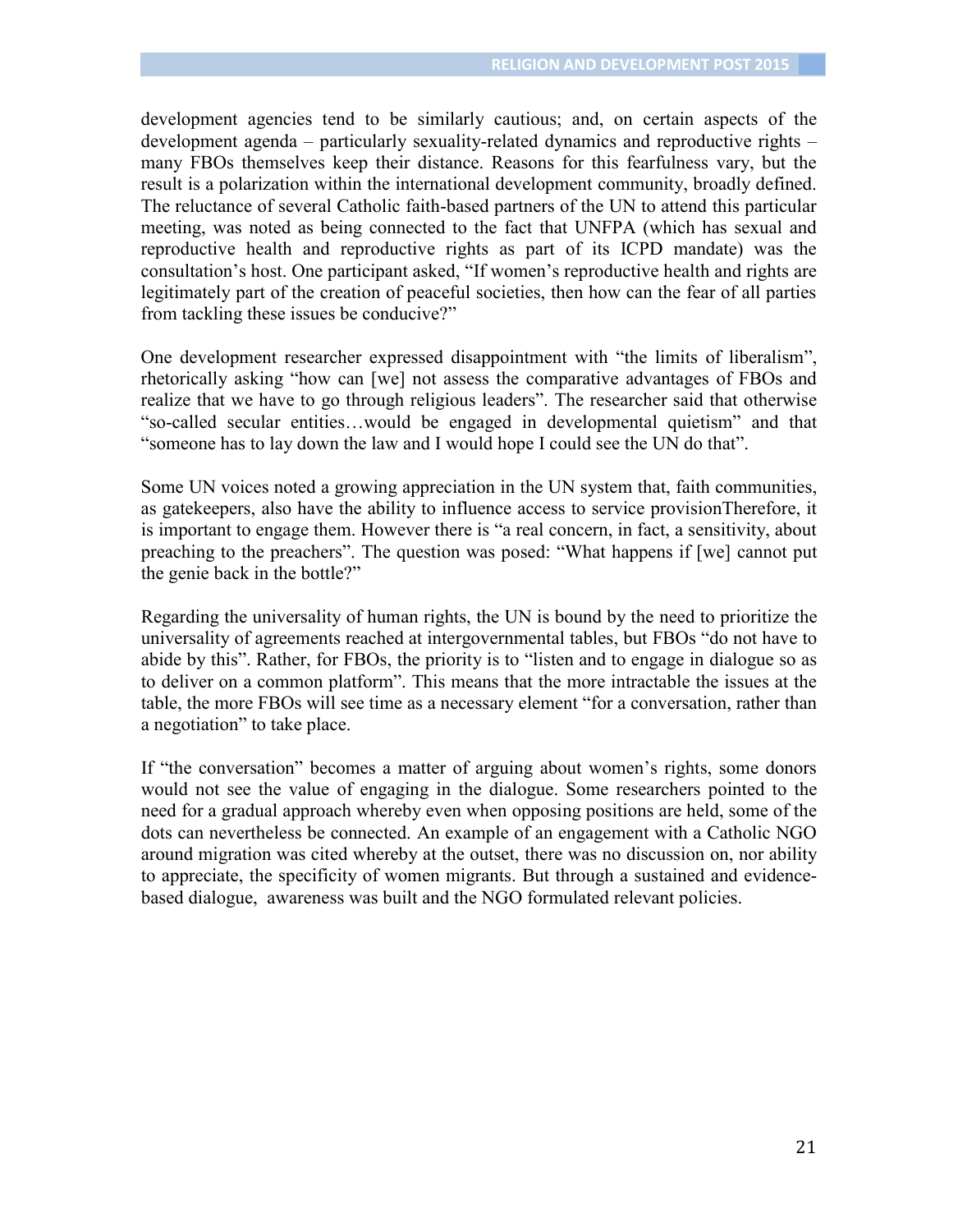# **Chapter 4: FINANCING SUSTAINABLE DEVELOPMENT**

The Chair asked participants not to limit the conversation on financing to overseas development assistance (ODA), but rather to "usher in a new paradigm of bringing in financing capital to help us achieve the transition towards sustainability, towards low carbon, ending inequality, organizing the global economy and capital markets in a new way". While acknowledging that public finance mechanisms remain critical, the Chair said presentations and discussions could reflect more broadly on financing, address the need to reorient capital markets, and specifically consider how civil society actors (particularly faith-based) are already "pioneering resource management for sustainable outcomes that safeguard human dignity".

#### **A. The new normal**

Presenters described "a new normal" wherein data shows that private investment officially exceeds ODA. The discussion was about private investment, ODA and faithinspired resource flows. Presentations acknowledged that in this new context, global poverty was reduced more in the last 10 years than in the last 100, and that nations once viewed through the prism of poverty, are able today to provide features of development assistance for others, thanks to private investments by, for example, the Bill & Melinda Gates Foundation. Examples were shared of Nigeria's satellites launch, and Haiti's production of a tablet for export. These developments are fueling considerations among some that by 2035 there will be "no poor countries left in the world".

International financial institutions, such as the World Bank, are endorsing two new goals: (1) end extreme poverty by 2030 by reducing to no more than 3 per cent the fraction of the world's population living on less than \$1.25/day; and (2) promote income growth among the bottom 40 per cent of people. But at the current rate, it is anticipated that IFIs will fall short of these goals by 2030. Discussions are ongoing as to the critical need to further mobilize national resources (e.g. means of improving taxation, including contexts relevant to the operations of multinational corporations), as well as natural resource management. In that regard, it was pointed out that many national governments are moving in the right direction.

Presentations also highlighted the role of civil society mobilization which, among other resource enablers, has resulted in critical investment and financing tools over the years, such as endowments. The Jubilee Debt Campaign, for example, has helped many countries partially overcome developmental challenges exacerbated by heavy debt burdens.

There is an enormous way to go to reach and serve the needs of many, particularly in contexts of increasing inequalities, which are exacerbating the conditions of the already vulnerable and marginalized in communities all over the world. These concerns are also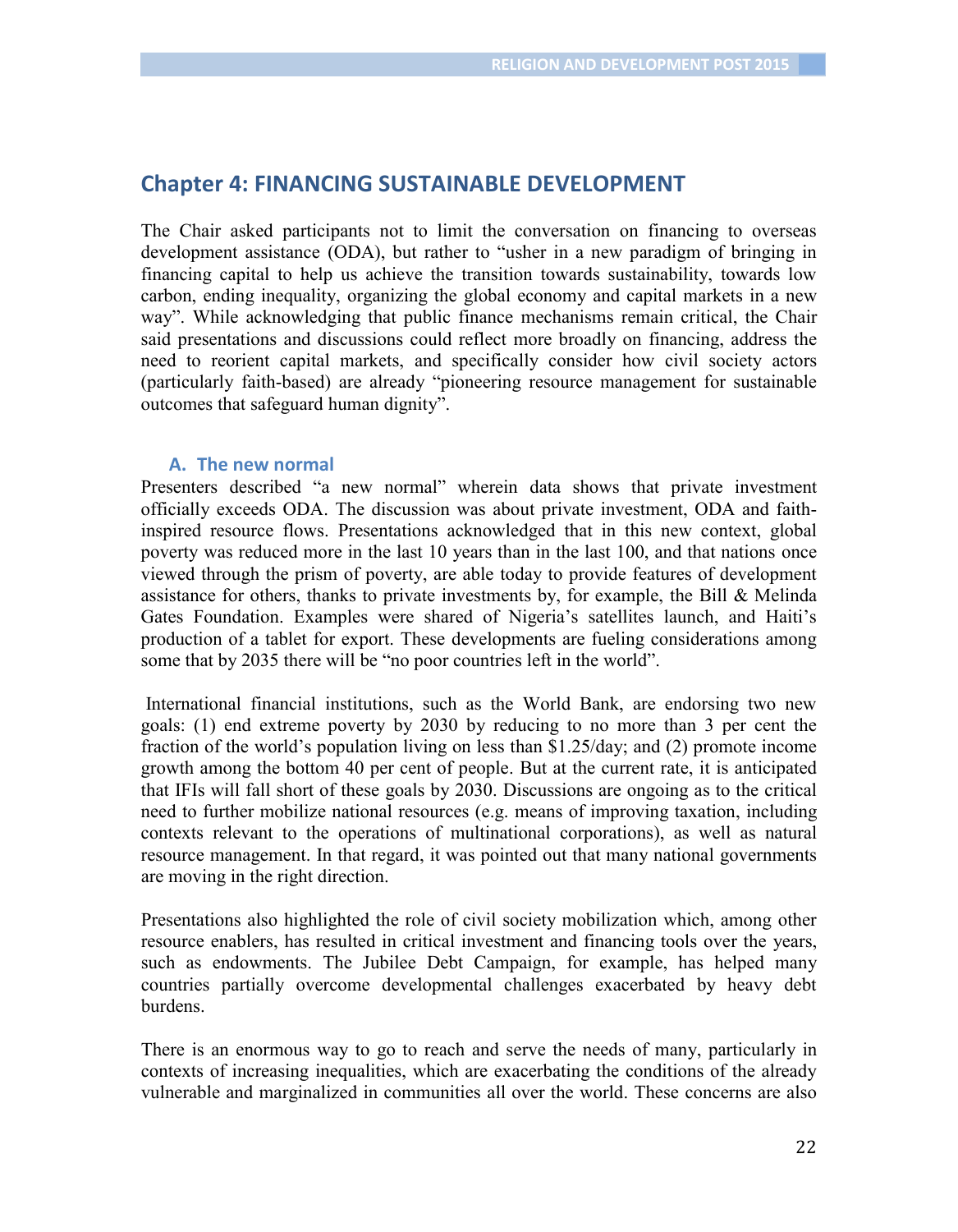prompting inquiries into the science of delivery, i.e. how to make a transformational impact with better and smarter aid. This is an entry point for an assessment of the role of faith-based communities and organizations.

Large-scale FBOs base their social investment considerations precisely on the issues of 'smarter aid' and on a unique narrative which would "invite religious leaders into cocreation for a sustainable, just and equitable world". As international development organizations, they are able to appreciate the intrinsic value of deliberately engaging with faith communities, which are "respected and influential in their local contexts, are already doing vital work, and will be around long after all international organizations leave".

Discussions referred to the 2013 report of Charity Aid Foundation's World Giving Index, which tracks charitable activity globally. The report noted that all the indices of private faith-based investment are growing, particularly in developing nations. Muslim FBOs are relatively newer entrants into the scene of international development, and they remain very much of a minority in a field still largely dominated by Christian aid organizations, many of which come from a tradition established during the colonial era.

### **B. Emerging Islamic donor dynamics**

Muslim, or Islamic, FBOs have pioneered and realized myriad capacities to raise resources, by working with local faith communities on poverty reduction initiatives, as well as activating one of the Five Pillars of Islam. "Zakat" is an obligatory payment on any Muslim of a certain percentage of wealth accumulated and retained for over a year. Many Muslim development FBOs have benefitted from aggregated, longitudinal studies on zakat, which has become a principal means of raising funds for development and humanitarian programmes. Several instances of Islamic microfinance initiatives which 'harvest' zakat were shared. One such example was cited in Mali, where systematic collection of the zakat has enabled a strong sense of community ownership over developmental programmes, including the successful ability to fulfill their religious obligation to undertake the pilgrimages (to Mecca), among many other initiatives.

#### **3: Marie Juul Petersen on Gulf-based NGOs**

"Gulf-based NGOs involved in aid provision are often overlooked – or altogether avoided – by Western donor agencies." This, in spite of the fact that their budgets can range from one million to hundreds of millions of dollars. Precisely how does religion influence Gulf NGOs? Research based on Saudi and Kuwaiti NGOs points to five main ways religion influences:

1. **Funding sources.** Many of these organisations rely primarily on religious alms, or zakat, from individuals donors, some as much as 80 percent.<sup>1</sup> This means that they have a strong donor base, capable of raising private funds – for instance, the Kuwaiti International Islamic Charitable Organisation has recently raised almost 40 million USD for Syrian refugees. But it also means that they are restricted by their donors' expectations that aid is given according to conservative Islamic practices – which in turn means a focus on traditional charity such as hand-outs, orphan care, celebration of religious holidays and similar activities.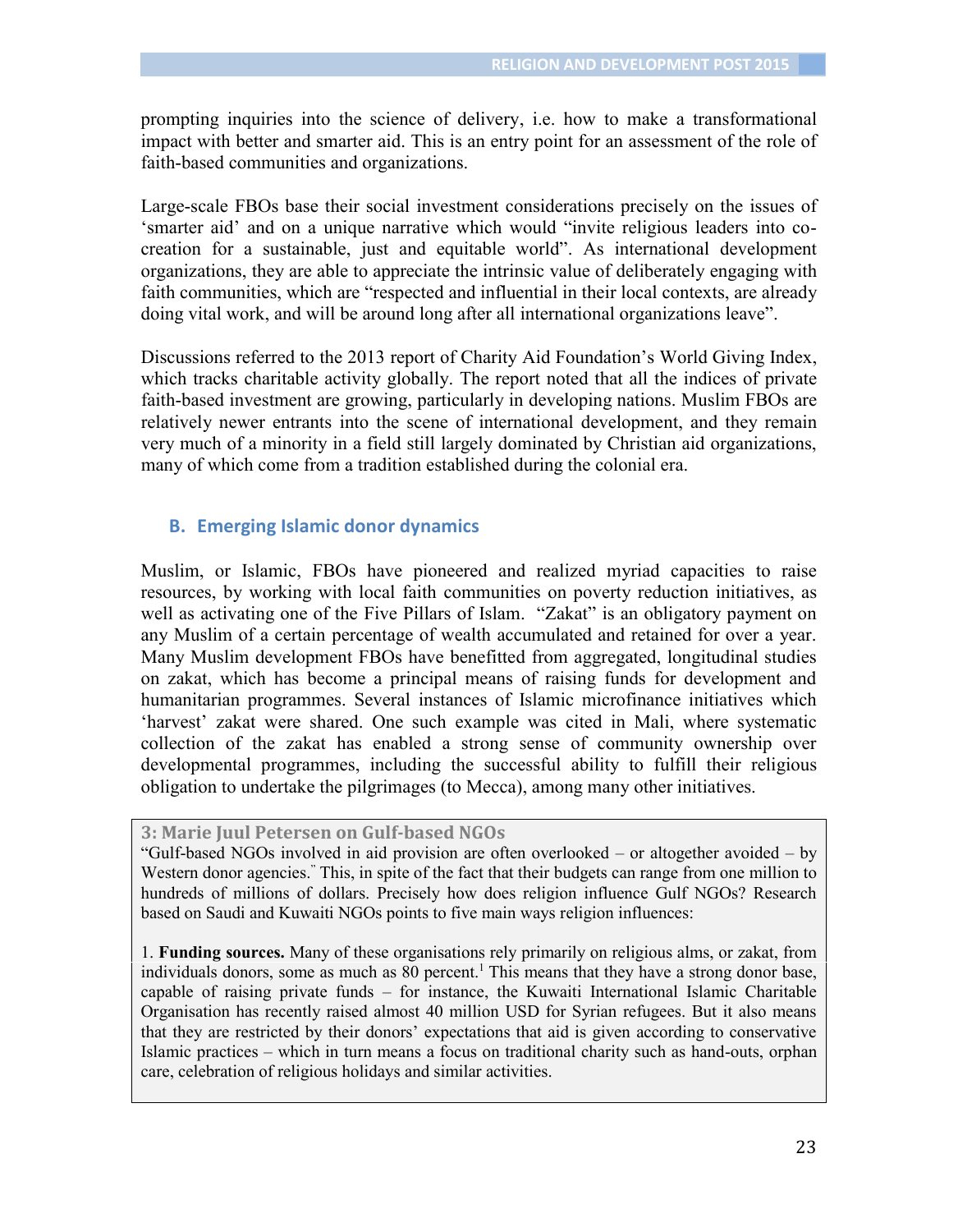2. **The ways in which money is handled.** Because Islamic aid principles put limitations on administrative costs, operations are presumably cheaper than those of other organisations. But that also means that the organisations often lack proper administrative and financial systems. Religious traditions of anonymous giving arguably contribute further to this lack of accountability and transparency.

3. **Staff constellations.** Few staff members in these organisations have a professional development background. As one staff member in a Gulf-based organisation said, people work here because they want to work in a Muslim organisation, not because they want to work in a development organisation. This lack of professional aid expertise influences the kind and quality of the aid provided – there is little knowledge of e.g. human rights based approaches, gender mainstreaming, participatory development, project management tools etc.

4. **The choice of target groups and areas of intervention.** Driven by ideas of pan-Islamic solidarity, many organisations focus exclusively on Muslim countries and populations, e.g. Somalia, Sudan, Pakistan, Bangladesh, Palestine and Syria. But their religious identity arguably also gives them greater access to areas that are difficult for secular organisations to enter. An example of this is Somalia, where a coalition of Muslim NGOs was able to deliver aid to Al Shabab-controlled areas where other, secular, organisations could not go.

5. **The concrete aid activities.** For many of these organisations, aid is both material and spiritual, and they spend a substantial amount of their budgets on explicitly religious activities such as mosque-construction, funding Qur'an schools and teachers, distributing religious material, celebrating religious holidays and so on. Likewise, religious principles and practices also shape most other activities, whether it is education, health or microfinance projects. "It is all about Islam," as people constantly say.

From a secular, Western perspective that kind of aid is highly problematic – it is missionary and indoctrinating, violating principles of neutrality and non-discrimination. But from the point of view of many Gulf-based organisations, they simply meet the spiritual needs of recipients when secular organisations will not. For instance, one person told me about this small village in Bangladesh where the mosque had been destroyed after a flooding. People there had asked several international, secular NGOs for assistance in rebuilding the mosque – but no one would help, except for his organization. "They see us as family," he said.

*Based on Marie Juul Petersen*. "Sacralised or Secularised Aid? Positioning Gulf-based Muslim NGOs", in Jonathan Benthall and Robert Lacey (Eds.) *Gulf Charities and Islamic Philanthropy in the 'Age of Terror' and Beyond, (Berlin and London: Gerlach Press, 2014).*

While the role of Muslim FBOs in financing development is certainly noteworthy, researchers provided some of the ongoing challenges or the "other side of the coin". While harvesting accumulated zakat may lead to (relatively) minimal administrative costs, there remains a need to improve financial accountability mechanisms. The 'religious' character of such FBOs often translates into a strongly motivated staff, but this also may mean a relative lack of knowledge of developmental approaches, not to mention issues pertinent to gender sensitivity and gender mainstreaming. The material aid provided has a spiritual depth, which many secular organizations lack. For instance, microfinancing educational initiatives focused on enhancing literacy and reading skills,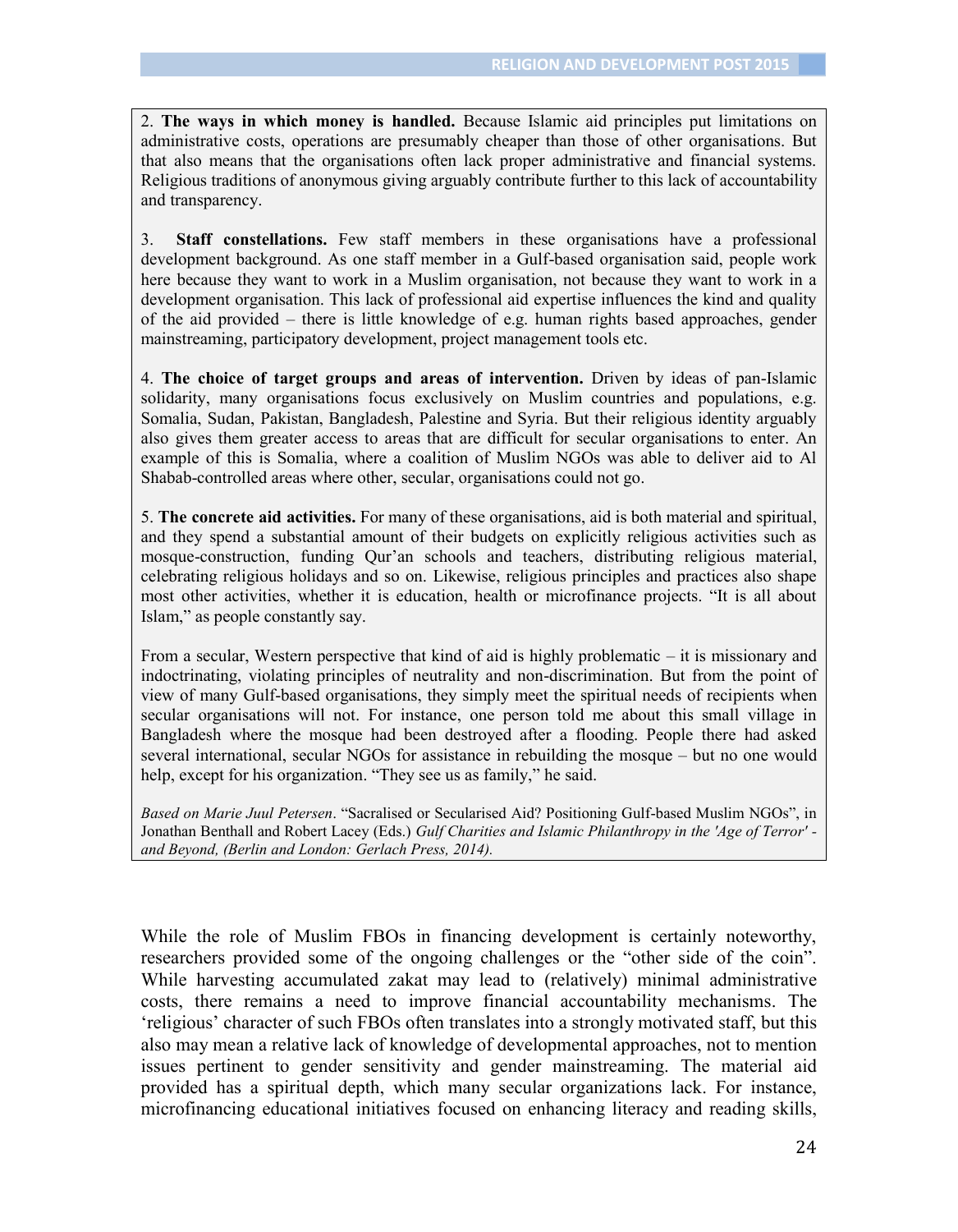building mosques and celebrating religious holidays may strengthen religious knowledge and enhance identity and a sense of solidarity.

Some of these dynamics are deemed problematic by many secular development actors.There is concern that this form of faith-based development cooperation may be instrumentalized and conditional. Some presenters cautioned against a general notion that Gulf-based development actors are "more in tune with desires/needs of the poor", and urged a more critical consideration in line with a general need to inquire as to whether and how "faith-based aid matters".

Another presentation provided a further overview of Gulf funding mechanisms, based on several years of experience setting up aid coordination mechanisms, in particular examining aid flows to fragile states from the Arab Gulf. The presentation noted there were no aid coordination mechanisms or systems in place in the Gulf until less than a decade ago. Now, however, a dramatic change is in effect, with countries such as Kuwait housing significant technical expertise, and the United Arab Emirates (UAE) with a wellfunded aid office. This Gulf block is arguably the largest in terms of donor spending globally. For example, Saudi Arabia's giving to Egypt, which is not even considered a fragile state, has amounted to \$20 billion. This aid goes beyond oil and covers technical and infrastructure support. This points to the strong likelihood of even greater aid flows to fragile states. The enhanced development aid capabilities of Gulf countries is complimented by increased documentation as well as critical assessment of development and impact effectiveness, including retrospective reviews of financial flows since 1975.

Among emerging trends are attempts to ensure transparency and coordination of Gulf aid, with increasing assertiveness and politicization, e.g. in the post Arab Spring context where aid commitments have increased dramatically. At the same time, a clear battleground has emerged between Islamist-leaning groups (including faith-based NGOs and governments) and secular groups. Competition for the same political, social and economic space is underway between these various actors, each struggling over a legitimacy framed in religious, political and cultural Islamic terms.

Certain Gulf donors (e.g. the UAE) refuse to fund anything with any religious overtones or subject to certain "security checks". This move was first illustrated after the September 11, 2001 events, when many donor governments and institutions around the world prioritized two sets of concerns in screening and assessing proposals and programmes. One was the relationship between religion and governance regimes, and the other was national as well as international security concerns. "But who defines security?" was posed as a rhetorical question. This often means that some Gulf funding favours supporting more traditional western entities such as Oxfam. This was pointed out as an irony, because it implies that western-based secular development actors are determinant – directly or indirectly – of some Gulf funding. This indication of a lack of donor neutrality has direct implications on faith-based and faith-inspired resourcing dynamics.

Overall, the presenters said the post-2015 process must engage critically with Gulf actors, particularly the governments as they are "the biggest determinants of resources". They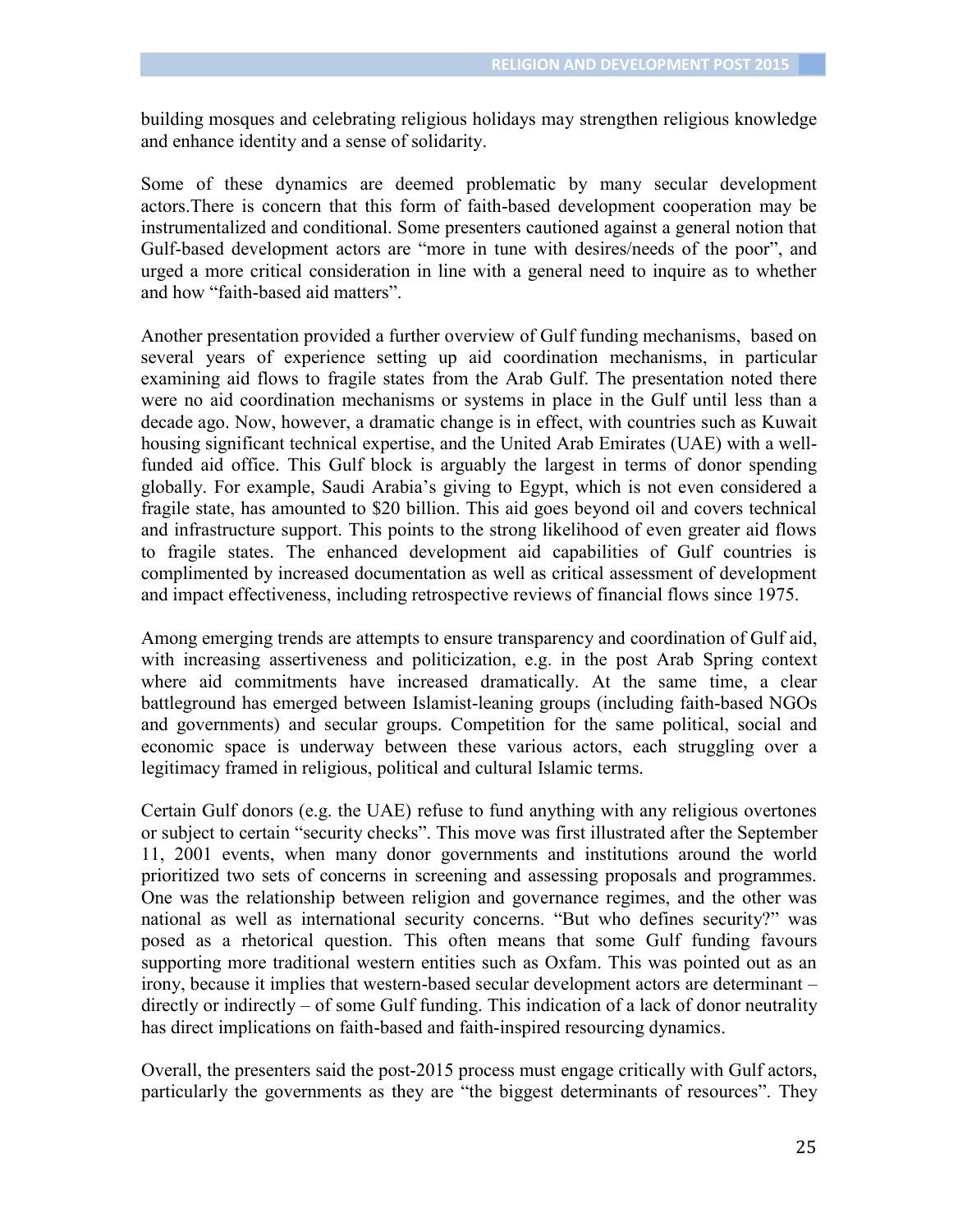noted that the UN "does not appear to be seizing the opportunities presented by these emerging donors".

#### **C. Discussion highlights**

#### **1. On taxation, democracy and environment**

Diverse cultures encourage tax payment in different ways. Attempts framed within secular discourse include the Mayor of Toronto's campaign to sell a culture of tax paying. Discussants also pointed to the links in some societies between taxation and democracy. Given that some governments appear unable to mobilize sufficient structural or human resource capacity to ensure tax collection, participants discussed the role of some faith-based actors in using religious discourse to encourage "The post-2015 process must take into account Gulf donors [who are among] the biggest sources of influence on development agendas as they hold significant resources."

behaviours, and in turn, cultures, more conducive to paying taxes (whether by individuals or corporations). However, a concern was expressed that this may render the role of FBOs "too strong… and shrink the space for democracy…which would destroy the UN as we know it."

A respondent noted the challenges faced by established democracies of taxing assets of multinational corporations, and seeking due taxes from some corners of the private sector. The effort to secure the economic viability and sustainability of some of these actors through tax breaks, however, may also result in turning a blind eye to considerable environmental risks. Even where the private sector may be paying their tax dues, it was asked, "What does the environmental balance sheet look like?"

#### **2. On the evolving donor ecology**

Some FBOs as well as governments are acknowledged to be infusing significant resources. While not all FBOs are involved, they are, nevertheless, important brokers. An example of the World Congress of Muslim Philanthropists was cited as one of many contexts where alignment with Muslim values is not limiting the reach and coverage of initiatives to Muslim populations. This also relates to zakat which, it was pointed out, is not intended to benefit Muslims only.

These dynamics should have implications on ODA considerations and possibly also on the role of international financial institutions. The post-2015 agenda may require a conversation around the alignment of the strategies of emerging donors alongside those of Paris Club members from some of the world's largest economies.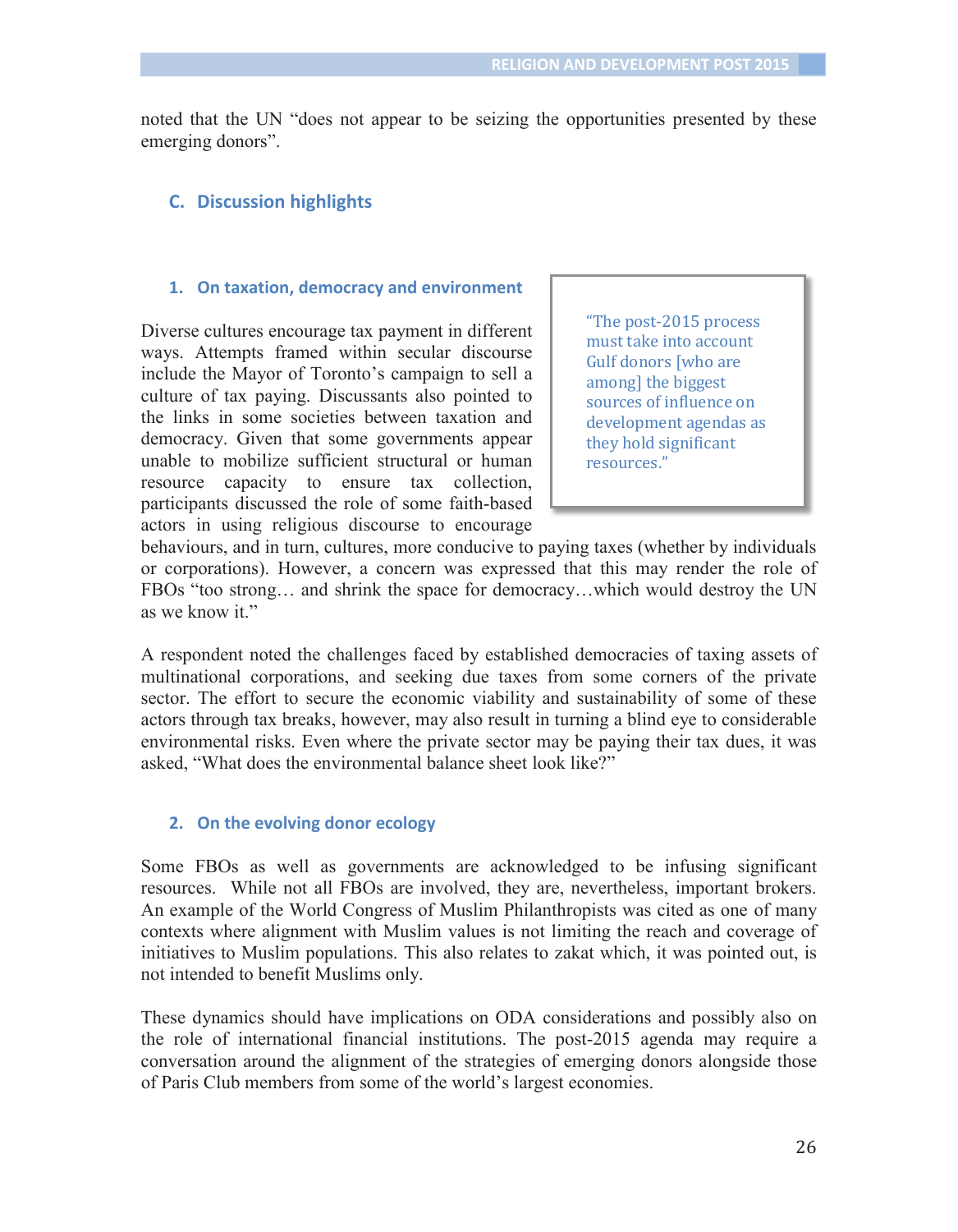#### **Box 3: One participant's view**

*Some FBOs can:*

- *Create a culture more conducive to paying taxes;*
- *Broker an alignment of emerging donors (including themselves) with Paris Club members;*

*Some FBOs do:*

- *Ensure that zakat funds are channeled into development;*
- *Release asset-based capacities already residing within communities;*
- *Have more resources than some UN development agencies.*

#### **3. On unintended consequences**

*"There is something wrong when do-gooders with money become so powerful that they take over the roles of governments and democracy."*

Proselytization was identified as a concern, as the other side of the coin of some faithinspired development initiatives. Far from being limited only to Muslim contexts however, western donors recognize that this concern relates to Christian faith-based entities as well. As one donor noted, "We see that dilemma but we are not clear how to solve it."

FBOs noted their longstanding hesitancy to identify and leverage themselves as faithbased. Some said they have felt the need to be apologetic for their faith-based identity. There was a strong request to put an end to "the theoretical assumption" that there is a consistently strong link between evangelism and development. Many noted the expectation that the post-2015 goals would incentivize all development actors – but especially faith-based ones.

An interesting irony was also shared by the FBOs during this discussion. In some communities, rebuilding mosques and acquiring prayer mats had been enabled through development assistance, and these communities were able "to get back on their feet quicker than those where those activities did not take place". Yet, none of the FBOs involved in this work would dare give out a bible to the Christians among those communities, because of the likelihood that the FBOs would be accused of proselytization.

#### **4. On how faith can strengthen social and economic capital formation**

There is need to recognize the "role of faith in releasing asset based capacities that already reside in communities," some participants said. The UK-based faith-based organization Tearfund focus its mobilization around releasing 90 per cent of the capacity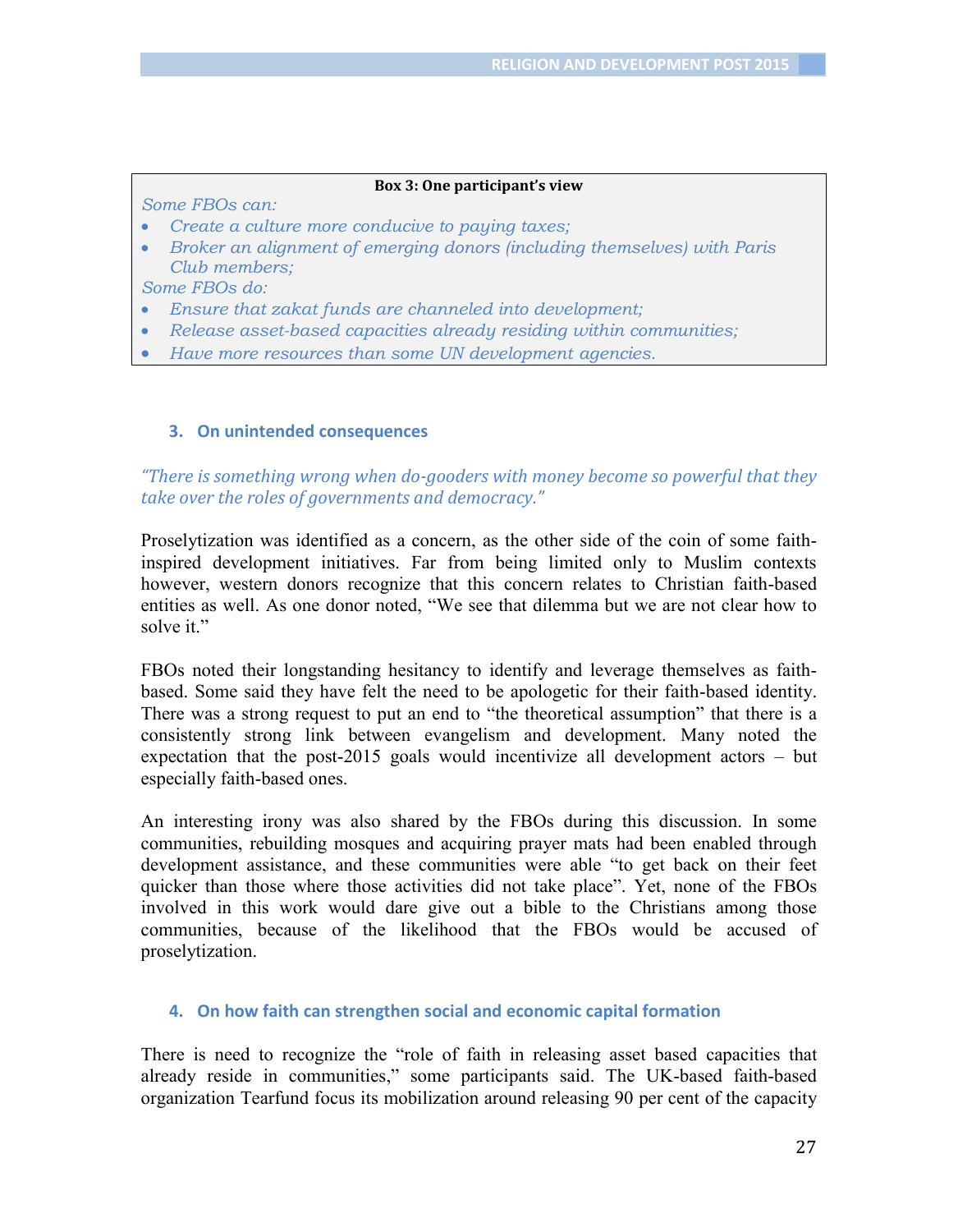that are already within communities where it words, with 'capacity' understood in terms of social capital, human resources and financial resources. An example was shared of Tearfund's interventions in Ethiopia, which taught select community leaders how to save money, and thereby unleash entrepreneurialism. A simple formula used by Tearfund to release such capabilities? Patience. Tearfund learned this lesson through earlier interventions with faith communities in Uganda, where, when they asked local community representatives how best to support their own local fund-raising efforts, they were advised to "keep money out of the process for two years… which should be sufficient to discovering that we can do much ourselves." If Tearfund inserted its own financial resources prior to the time frame agreed, there would be a need to refine work methods in such a way "that does not crowd out that process of formation of local capacities". Over time, Tearfund has learned that "every time we spend a dollar, we expect 10 dollars in capacity built, in return".

Secular development counterparts shared some cynicism about international development modalities which are "all too often set up to distribute funds to solve problems…yet end up detrimental to the process itself… of letting people in their communities be the agents of their own development". Speaking more generally, some voiced concerns that much of the disbursement of funds to date could still risk being characterized as "unsustainable… focused on disparate projects".

*"If religion is not instrumentalized for aligning development with more universal values, this creates a vacuum for religion to be instrumentalized for more parochial values which push for exclusion and intolerance."*

At the same time, some strategies, such as those of the World Bank, were acknowledged as better geared towards transforming systems of cash disbursement and creating incentives for private capital. Still, many concerns remain including, notably, corruption. FBOs "can play a role in pushback against crony capitalism". A call was made to discuss these dynamics further, with a view to connecting the dots between faith-based mobilization of social and economic capital and the current policy and practice of resource allocation with secular donors and international (UN) entities. An example was noted in this regard of the Organisation of Islamic Cooperation (OIC), which established a consultative council of FBOs (which met in April 2014) and appears to have some decision-making capacity.

#### **5. On inequalities between FBOs and gender equality concerns**

Questions were asked around the emerging Gulf donors and the space they are occupying in developmental decision-making and influence, whether directly or indirectly. In spite of the fact that gender equality issues today are more recognized and relatively more prioritized in both international development and foreign policy-making, the changing donor landscape can be a cause for concern, especially given that the emerging Gulf donor positions on gender equality appear to vary.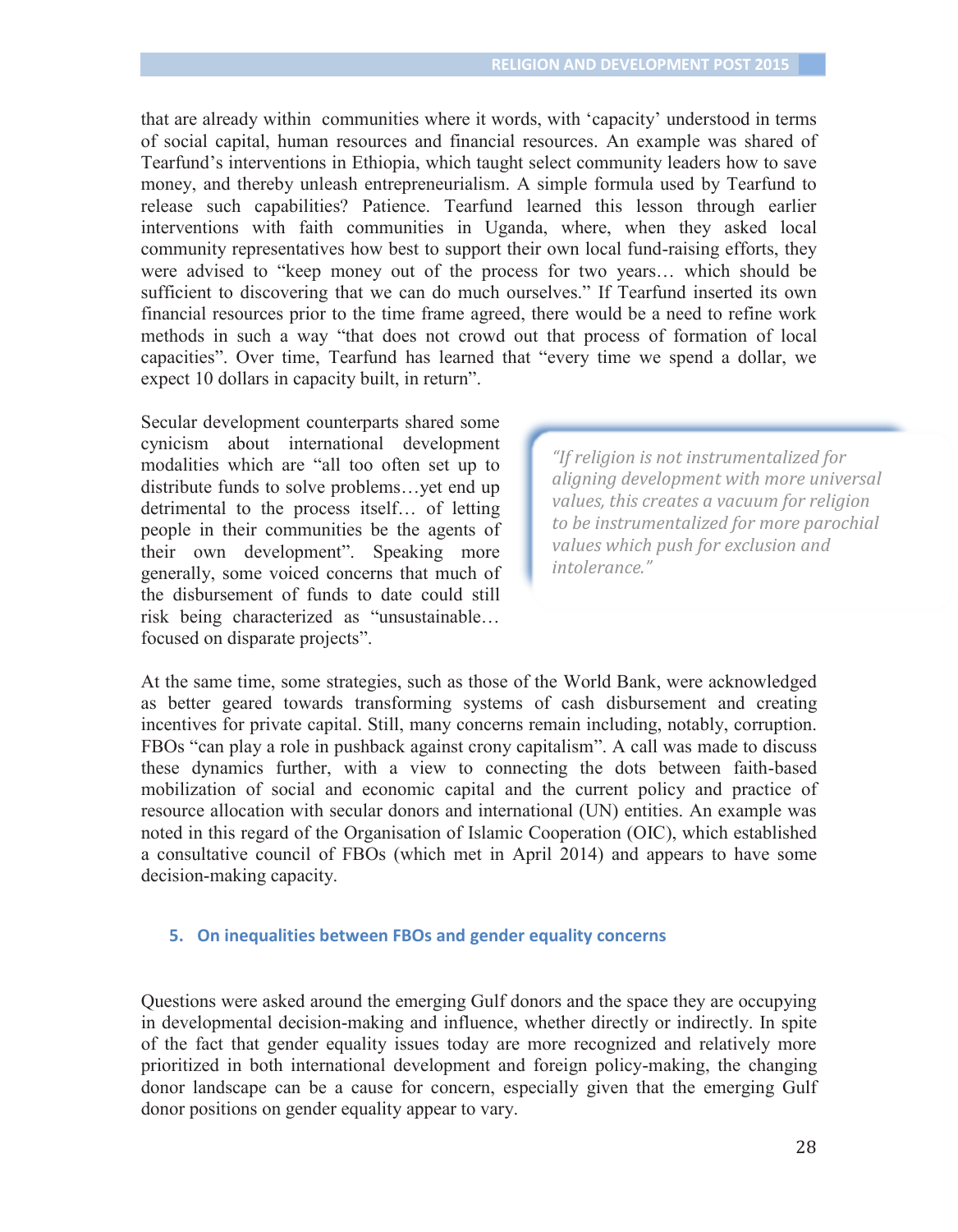The answers provided differing scenarios and readings around gender equality considerations. On the positive side, it was pointed out that the Organisation of Islamic Cooperation, for instance, successfully established an Independent Permanent Human Rights Commission in 2012. One of the endeavours of this entity is to review the legislation of all 57 member states with an eye to making a case for some OIC member states to consider removing current reservations to the Convention on the Elimination of All Forms of Discrimination against Women (CEDAW).

Moreover, major international FBOs such as Islamic Relief Worldwide for instance, reported focusing most of their microfinance work (80-90 per cent) for women's rights and economic empowerment projects. They mentioned programmes aimed at eliminating violence against women, with some of these tailored to contexts of armed conflict, and ending female genital mutilation/cutting. In the last two years in particular, IRI has increased its efforts to undertake specialized research on gender equality, enhance faith literacy (jurisprudence) and broaden theological learning among women in communities and within IRI itself. IRI has started to recruit gender advisers in its various offices.

The view of some Gulf-based dynamics appeared less positive, albeit relatively less studied. When the goals and objectives of some of these funding mechanisms were reviewed, women's rights initiatives appeared, on balance, to be geared more towards encouraging women to undertake traditional roles (e.g. sewing) rather than increasing levels of higher education and enhancing participation in political and economic spheres. A similar viewpoint was expressed in references to Gulf nations' Constitutions.

#### **6. On the diversity of FBOs in development, humanitarian and justice efforts**

In reference to financing portfolios, there is a need to distinguish between FBOs. In the United States, for example, the top FBOs have a total revenue of around \$ 6 billion, of which approximately \$5 billion is privately raised, according to participants. In other words, these are by no means significantly publicly funded, and some of them are themselves donors.

Not all FBOs are large, well-resourced and internationally-based. Some are decidedly less well-off, and many operate on 'shoestring budgets', especially those working in urban slum areas, and rural and remote communities. There is a need to keep those distinctions in mind when it comes to describing activities and impact, as well as when arguing for inclusion in post-2015 deliberations.

While secular development actors raise questions and articulate concerns about the role of FBOs in development, there are hardly any concerns raised by the same actors when it comes to their role in crisis management and humanitarian relief. Why? Because, it was argued, some of the FBOs bring in more resources (including financial ones) into the humanitarian sphere, more than even the UN.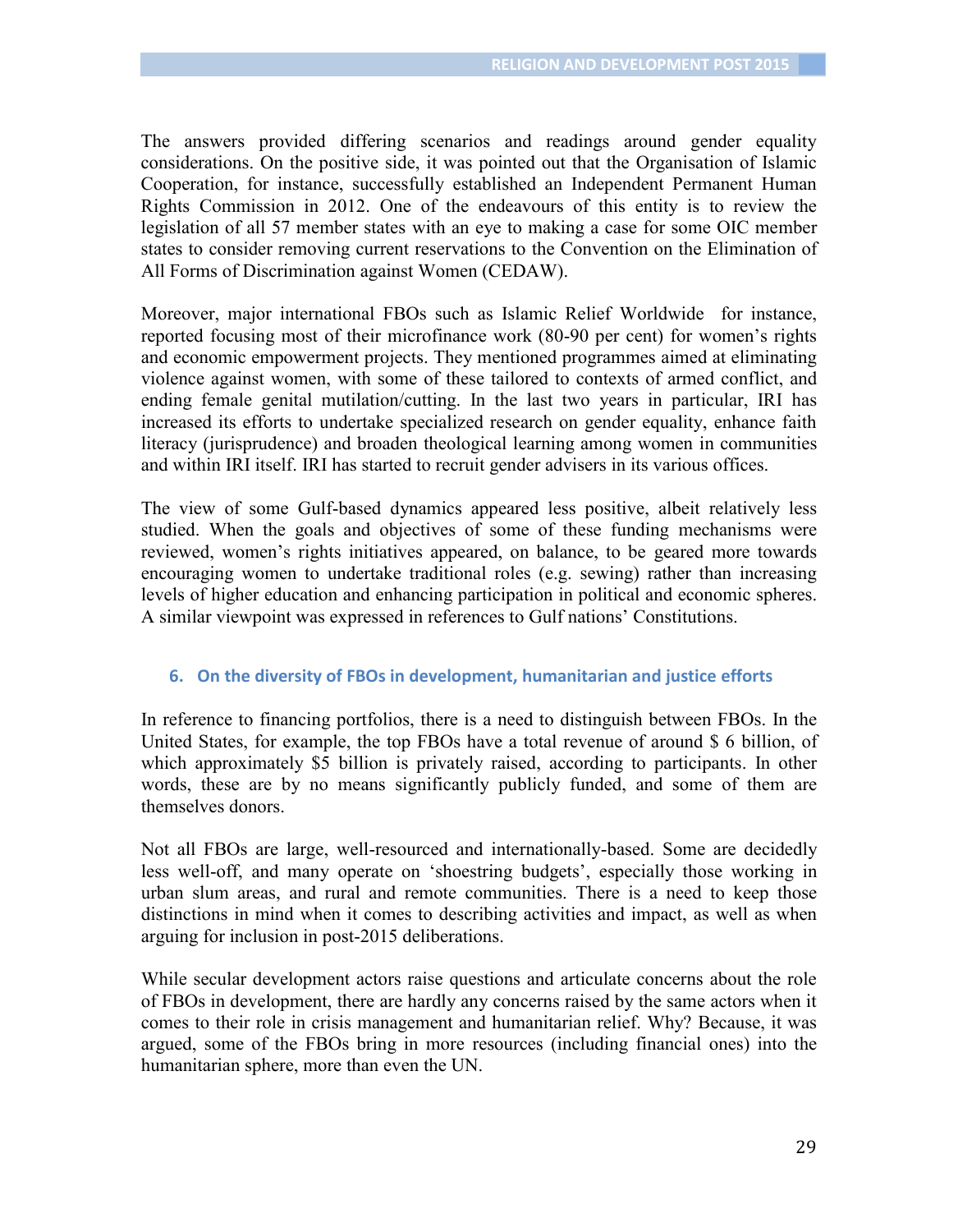Many major FBOs deliberate on the consequences of their engagement on distributive economic and social justice, more so than private sector counterparts, and perhaps even some international secular development actors. An FBO participant threw the gauntlet to some of the participants, asking the question: "In projects around trade, finance, agriculture and even economic governance, how much of the economic growth considerations are related to justice... and how much of the programming efforts are really based on human rights principles?" Some donors were quick to respond that there are a number of FBOs in the United States that are very unlikely to divest themselves of investments in fossil fuels (a call that was made of many global organizations in an attempt to ;walk the environmental talk'). Therefore, FBOs should not be idealized nor have their ethics generalized. Rather, it is important to bear in mind that faith groups, like all civil society organizations, have beliefs and values. Even secular donors, it was pointed out, "sometimes have to explain our groups' values and beliefs". So in principle, while the motivations behind development institutions' should not "really be an issue", they in fact, are an issue. Thus, just as many faith groups feel they have to "leave their faith at the door" before they come into developmental spaces, some secular development organizations also prefer not to emphasize their secular agendas.

#### **D. Chair's conclusions**

*"I urge you to work together in promoting a true, worldwide ethical mobilization which, beyond all differences of religious or political convictions, will spread and put into practice a shared ideal of fraternity and solidarity, especially with regard to the poorest and those most excluded" — Address of His Holiness the Pope to the UN Chief Executives Board -May 9, 2014*

In his conclusion of the session, the Chair said that while progress has been made, by and large, in navigating the landscape of financing development work and generating resource flows, discussion has highlighted the need to be aware of new emerging donors, including FBOs and Gulf governments. More research and analysis will be needed in order to accurately assess what religion, broadly defined, adds and/or takes away from the financing agenda more generally. Moral positions that revolve around climate change in particular and environmental issues in general, are beginning to influence some of the financing priorities.

Referring specifically to the ongoing Open Working Group discussions, the Chair noted that the narrative of the future development agenda is still being shaped. This will continue to evolve in the latter half of 2014, as the post-2015 process is housed firmly within governmental negotiations in the General Assembly. This is anticipated to result in both an inspirational narrative along the lines of the Millennium Declaration, as well as the framing of clear goals and targets. In answer to the question of how could civil society, including religious voices, shape the narrative, the World We Want was cited as an important forum, as well as the post-2015 consultative processes – two of which are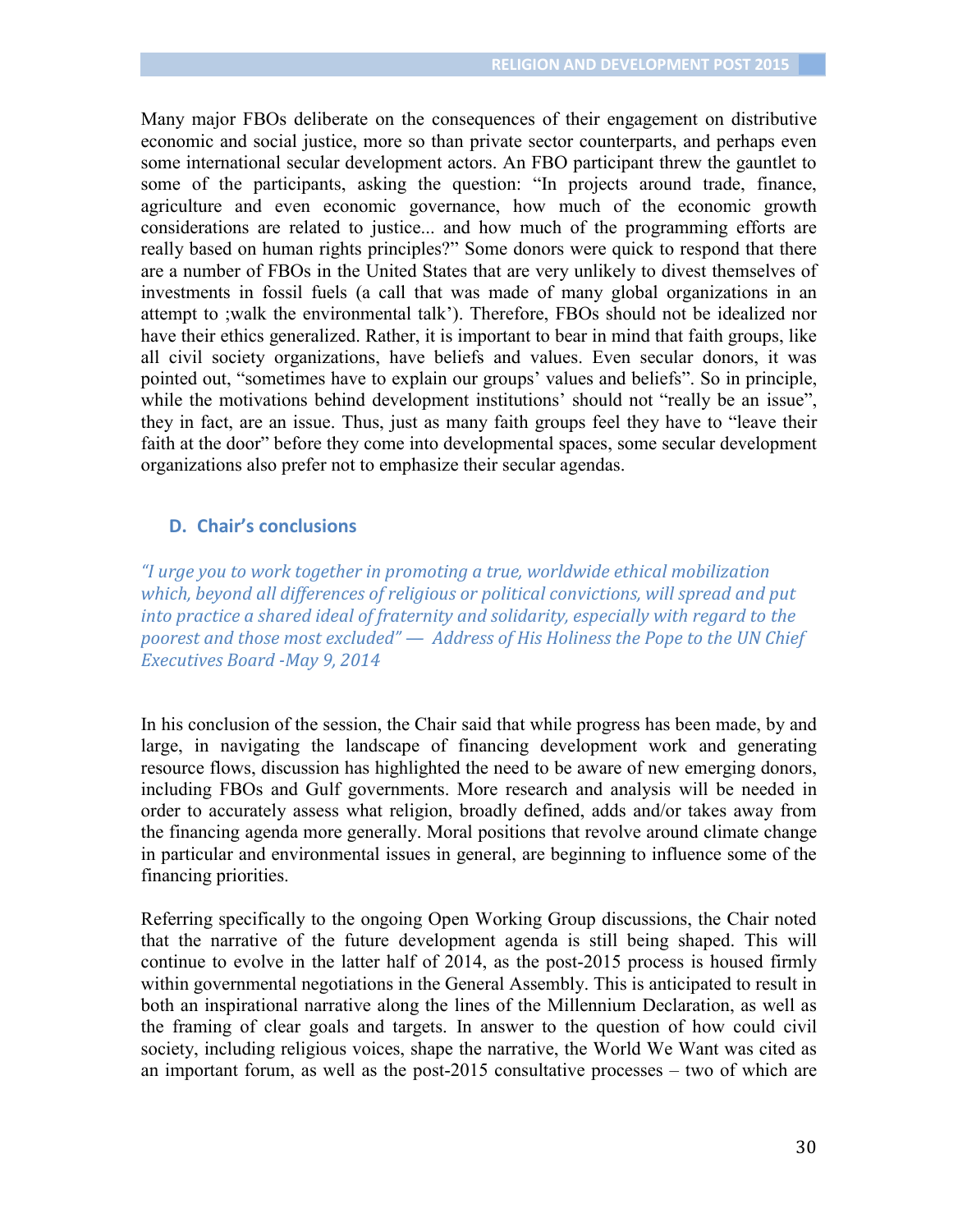particularly pertinent to this group: the one on the role of civil society, and the one pertaining to culture and development (http://www.worldwewant2015.org/sitemap).

In response to a query as to whether the UN Secretary-General may be able to meet with top religious leaders of the world and leverage his political capital thereafter, based on shared wisdom, the answer emphasized that the post-2015 goals are, ultimately, the responsibility of governments. Yet, a signal event had already taken place on 9 May 2014 when leading executive officers of the United Nations agencies, funds and programmes were received at the Vatican Apostolic Palace, by His Holiness the Pope. The UN Executives, led by UN Secretary- General Ban Ki-moon, were in Rome for the biannual meeting for strategic coordination of the United Nations System Chief Executives Board (CEB).

#### **Box 4: UN audience with Pope Francis**

While acknowledging the efforts of the UN in implementing the Millennium Development Goals in education and decreasing poverty, the Holy Father said that the "world's peoples deserve and expect even greater results."

The Pope noted that "an essential principle of management is the refusal to be satisfied with current results and to press forward, in the conviction that those gains are only consolidated by working to achieve even more," he said. "In the case of global political and economic organization, much more needs to be achieved, since an important part of humanity does not share in the benefits of progress and is in fact relegated to the status of second-class citizens."

The Holy Father went on to say that any future goals in sustainable development must have a "real impact" on fighting the causes of poverty and hunger. The Pope said all forms of injustice must be challenged, which include "resisting the 'economy of exclusion', the 'throwaway culture' and the 'culture of death' which nowadays sadly risk becoming passively accepted."

Source: http://www.zenit.org/en/articles/un-secretary-general-ban-ki-moon-visitspope-francis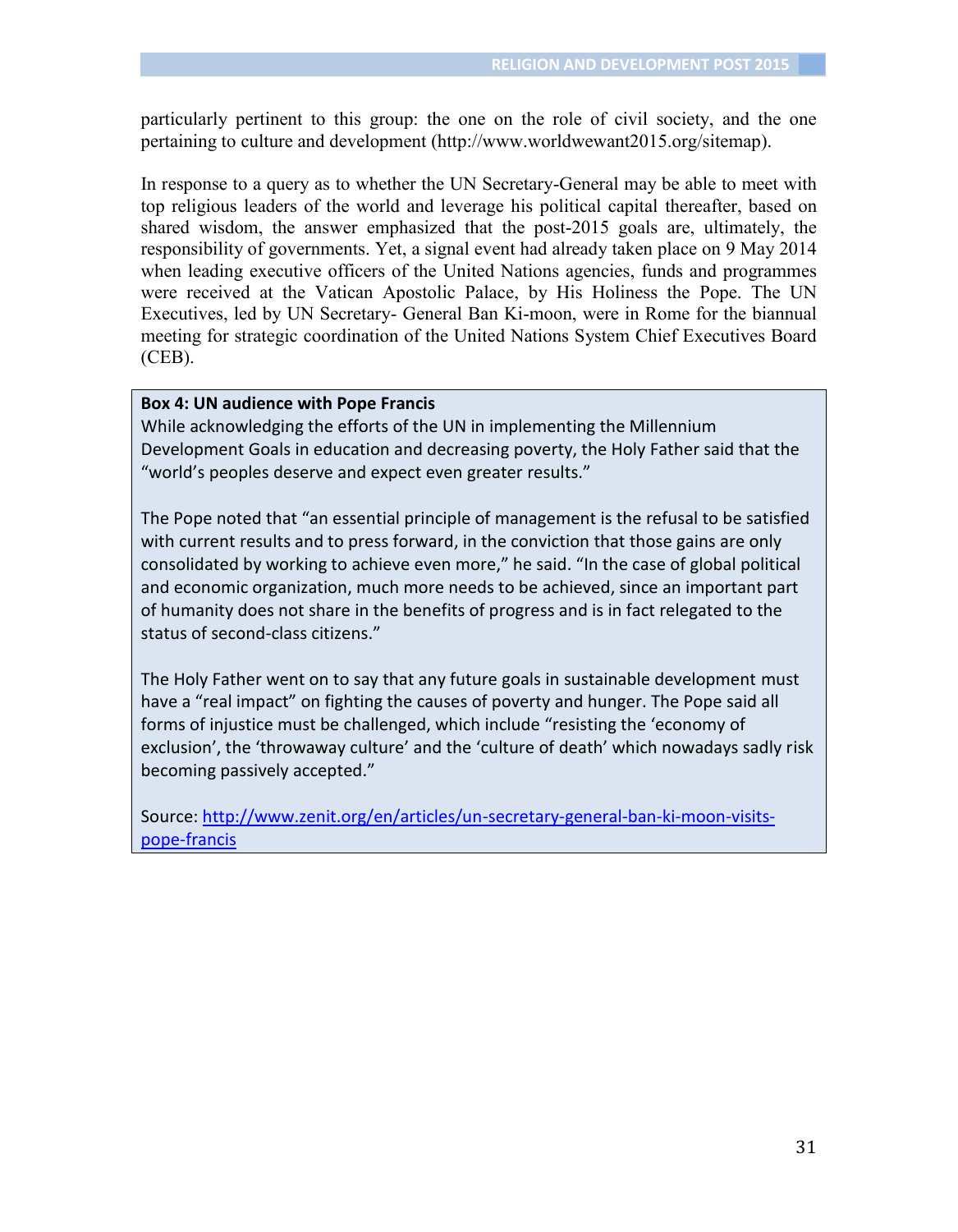# **Chapter 5: GENDER EQUALITY**

#### **A. Norms and key issues**

Referencing the unique meeting between the Pope and UN leaders, one of the UN

speakers noted that the advocacy of the Pontiff was an important articulation to frame the nature of the shared objectives between faith-based and secular development actors, and that, in a way, the discussions taking place in this consultation already echoed the spirit and the words.

Within the UN conscience and discourse, the formulation of the post-2015 development framework on gender equality is derived from normative charters, including international conventions, treaties, resolutions and decisions. Through these normative frameworks, a set of values governing collective and individual life are provided. These embody and express universal "Leaving … selective interpretations [of sharia laws which deny women's human rights] uncontested, is bad for gender equality, for development, and for sharia itself."

values drawn from the human experience, including the religious traditions. The UN's operative belief, therefore, is that these instruments ought to serve as the conduit, or the link, between religious values and the formulation of the post-2015 agenda.

The presenter noted that especially for the UN, "there is no alternative but to abide by universally established value systems which have been accepted by governments." These are the human rights instruments, and the entirety of the discourse which includes all the Covenants (on social, political, cultural, etc.) rights, as well as the ICPD, Convention on the Rights of the Child (CRC) and others.Abiding by this discourse was posited as "arguably more pressing in areas such as gender inequality and women's empowerment."

The issues under the gender equality rubric cover violence against women and girls, unpaid work (including care), the gender wage gap, inequity in access to and control over all kinds of resources, and sexual and reproductive health and reproductive rights. In spite of the fact that many governments had spoken to the importance of these issues already before the MDGs were agreed to, the MDGs themselves fell far short of noting and addressing these issues.

During the 58th Commission on the Status of Women in 2014, as well as during the Open Working Group's varied discussions, it became clear that issues relevant to sexual and reproductive health and rights, as well as issues of sexual orientation and gender identity were contested by several governments. Discussions are uncertain around the means of implementation and funding for all the future developmental goals, including those relevant to gender equality considerations. The question for many secular gender equality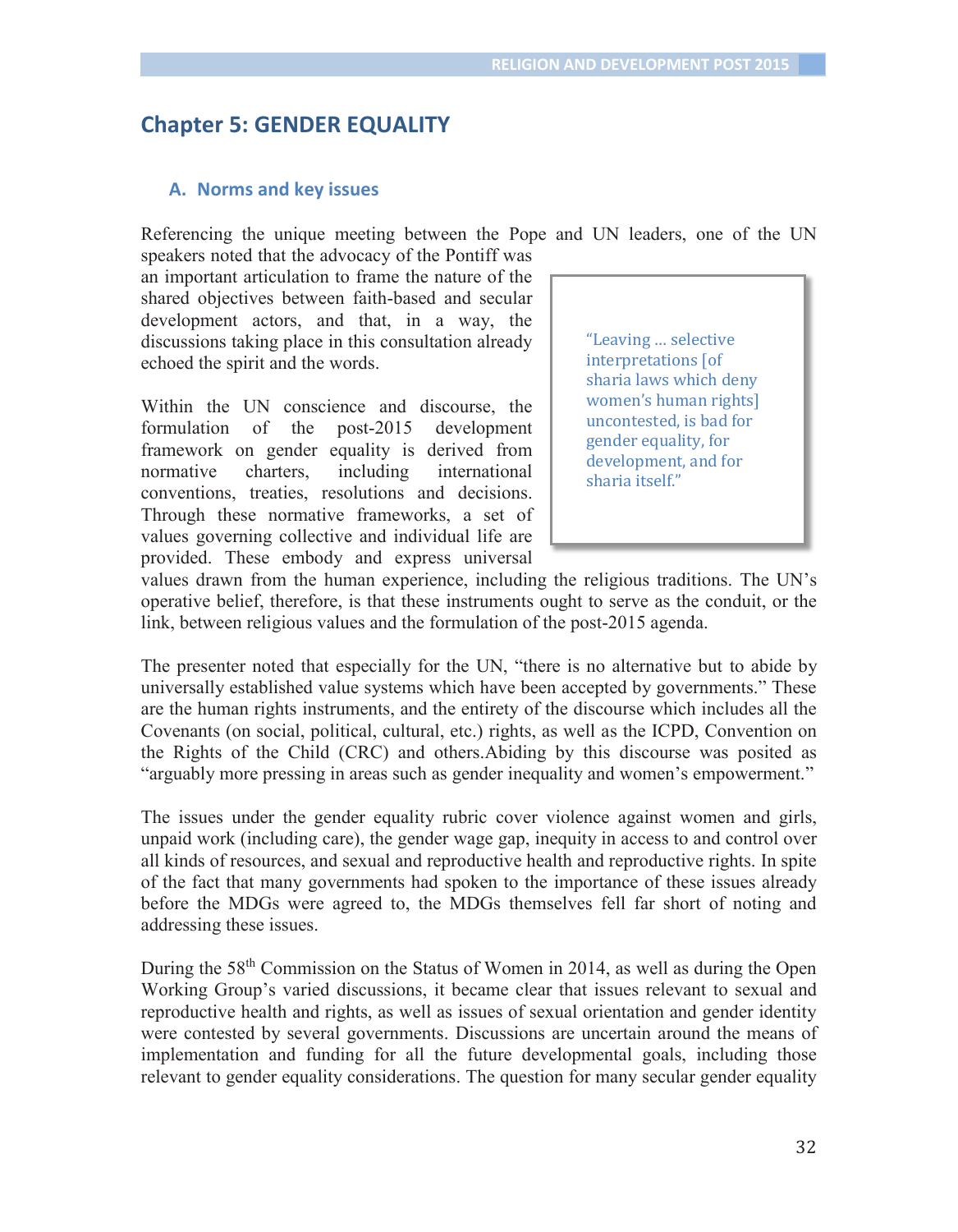actors within and outside of the UN system, is how (and if) the new normative framework of post-2015 can be used to break new ground.

Current discussions around the gender equality goal are limited to sexual and reproductive health and reproductive rights, with little to no mention of sexual rights. This concerns many developmental actors, though there are some within the international development community who feel that "to extend the gender equality agenda beyond the current issues…would overload it". These voices articulate a call for "a comprehensive approach to address the structural barriers of gender equality" given that a gendered assessment of the MDGs reveals that "progress has been unacceptably slow for women and girls…and of course religion and cultural traditions have contributed greatly [to this slow progress]".

#### **B. Instrumentalization**

The presenter then referenced the discussions around 'instrumentalization' in terms of its risks and opportunities, and affirmed the perception that instrumentalization was a twoway street, wherein religious actors and institutions make use of secular development ones, and vice versa. If religion is not instrumentalized for aligning development with more universal values, this actually creates a vacuum for religion to be instrumentalized for more parochial values which push for exclusion and intolerance, it was argued.

Religion (or interpretations thereof) and cultural traditions are often used to justify harmful practices that directly contravene basic human rights. Specific mention was made of female genital mutilation/cutting, honour killings, denial of education to girls, and discriminatory legislation. Speaking to the implementation and roll out of gender equality-related post-2015 considerations, the presenter noted that there is a dire need to accelerate and to enforce gender equality by countering often historic discrimination, particularly in ever-increasing contexts of humanitarian emergencies and armed conflict. UN Women therefore, as the agency tasked with coordination and primary accountability for advancing gender equality and women's empowerment, deems it essential to continue to foster partnerships with community and traditional leaders.

Acknowledging the importance of interfaith collaboration also requires deliberate attempts to enhance the opportunities and mitigate the risks of such engagement. Not only is this strategic intent important for human development, but for the future of religion and religious actors in public life. An example was shared of a UN-hosted Arab consultation earlier in the year, in preparation for the Commission on the Status of Women (CSW), where a range of issues related to gender equality were raised. A young Egyptian activist pointed out the elephant in the room: the rise of Islamism (political Islam) and the challenges it poses for gender equality considerations. The activist insisted that all development and human rights actors should clearly denounce the selective advocacy and application of sharia which deny women's human rights, saying: "Leaving such interpretations [of sharia] uncontested is bad for gender equality, for development, and for sharia itself"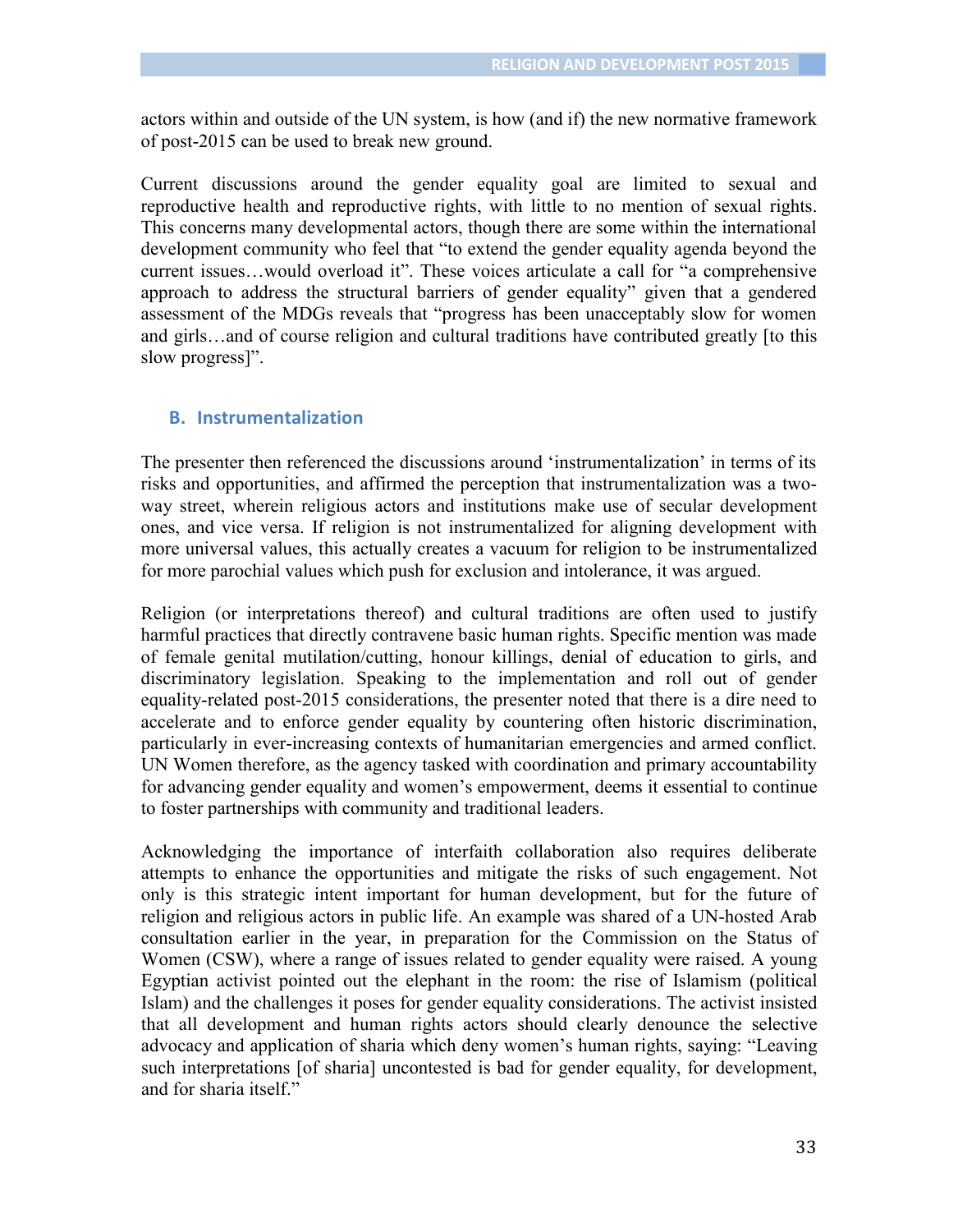### **C. Discussion highlights**

#### **1. On contested rights**

FBOs emphasized the strategic nature of the governmental deliberations on gender equality, and noted the potential that sexual rights issues could "burden" the post-2015

gender equality goal. "If we are serious about countering all forms of gender discrimination, we cannot just exclude [sexual rights] from the post-2015 without having a strategy of engagement nevertheless in place. Maybe not in Africa, but in Europe, Latin America, and the United States there is engagement around these issues," the FBO speaker said. Moreover, these gender equality considerations are not exclusively a matter of religion. Culture plays an important role, and cultural dynamics are part of post-2015 deliberations which the intergovernmental process is working with".

"If the secular development actors do not act in synergy with their like-minded faith-based development counterparts, other forces of religious radicalism, which espouse violence and undermine women's rights – indeed undermine the centrality of human rights – may prevail"

The discussions addressed the nature of intergovernmental negotiations and the consistent

opposition to the agenda of sexual rights. But participants noted that even some issues considered consolidated and advanced by governments themselves for decades (e.g. the Vienna Declaration on women's rights being human rights), were also being contested in these intergovernmental fora. A concern apparently shared by all participants is that some of the basic tenets of gender equality and women's empowerment already agreed upon currently appear to be 'jeopardized'. Thus, it was argued by some that putting the focus on sexual rights per se, "may be wise from a tactical perspective to integrate evolving rights…but generates a painful blowback even against other rights in a context of continued violations". There is therefore a need to preserve human rights mechanisms, which are themselves the driving force for all human rights – including those which "have yet to be consolidated".

#### **2. On spirituality and rights**

One discussant pointed out that so far, the conversations appeared to reference religion in terms of institutions, leaders, traditional religious practices, laws and interpretations. But what of spirituality? Spiritual expressions are questioning religion and traditional structures. There is a role played by these spiritual expressions that is not linked to religions and may be contesting religions in future, it was maintained. These developments are bound to have an increasingly defining role in terms of how people engage in spiritual matters. At some point, therefore, it is important to shed light on and engage with these emerging spiritual expressions, which come from diverse traditions but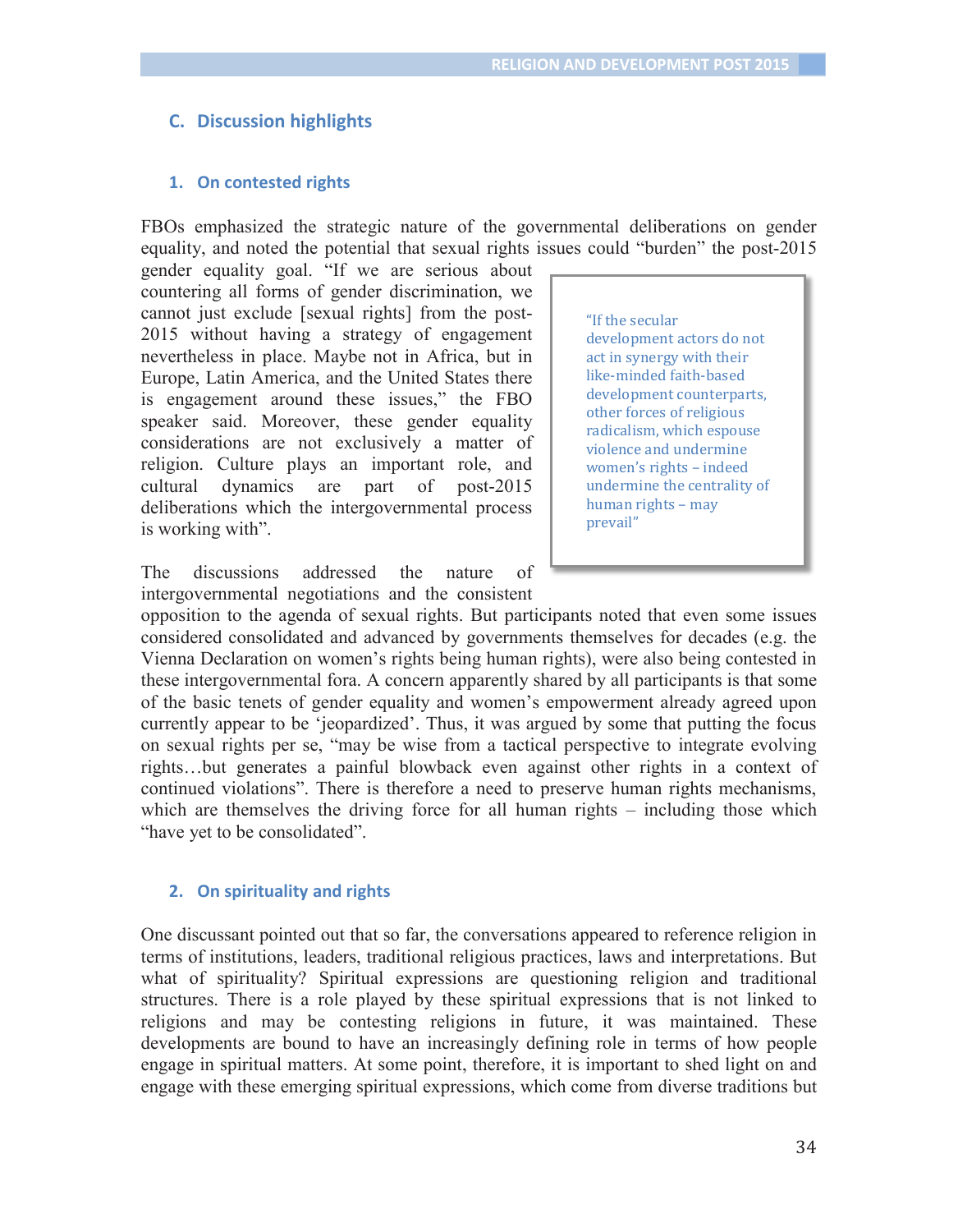remain amenable to working under a spiritual umbrella. These dynamics, it was argued, ought to be equally critical when dealing with post-2015 agenda.

For some communities, a human rights discourse "can invite suspicion". Far from shying away from either traditional religion, or human rights or spirituality, this should necessitate a reflection and an articulation around "the deep commitment to human dignity…that we are made in the image of God". The need is to translate the latter understanding, and the commitment it calls for, in a way that strengthens the human rights discourse, and in line with concerns about human spirituality.

The discussion highlighted the importance of the value systems underlining the post-2015 deliberations and eventual outcomes. Some noted that bringing back the discussion around addressing "inequalities" as a sustainable goal in and of itself is essential in order to remove the full burden resting solely under the gender equality goal.

There is a pressing need to ensure synergy between human rights concepts and post-2015 programmatic engagement, including partnerships with like-minded faith actors. "If the secular development actors do not have this synergy with their faith-based development counterparts, other forces of religious radicalism, which espouse violence and undermine women's rights – indeed undermine the centrality of human rights – may well prevail". Given earlier discussions as to emerging donors and political agendas that involve religious dynamics, engaging with like-minded religious actors is not a luxury, but a moral and political imperative to safeguard human rights. "If we step away from engagement [with rights-based and human rights inclined faith actors] now, then we disempower ourselves including by denying ourselves the opportunity to even be constructively critical of the religious radicalization taking place," one participant said. In response came a caution that it is important to bear in mind "the post-2015 framework is about development, not about religion."

This is no time for complacency about gender equality nor about human rights. The whole post-2015 discussion could be framed through the lens of women's empowerment and gender equality. At the same time, there are serious challenges which are both ideological as well as technical. The ideological challenge is the continued perception of human rights as a Western framework, thus resisting them as a universal framework. The technical challenge is the continued lack of data on human rights endeavours, most especially in reference to girls' and women's specificities. The above challenges underline the need for coherence and consistency in the post-2015 narratives around gender equality.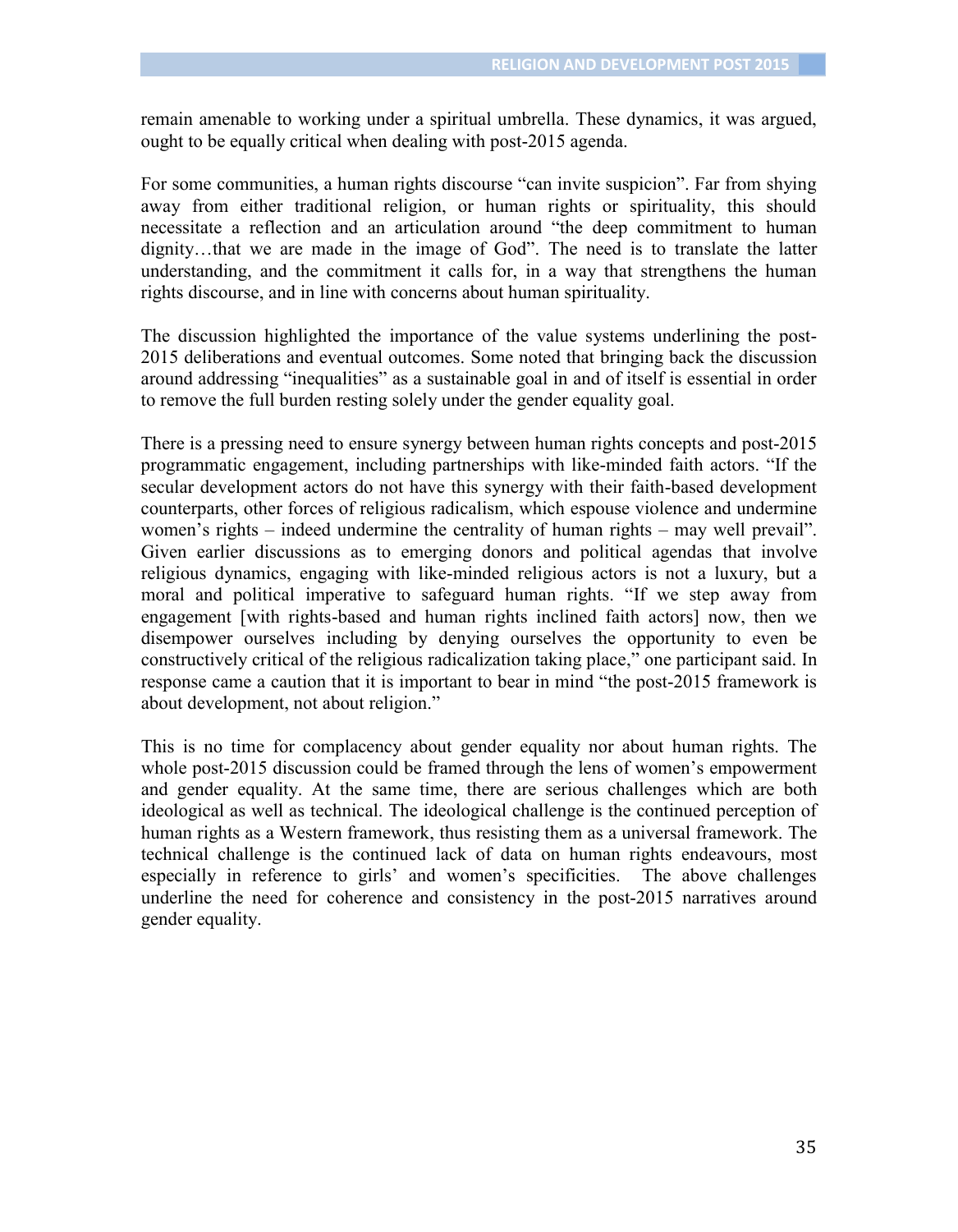# **Chapter 6: Environment and climate change**

The moderator began the session by highlighting the centrality of inequality to the post-2015 discussions, noting that the gap between rich and poor has become a feature of socalled developed countries who are providers of ODA. Reminding participants of the words of the Pope to the UN executives to tend to all the world's peoples, the moderator rhetorically asked the question: "How can we tackle consumption when the poor do not have the opportunity to even think about how to choose their consumption?"

### **A. No single model**

One speaker related a key event in 2009 that brought together religious leaders from all faith traditions of the world, specifically around the environment and climate change agenda (see Box 1). The meeting at Windsor Castle, attended by the UN Secretary-General, addressed religious leaders from around the world, each of whom had committed to engaging their faith communities towards realizing environmentallyconscious religious spaces. The meeting was noteworthy in many respects, but especially, the presenter noted, when compared to the United Nations Climate Change Conference in Copenhagena few weeks later. Whereas the faith leaders and organizations adopted a collaborative attitude of open negotiation with each other around the common objective of environmental stewardship, the speaker noted that the Copenhagen meeting fared far less well, partly due to an attitude where some participants appeared to barter with "who will do [something] first".

A secular organization with long experience in engaging faith entities around environment spoke to some of the lessons learned over the years. The organization works with over 400 major religious traditions in the world, and has brokered 27 long-term plans in various countries in the South, six of these involve major Muslim organizations. Rather than being interested in interfaith work which seeks commonly held concerns, this organization's modus operandi was to "work one by one with each different tradition, and work with the distinctions". The presenter referred to the earlier discussion around spirituality, arguing that the conversation about whether to work with religions is in fact "rooted in  $19<sup>th</sup>$  century nationalism... which is no longer relevant in today's dynamics". A recent UK survey was quoted, wherein people 65 years and above spoke in terms of religion; those 35 years and older were "not interested in religion"; and the younger generation "is deeply engaged with religion". Youth, however, are not interested nor active within institutional religion, nor even necessarily within nation states. In fact, this generation is not "even interested in bodies like the UN".

The speaker maintained that "we are moving into a post-secular world", and those partaking of the conversation around this particular policy roundtable, are, it was argued, among those "who have broken through the development and religion binary [because] there is much more". In other words, the context of human development is much more complex than an apparently simplified secular-religious divide.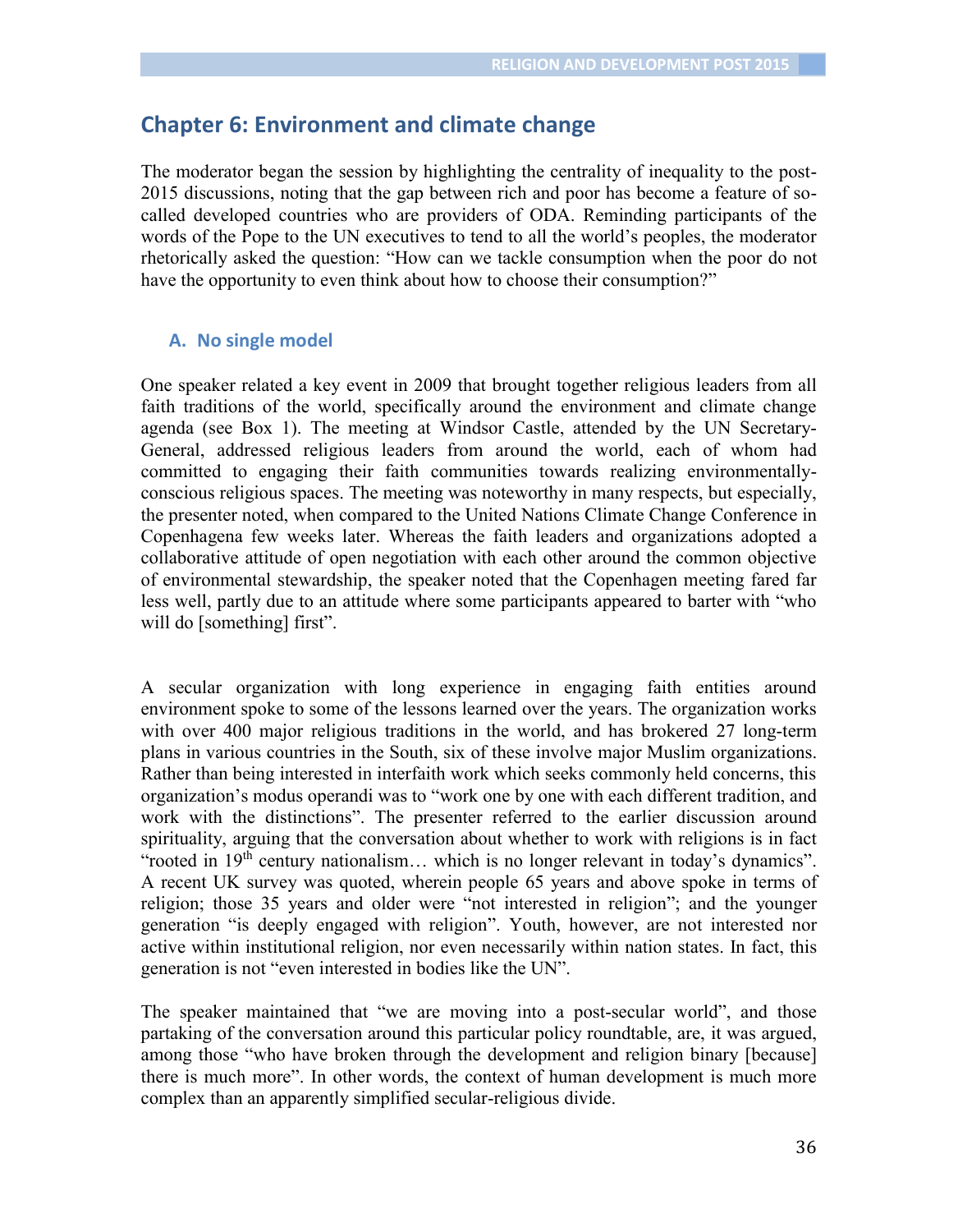Maintaining the thesis that this is a post-secular world, it was posited that this also means being 'post' a single-model approach to human development. This also implies being beyond the global dominance of any one religious tradition or any one nation. "The future is pluralistic, so the role of faiths has to be as well".

Referring to the earlier point regarding data, the speaker disagreed with the notion that once development practitioners have the relevant data, changing attitudes, behaviours and harmful practices would be possible. The misperception that change depends on data, however, is consonant with the fact that most developmental approaches, organizational reviews and reports, rarely mention culture, religion, ethics or values. Unless these dimensions are understood and integrated into development programmes, data alone will not enable the changes needed to eventually realize radically different patterns of consumption necessary for the survival of the planet.

### **B. The importance of stories**

Since we are a "narrative species", it follows that we should not focus on data, and ignore the story. The story of our cultures, which many faiths narrate, and which many are moved by, is that human beings are part of culture and both are part of nature. An event hosted by the World Council of Churches in 1992 enabled representatives of the Pacific Islands to present their particularly powerful narrative about the environmental fate awaiting their islands. It is more than entire households and livelihoods and cultures being submerged in a few years' time, they said; t is about our ancestors' bones being washed away.

The post-2015 sustainable development goals need to tell the stories of the good efforts that are taking place and rooted in a generosity of spirit, which itself is harnessed by values and beliefs. By focusing on narrating the stories and not limiting ourselves to data, it was urged, we can go beyond the religious institution or leader, and expand the consciousness of our appeal to include spirituality. These are the narratives that will encourage all — government, religious institution, NGO — to "go the extra mile in dedication to a cause".

Another speaker noted the critical role of faith in creating a public consciousness based not on the individual "I", but the collective "we". Faith actors, through their capacity to advocate and mobilize, demand accountability within governance structures. "Many governments understand that we the public does not care enough about environment yet, because the key battles take place inside each of us through values, mindsets, story". Only a crisis (actual or perceived) affects change. While there appears to be some resistance in certain quarters about climate change, there is a growing realization that things are changing. Given the convening capacity of faith traditions, and the need for "coming together to care for our environment", it follows that FBOs can be important agents to inspire necessary transformations in attitudes, behaviours and life-styles.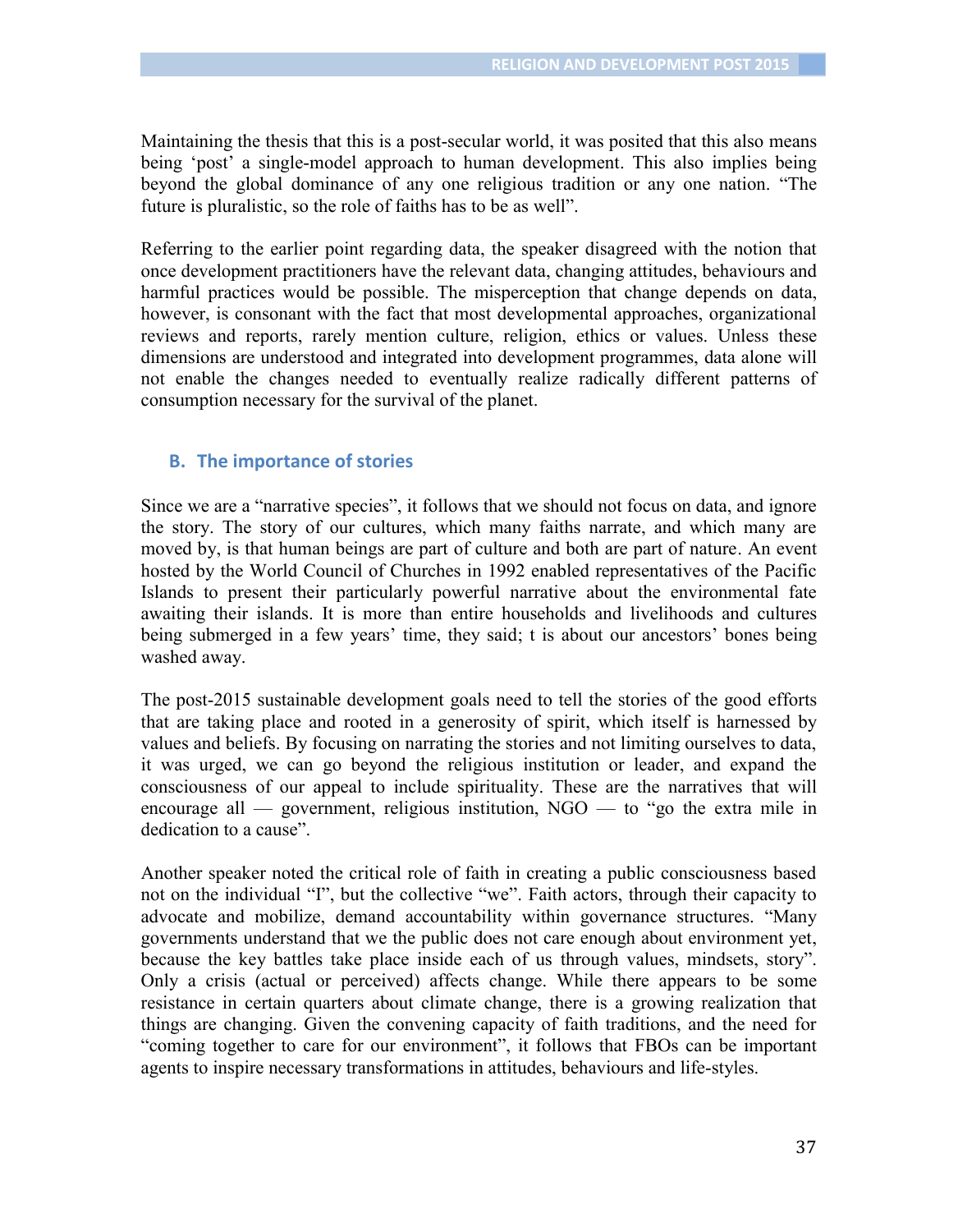The key role of FBOs in the area of climate change and environmental debate was affirmed through subsequent presentations. Faith-based ecumenical platforms, notably the World Council of Churches, have hosted consultations since the 1970s linking climate change to global justice. "Advocacy is a generic function of faith communities, and part of the mission of religious actors; religious advocacy is a value added," participants maintained. Regarding climate change, there are many commonalities among religions and between religious and secular civil society actors. What could be strengthened further, it was noted, is a concerted global civic advocacy to bring the various actors together (religious and non-religious) and develop a long-term vision.

The UN presentation focused on the link between climate change and population growth. Research points to some interesting correlations. High fertility countries actually have low consumption patterns, whereas low fertility countries are the ones with high consumption patterns. As the poorest countries develop and become relatively more affluent, fertility rates tend to decline while consumption patterns increase. This is not a permanent state of affairs, but it is a trend. Demographic trends also play a role. It is difficult to know what the consumption trajectory will be, and this affects economic growth, distribution and inequalities. Being aware of these dynamics should alert people to the importance of not directing blame for climate change to high fertility countries that are low on consumption.

To date, the work in many UN agencies in this area has largely focused on gathering and analyzing data, and providing a narrative on the interplay of science and real-life impact. This is done with a view to equipping governments and civil society with the means of engaging with their communities, to create deliberative spaces of communication, and increase public awareness of and participation in the agenda. Population data can inform and support grassroots communities to "decide about their own adaptation and resilience".

Another presentation focused on a faith-related narrative of working on climate change, dating back a decade and involving a "journey to Kathmandu" with 3,000 people from various faiths. Participation in the trek entailed providing a sacred gift, such as a donation of land, and making a pledge to sustainable management. More contemporary efforts from Islamic faith-based organizations, such as Islamic Relief, include creating the informational and training tools necessary for advocating with Imams and local faith groups for environmentally-friendly practices. A successful experience resulting from one of these trainings, in Zanzibar, was shared.

#### **Box 5: Fishing in Zanzibar**

In Zanzibar, local fishing communities were used to blowing up dynamite in the ocean to secure capture of bigger quantities of fish. Despite attempts by the government to ban the practice, including legislating against it and jailing fisherman who violated the laws, the practice continued. Organizations attempted to work with communities to advocate against the practice, but it apparently did not stop. Islamic Relief's training, however, appeared to yield results after one year, as several fisherman ceased to use dynamite, and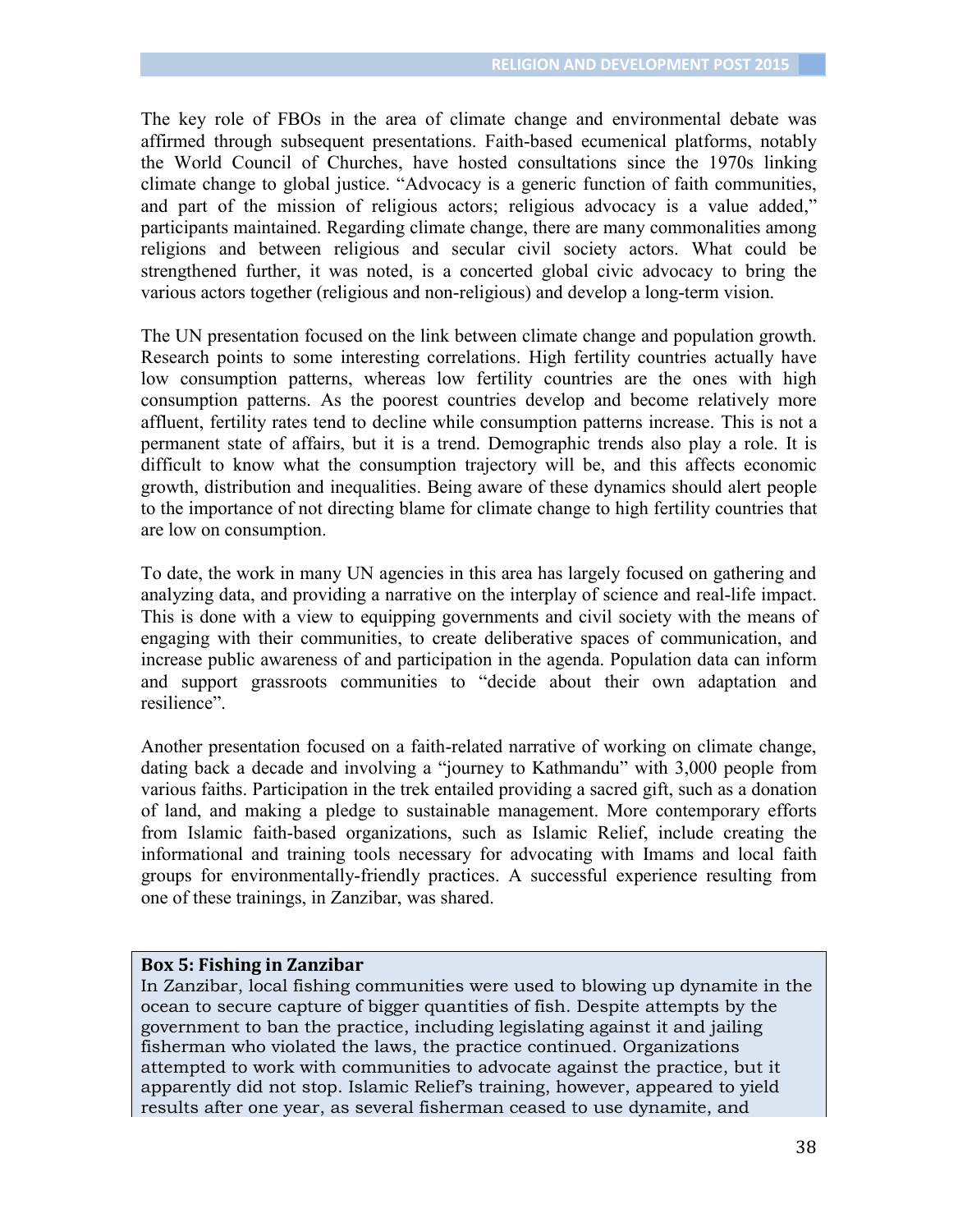resorted to alternative means. When Islamic Relief evaluation officers inquired as to why they had stopped, they were informed that the training provided by the group was the reason they were inspired to stop. The training had included sharing over 250 verses of the Quran speaking to the need to protect and steward nature-related blessings of God. The presenter related the words of a fisherman who said, "I can break governmental laws but I cannot go against the laws of Allah."

# **C. Discussion highlights**

Discussants noted that in spite of pockets of resistance, the observation about a "postsecular world" resonates with the experiences of several donors. Indeed, a quote from a British politician was mentioned, in which he is alleged to have said, that governments "do God". The various presentations underlined that religion is important in all areas of work – whether governance, gender equality or environmental accountability. An argument was also made that the increasing recognition of the role of religion and religious organizations appears to be consistent with a more general interest in spiritualism, and spirituality, especially in so far as there may appear to be an impact on behaviours.

#### **1. On the need for a narrative**

Environmental challenges are significant, as in spite of the efforts to date, "there is enough for our needs but not for our greed". The engagement with faith actors heightens the awareness, and the capacity to appreciate that all developmental work takes place ultimately within specific and often distinct contexts. Thus, there can be no one size fits all solution or model of engagement. But the discussions also highlighted that conveying the environmental message exclusively through the provision of data – a feature many secular organizations are immersed in  $-$  is important but by no means sufficient to effect the radical changes needed not only in policy, but in terms of mindsets, behaviours and consumption patterns.

The need for a coherent narrative, therefore, requires the following:

- An ability to be well-versed on local narratives many of which can incorporate not one, but many religious voices. Thus, to be conversant on local narratives may well demand some degree of religious literacy or knowledge of religious dynamics;
- Appreciation of the fact that story telling is one of the strengths of faith-based modalities of work, and through these stories, individual experience is linked to community and commonality;
- Realization that this environmental crisis is also an opportunity to spur further and more nuanced engagement with faith-based organizations, not only those advocating for environmental awareness but also those "effectively 'delivering green' on the ground";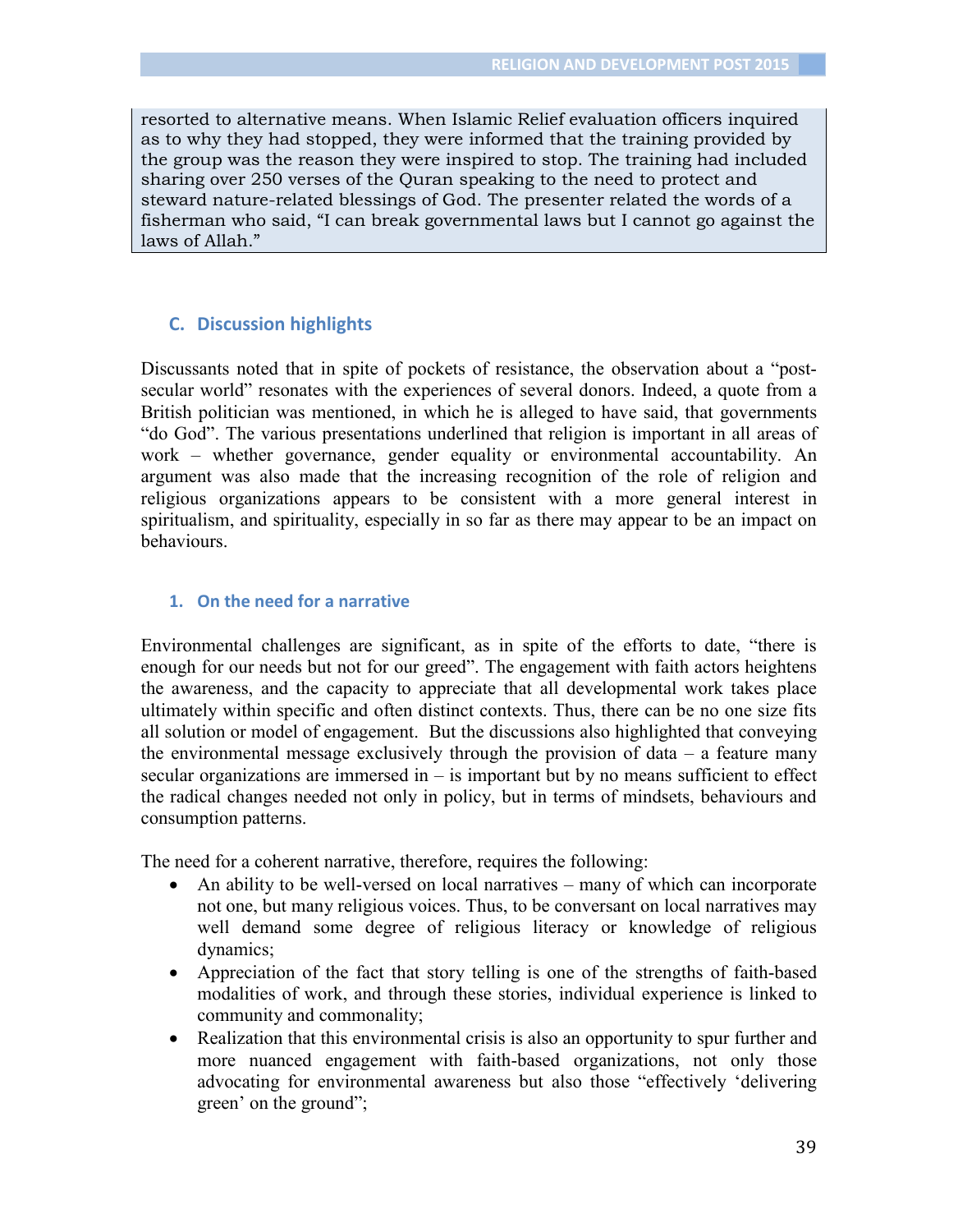Understanding of the fact that creating a coherent narrative requires an "ethical investment" on the part of the UN and donor organizations, including in religious media, which is "bigger than European media combined".

#### **2. On remaining dichotomies**

Several questions were raised about apparent dichotomies presented by the discussion to date. How can we reconcile the skepticism about interfaith platforms with the subsequent discourse about commonality? How is it possible to reconcile any good that can come out of religious texts with, as one participant put it, the "absurdity that one can find guidance for the  $21<sup>st</sup>$  century in religious texts"?

The questions received some 'push back'. Diversity, argued faith protagonists, is essential for the continuation of life. If interfaith attempts are in search of a mono-cultural intellectual world, then they are clearly failing and should fail because that is too close to arguing for one model of thinking, or one type of intervention. Moreover, much of the interfaith engagement around environmental issues appears to be intent on a "commonality of crisis", while relatively low on "celebration and the commonality of joy". All religions value creation, yet not all governments have been able to translate this into policies to protect the most basic of creative dynamics – the environment we live in. Instead, the investments many governments make are focused on "economic growth at all costs and if that means more coal to burn, then so be it".

Some expressed "a need for faith representatives to help donors and the UN wrestle with tough choices". An example was given of the hydropower dam project in the Democratic Republic of Congo (DRC), which has become controversial due to the resulting number of displaced persons. At the same time, the dam is needed to power the nation out of poverty and so overcome the impact of conflict. This example further supports the importance of compiling stories rooted in faith; stories that can speak powerfully to complicated scenarios encountered when attempting to achieve environmental sustainability.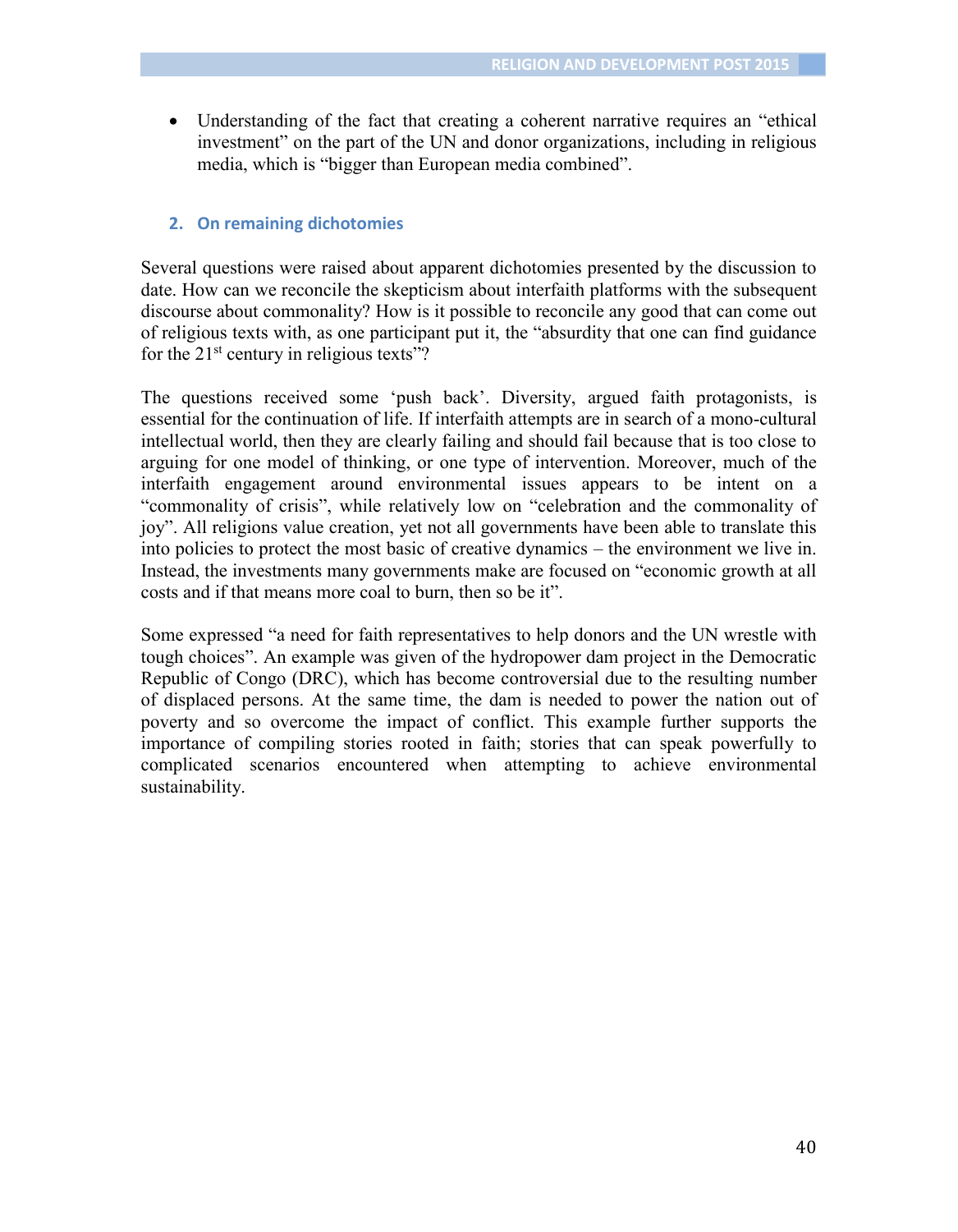# **Chapter 7: HEALTH AND NUTRITION**

Health and nutrition are the areas of development with the longest and best-documented tradition of faith-based engagement. Yet some of the most problematic dynamics and tensions with human rights are active around this theme. Among the constituencies immediately affected by tensions between faith and health are adolescents and youth. The moderator noted that youth-related issues should have featured more prominently as a cross-cutting theme throughout the consultation, given the specific vulnerabilities and the ethical and moral issues engendered.

"Polio vaccination and HIV/AIDS treatment are areas where working with faith-based partners yielded quantifiable results in terms of increased community acceptance and uptake of the vaccines as well as anti-retrovirals. So much so that WHO is looking into leveraging such partnerships around Hepatitis."

#### **A. Health is on the agenda**

The fact that health is part of the post-2015 development agenda is a major breakthrough, one presenter noted. The language of Rio+20 affirmed that a healthy child contributes to a healthy society. In effect, health both contributes to and benefits from sustainable development, i.e. it can also serve as an indicator.

At present, health is a focus area with targets that include the unfinished MDG agenda (specifically MDGs 4, 5 and  $6<sup>11</sup>$ ), non-communicable diseases (NCDs), universal health coverage and financial protection. Member States (governments) are continuing to discuss means of implementation. This is where FBOs and other civil society organizations have a major role to play, given that they are major contributors to the health sector.

Several examples were shared where the engagement of faith actors proved to be a tipping point. In three contexts where polio was endemic, major breakthroughs have occurred, partly as a result of the interventions of faith leaders. India, in the South Asian region, is now polio free as of this year. Islamic groups changed perceptions in communities and they accepted vaccinations for their children. Interventions for HIV/AIDS prevention and treatment by religious leaders and health services provided through various FBOs have helped to ensure that 8 million people today have access to anti retrovirals. WHO is now seeking to engage civil society organizations, including FBOs, around hepatitis as well as HIV.

 $11$  MDG 4 - Reduce child mortality; 5 - Improve maternal health; 6 - Combat HIV/AIDS, malaria and other diseases.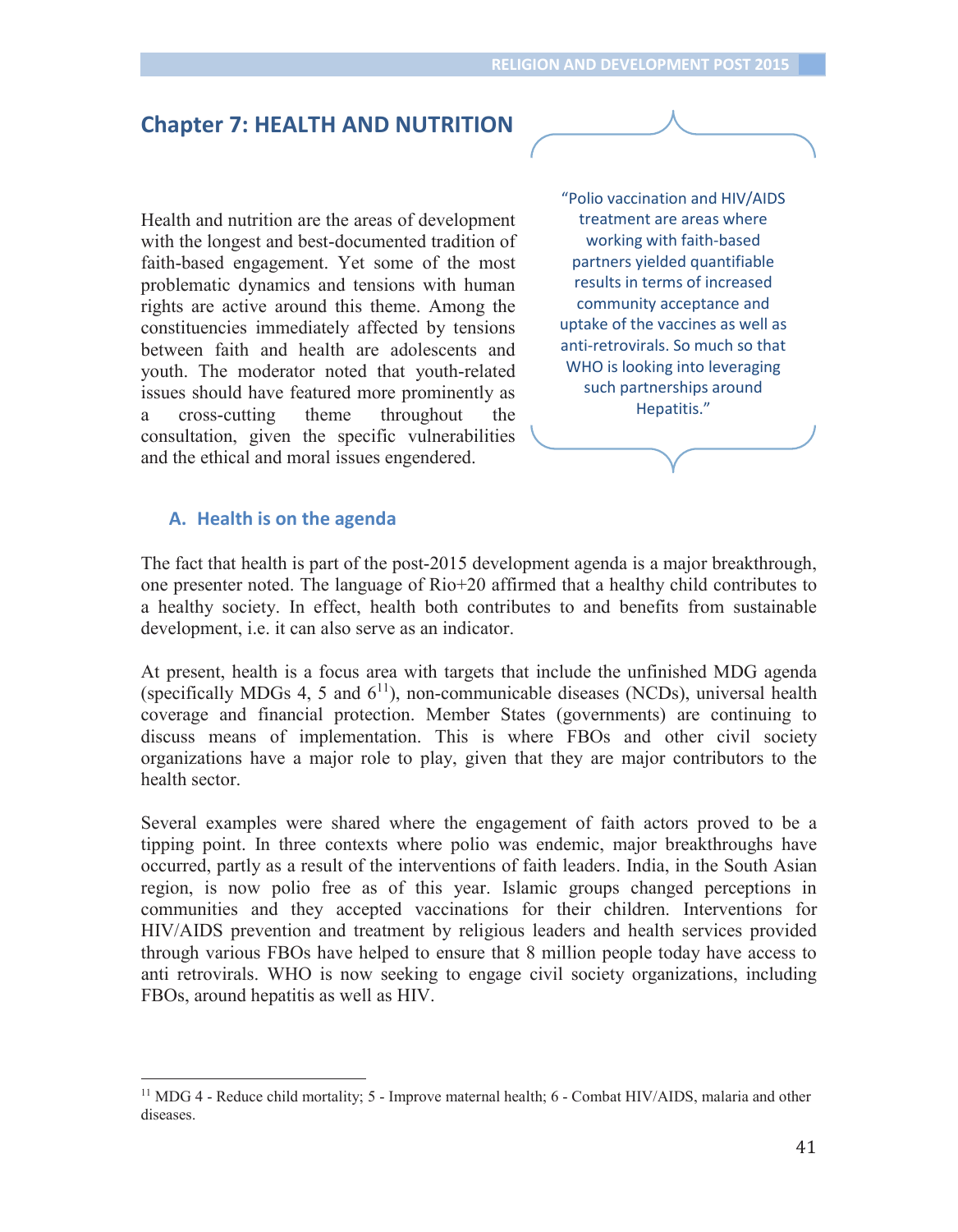A much more contentious set of health interventions falls under sexual and reproductive health and reproductive rights. UN and donor agencies involved in these areas maintain they are "necessary for women and girls' health and empowerment…and intersect with issues of access to education, employment". Sexual and reproductive health encompasses areas where serious abuses are committed against girls and women, such as sexual violence and coercion, child marriage and  $FGM/C - all$  of which have significant social and economic disadvantages. Sexual and reproductive health also covers maternal morbidity and mortality as well as unsafe abortion.

The term sexual and reproductive health and reproductive rights (SRHR) tends to evoke significant controversy, so it is important to deconstruct each word. 'Reproductive rights' refers to the ability of women to decide on the number of children, as well as the timing or spacing of them. 'Sexual rights' include the rights of women and men to decide on matters relating to sexuality, i.e. to marry, and to practice control over their own bodies and their sexuality. 'Sexual and reproductive health' services as defined by the ICPD Programme of Action include ante- and post-natal care; voluntary access to contraceptives; prevention and diagnosis of –sexually transmitted infections including HIV; and access to safe abortion where it is legal.

The speaker referred to the ongoing negotiations by countries of SRHR and affirmed the previously noted point, which is the attempt to integrate into the post-2015 discussions some of the remaining aspects from the MDGs, specifically the need to reduce deaths related to pregnancy and childbirth. Within these frameworks there are three main dynamics to be taken into consideration. The speaker referred to them as "EQA": 1) equality of access to SRHR services; 2) quality of services; and 3) accountability for and of these services.

Adolescent and youth reproductive health is another area of concern and engagement. The world today has the biggest generation of young people ever, a significant number of whom will become sexually active before marriage. Thus, it is important that they are informed about their sexual health. Equipping adolescents and youth with life skills also has implications for education, employment, and family structures. At the outset of the post-2015 discussions, attempts were made to advocate for a youth-specific development goal.

Another health area concerns non-communicable diseases (NCD) which require access to services for treatment, and also for prevention. The speaker noted that most NCDs are related to behaviours (including diet); faith leaders and FBOs could encourage young people to acquire healthy diets, refrain from smoking, and so on.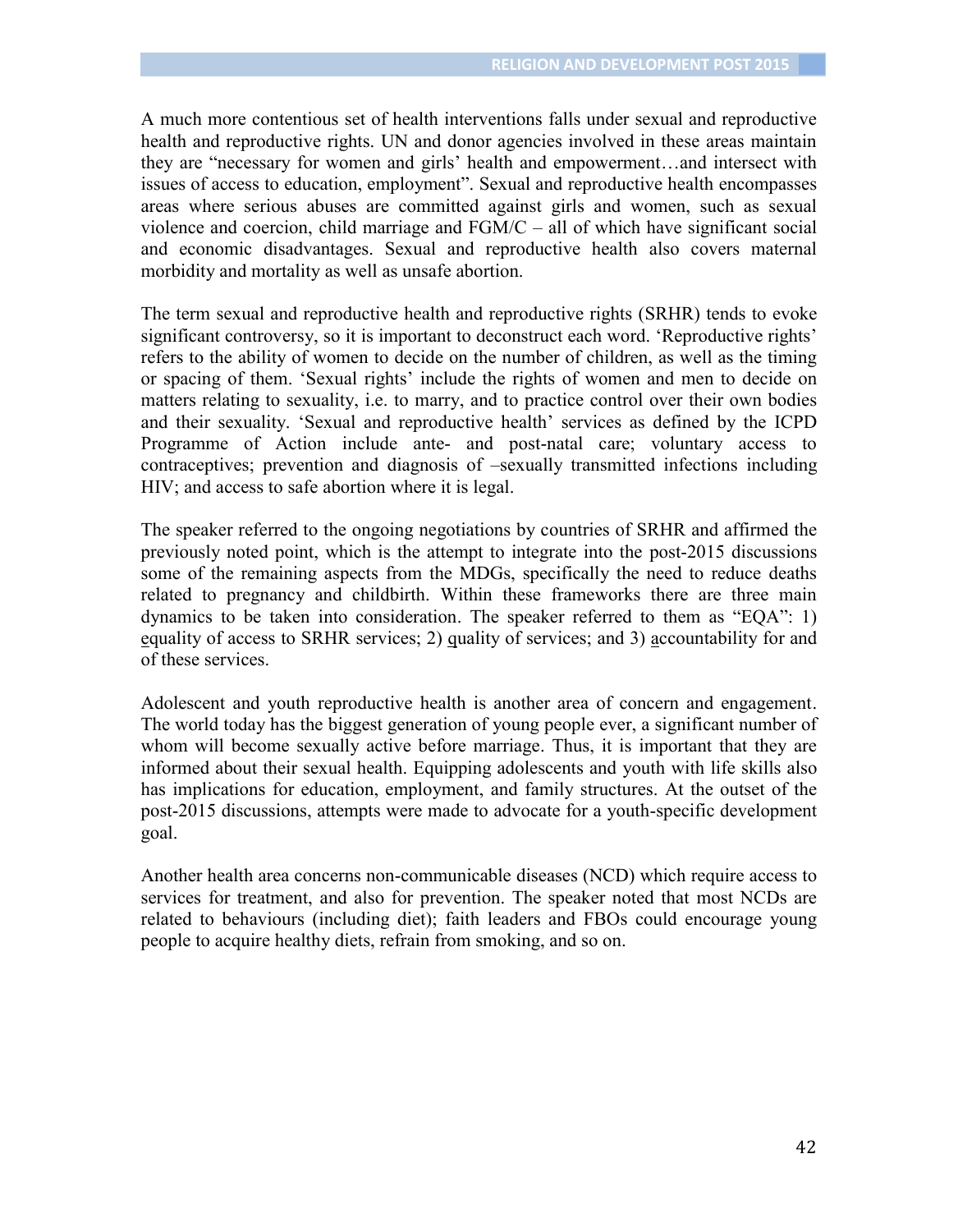### **B. Food security**

The post-2015 focus area of food security is considered foundational to and overlapping with all other development goals. Close to one billion people are under nourished, and 100 million children are undernourished and underweight. Food security, as defined in

the World Food Summit of 1996, is when all people at all times have access to nutritious food and food preferences for healthy life. The speaker reminded participants that the first MDG was to eradicate extreme poverty and hunger, and noted that even if the target were achieved by 2015, a great deal remains to be done.

The speaker noted two specific and ongoing challenges. One of these is limited resources, which requires more effective targeting of food assistance. How would it be possible to target those who need food assistance most? How do we assure dietary requirements and restrictions in some cases? UN organizations work on the basis of need without regard for ethnicity, religion or political affiliation. Precisely because food security is critical and because there is little room for contention around the need for it, UN agencies working in this area

"We do not work with [FBOs] because of their religious affiliation … but on the basis of a track record of reliability and efficiency… UN and donor accountability for service delivery is not limited to delivering food to the hungry alone, but is a feature of their commitment to "providing religiously and culturally sensitive food to those in need."

boast a long history of outreach to thousands of NGOs, including FBOs. Specific FBOs were cited, including Islamic Relief Worldwide, Caritas, Catholic Relief Services and World Vision International.

A governing principle in these partnerships is the humanitarian principle of humanity and impartiality. "We do not work with them because of their religious affiliation, however, but on the basis of a track record of reliability and efficiency," A participant explained. Most of the UN and donor agencies who partner with FBOs around food security, also noted that their accountability for service delivery is not limited only to delivering food to the hungry, but is a feature of their commitment to "providing religiously and culturally sensitive food to those in need".

Gender dynamics are also considered in food distribution. Carefully documented research about the role of women in ensuring food security for their families, and the fact that women produce between 40-70 per cent of food worldwide, are important considerations underlying food distribution. The fact that women suffer from iron deficiency and that this is exacerbated for pregnant and lactating mothers, is taken into account among the variables contributing to women's empowerment; efforts must be made to ensure food assistance goes into the hands of women.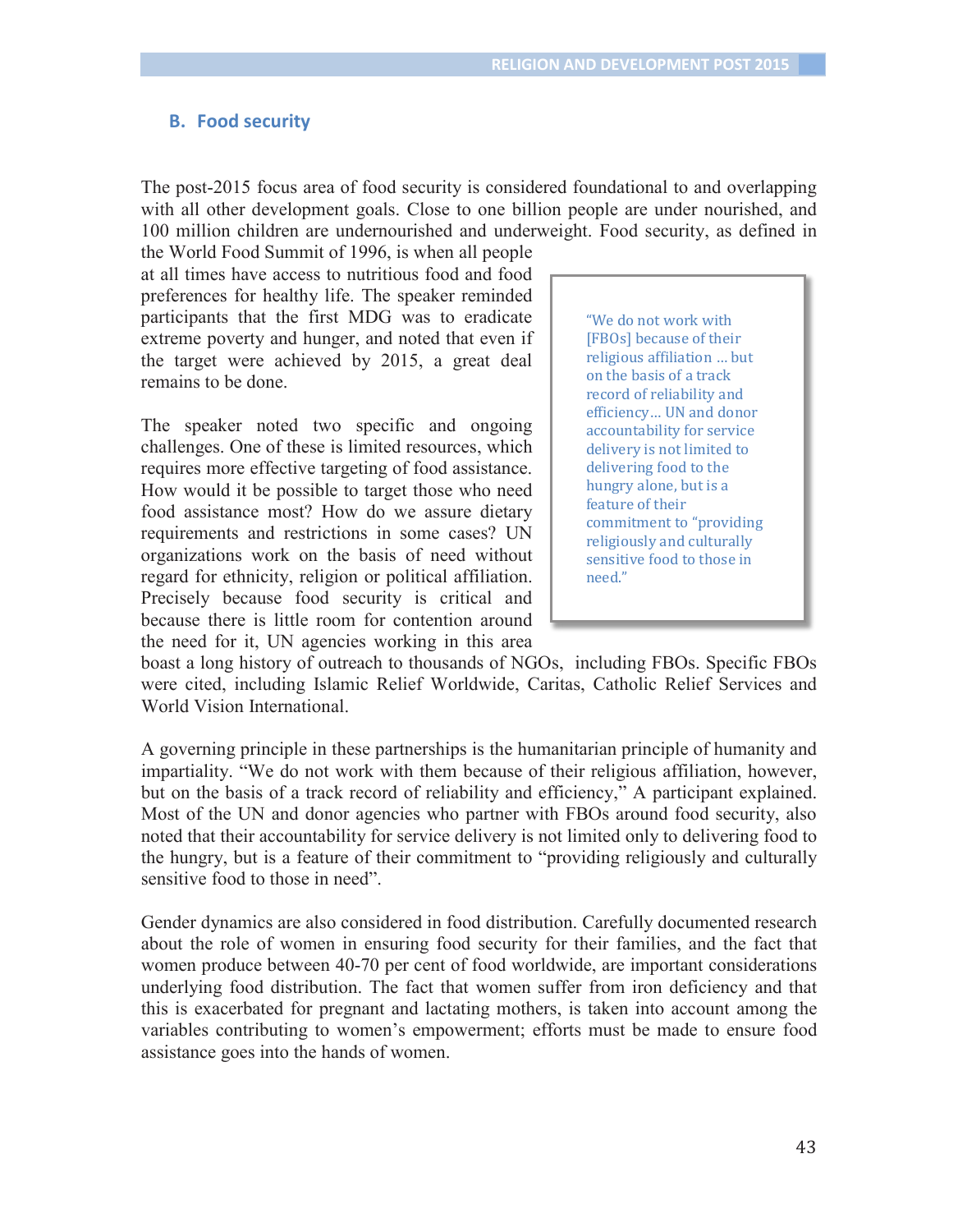Cultural challenges are present even where there is general appreciation for the notion that "when food is received by women, the whole family benefits". FBO partners can become involved with and can contribute towards addressing these challenges. An example of successful partnership with FBOs concerns interventions for girls wherein special incentives are given to families so that girls remain in school. These have worked in certain countries including Islamic countries.

Decades of experience point to a long-term solution to food security challenges: empower women. In order to achieve this goal, many social protection programmes are designed to target women and the most vulnerable populations. Give the overlap of women's empowerment with cultural dynamics and social norm considerations in many countries, one of the keys to success is working with faith communities to advocate for the messaging as well as ensure that women access and benefit from programmes.

#### **C. Resources to support shared concerns**

Another presenter shared the experience of engaging with religious institutions in the United States, as implementing partners around malaria intervention and treatment. Eventually, after discussing approaches with a range of civil society (including faithbased) partners, a coalition of the United Methodist Church, Evangelical Lutheran Church, and Lutheran Church–Missouri Synod came together to form the Lutheran Malaria Initiative.

Fundraising structures were set up internally to raise money to support two goals: 1) support the denominational work in Africa of the partner organizations; and 2) support the malaria portfolio of the Global Fund. A few years into the initiative, the FBO members split among themselves over acknowledging same sex marriage and supporting gay clergy. This created a gap in what was intended as shared work on malaria. Eventually the multimillion dollar programme was restructured.

The experience highlighted several lessons:

- Raising significant resources for shared developmental concerns, from within FBOs, is possible and can be life-saving, not least because the FBO community outreach is significant and impressive.
- There are challenges related to transparency. Since much of the giving tends to be based on or derived from the faith community, developing appropriate monitoring and evaluation tools is not a straightforward enterprise.
- Working with a conservative US Congress, an FBO is far likelier to receive a better reception and elicit better traction than a UN agency or donor country.
- FBOs are averse to being coopted by donors or by UN agencies. This should prompt UN and donors to invest in "learning their language" and their working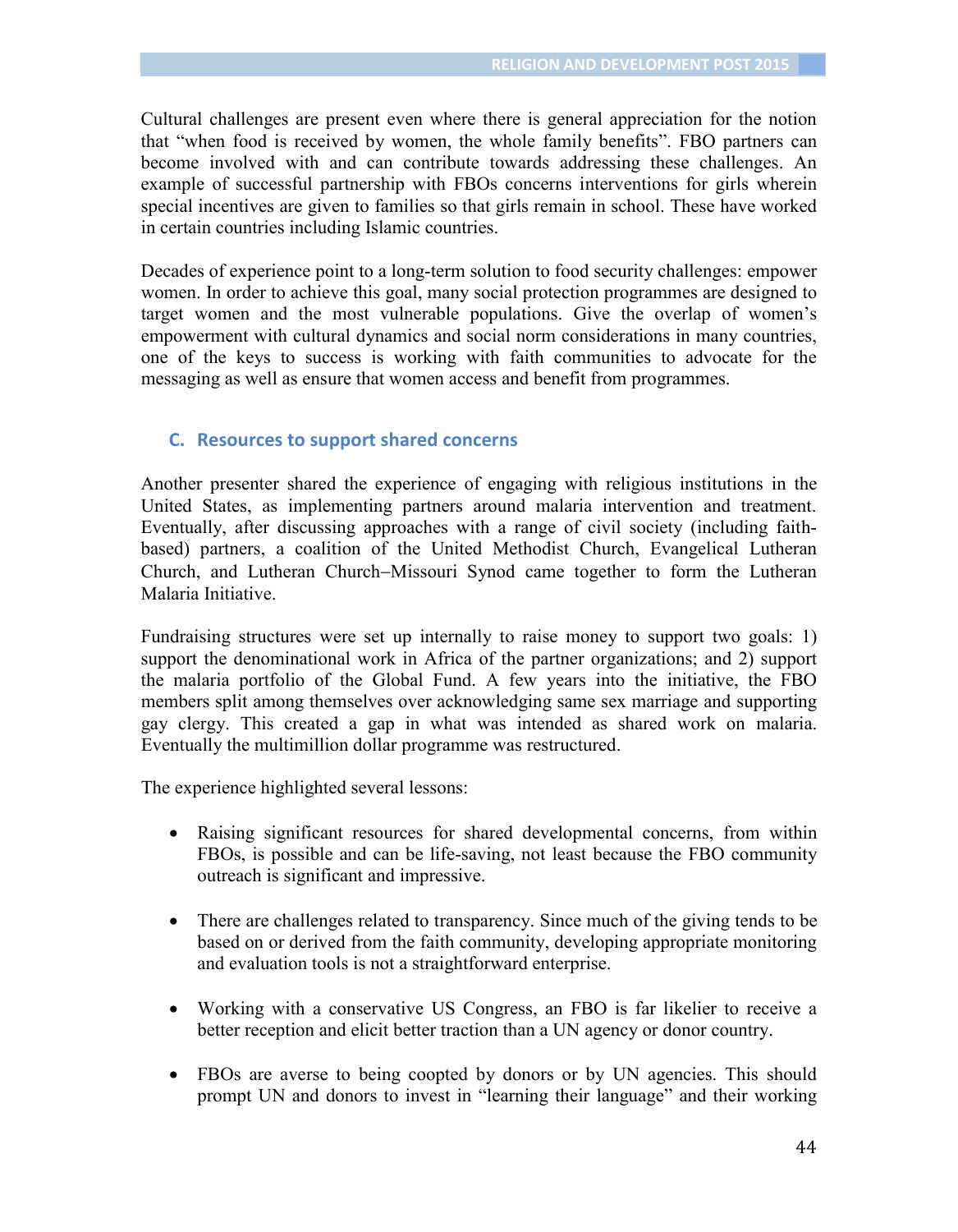modality, e.g. what are the words and strategies, what kind of role could there be for church members, including young members?.

 Some FBOs, with the exception of the Catholic Church, are susceptible to organizational change. Partnership agreements need to provide, as much as possible, for the eventuality of a disruption to the structure, as well as to the programme, i.e. include some sort of agreement on an 'exit strategy'.

# **D. Discussion highlights**

The discussants to this section had a dual role: synthesize some of the highlights and introduce the Joint Learning Initiative on Faith and Local Communities, which seeks to create an evidence-base to support engagement with FBOs for development.

# **1. On the need for constructive engagement**

Health and nutrition are key to development, and engagement with faith communities is key to the successful partnerships for that. Many examples of this constructive engagement were shared, including how faith communities can inform and facilitate religious and culturally- sensitive service delivery in health as well as nutrition.

Examples of good practice include the Polio vaccine where, again, religious leaders were able to bring down cultural barriers and overcome fears about immunizations. In addition to what was shared, there are numerous instances of the role of faith leaders in promoting breastfeeding in communities, thereby contributing positively to child survival rates. There is an ever-growing body of literature showing the distinctive assets of FBOs in taking an holistic approach to health.

At the same time, faith communities "have the potential to – and indeed have done a great deal of harm", participants cautioned. This may be through preventing access to care, as some of the experiences highlighted in the areas of gender equality and sexual and reproductive health. Reference was made to the complications of division and belief, which have delayed life-saving interventions.

Concrete policy implications, it was argued, would need to take into account the priority of ensuring the *sustainable* engagement of FBOs, i.e. beyond project specific interventions. This would entail interventions to build capacities of faith leaders, including on and around human rights, as well as of service delivery FBOs.

# **2. On the Joint Learning Initiative**

The Joint Learning Initiative (JLI) is an international and cross-sectoral collaboration that operates through learning hubs to address some key questions around faith and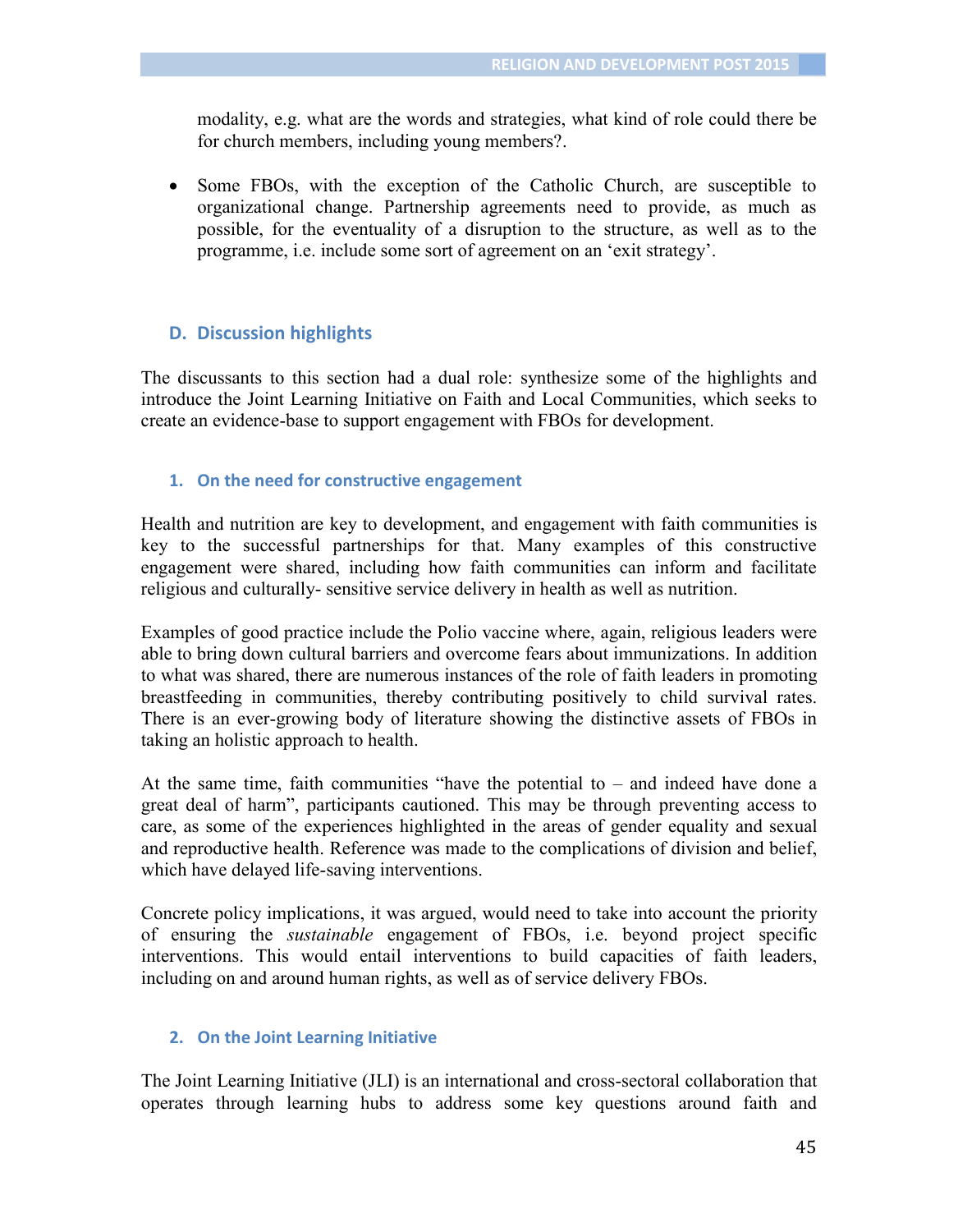development, such as what do we know? how can that be better communicated? and where are the critical research gaps that we could advocate for funding? Like an intervention mentioned earlier, JLI does not view data as a hammer to convey truth; rather data should equip people with information for their communities and provide some of the rational spaces where meaningful engagement can take place.

The JLI has over 80 participating organizations involved. Its membership continues to grow through interest in how faith affects every one of the existing and emerging development goals. It has several learning hubs including maternal health and HIV/AIDS, and resilience and conflict resolution. One of its findings is that there is an increasing body of knowledge about FBO interventions, but this is not necessarily being connected with the questions being asked by policy makers.

A call was made for more systematic surveying by governments and donor organizations around what policy makers specifically need from FBOs. The call was also made to "seek a stronger collaboration among donors – and commitment to fund - a strengthened evidence base."

#### **3. On the role of narrative again**

Discussion turned once again to narrative as a major factor in faith-specific engagement. An example was shared of a Norwegian FBO intervention to seek to put an end to the harmful practice of FGM/C among a certain community in Ethiopia. Rather than leveraging the laws alone, the FBO partners chose to reference religious texs. "Holy books are a good entry point for moving step by step into a difficult terrain." As the speaker explained, "We used the holy books… and we asked where does it say that we should cut our girls? Within three months, the practice had stopped." A similar strategy was tried regarding hate language towards homosexuals: "We asked, where does Jesus say that we should hate?."

This example led to the observation that some harmful health practices are more a function of culture and/or tradition, such as FGM/C, while others are more a matter of politics, such as the current challenging context of polio vaccines in some countries. These issues present another side to the question of the instrumentalization of religion. There was some pushback on the distinction made between religion and culture/tradition. While this may be true, participants said, the refrain that "this is not really religious" is all too common. At the same time, faith voices articulate, loudly and clearly, that some of those harmful practices merit religious justification. What can be done about that?

#### **4. On specifying 'the ask' of one another**

The consultation was tasked to specify 'the ask' for food security. They said a clear target would be to create sustainable food systems while also mitigating food loss and waste thereof. "If the amount of waste from one part of the world were reduced, then we could feed everyone". Faith leaders can and do have a role to play in the required advocacy, and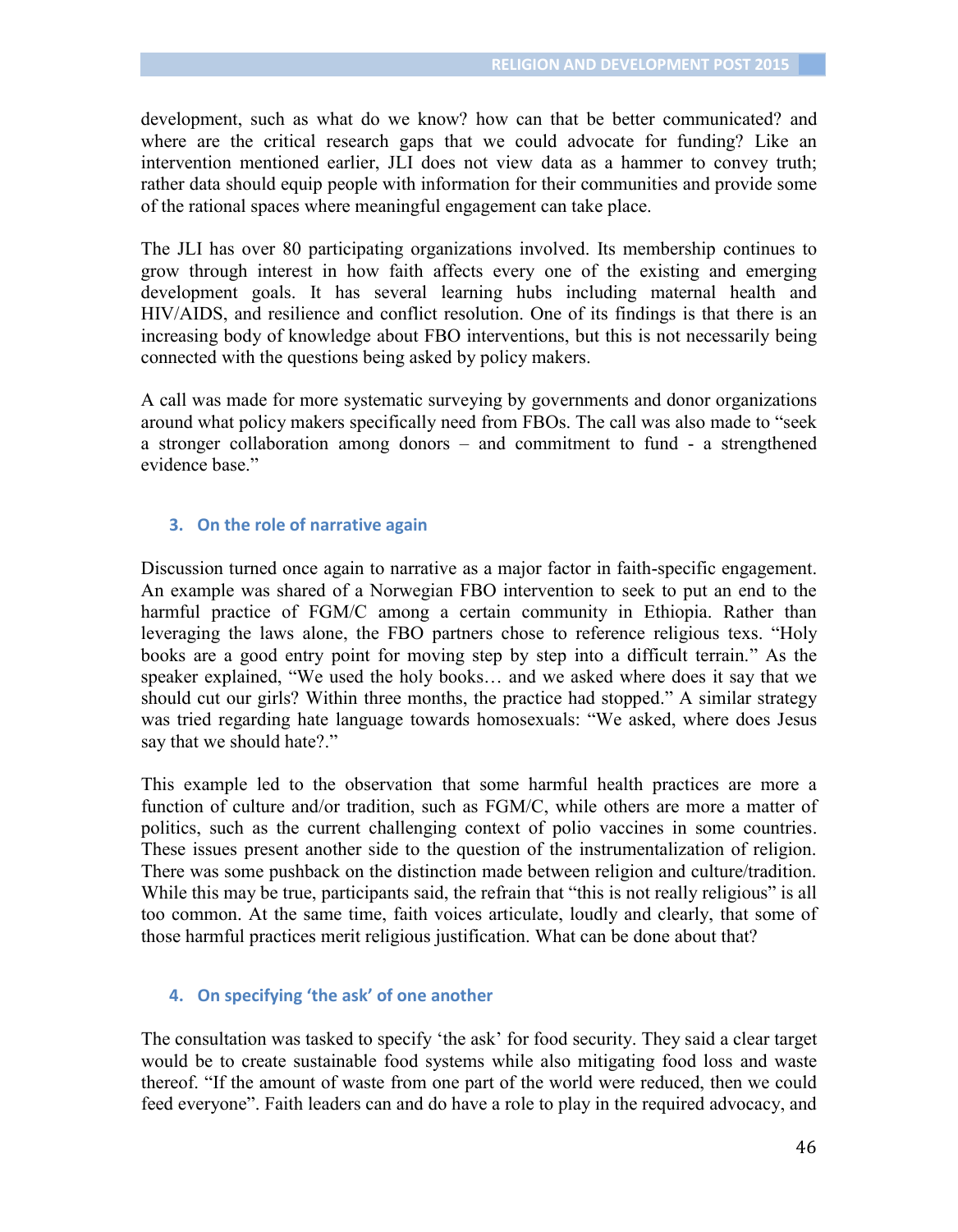FBOs can themselves share their own successful experiences of recycling and distributing food to eliminate waste at the community level.

The Joint Learning Initiative experience yielded another perspective. The ask would be two-fold: "What are DFID [UK aid] and the World Bank looking for from FBOs?" "What resources are they willing to allocate to complement those of the JLI or Tearfund (the executor of the JLI), such that they could provide answers to these queries?"

Concrete policy recommendations were made to help define 'the ask':

- 6. To pick two or three specific thematic areas and have a colloquium on these, utilizing specific frontline practitioner questions and experiences; which can build on shared knowledge, engagement and trust.
- 7. To undertake a systematic surveying by governments and donor organizations as to what policy makers want from FBOs.
- 8. To seek a stronger donor collaboration for a strengthened evidence base.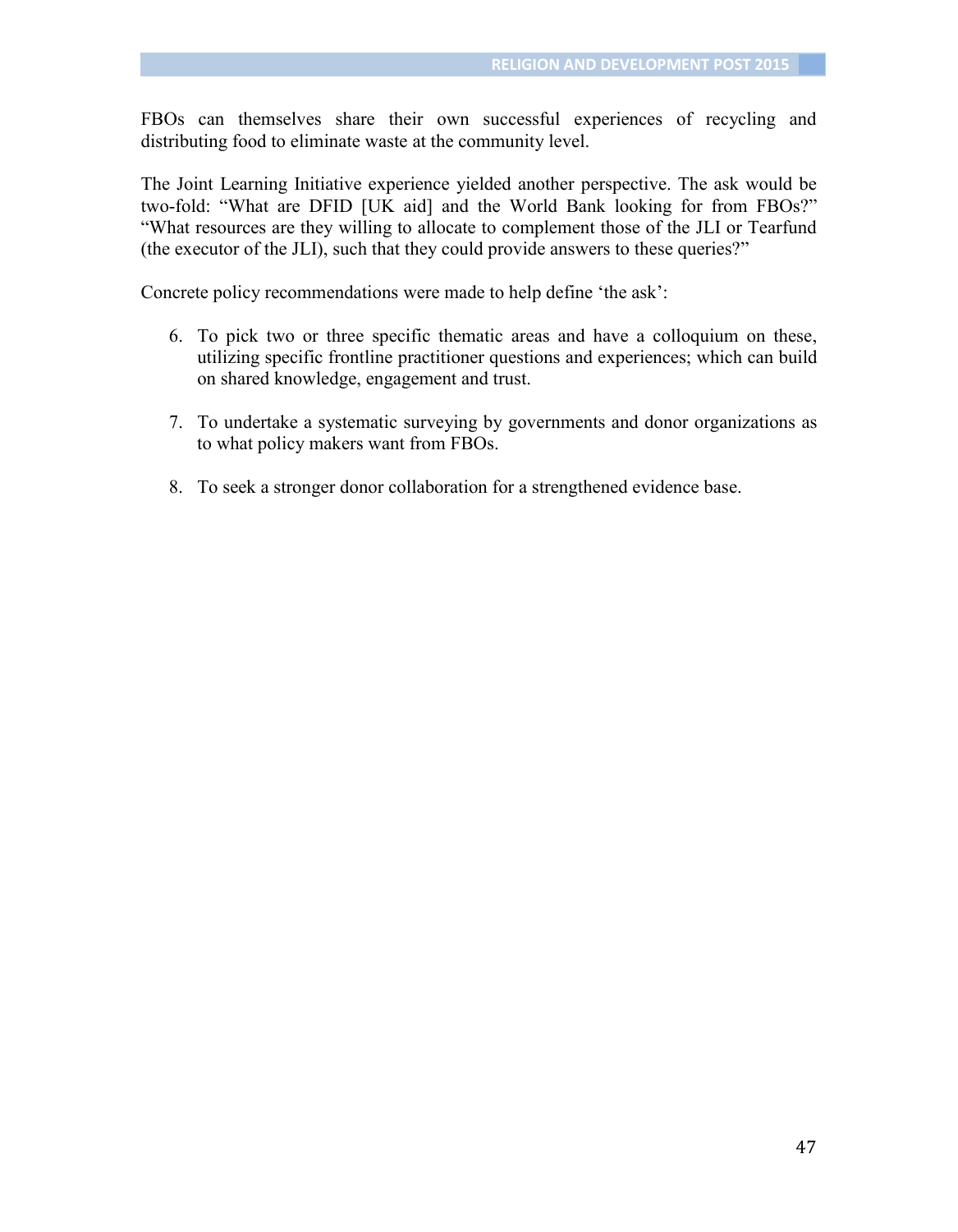# **Chapter 8: EDUCATION**

Statistical data relevant to educational enrollment and attainment, including sex disaggregated information, was shared in the presentations. This information can be accessed through UNESCO and the British Council's extensive on-line publications. Important nuggets were shared in relation to religion, and faith-based engagement, as summarized below.

### **A. Religion and schools**

Investing in girls' education is a critical means to fight religious extremism, an argument by Nicolas Kristoff echoed by speakers. Not educating children costs more in the long terms, including lost productivity. The experience of various UN bodies in terms of incentives provided for girls' education was also shared.

Religion was identified as both a force for good as well as for bad regarding education. Globally, there are hundreds if not thousands of religious schools, pertaining to all faiths. Many provide an essential service and a high-quality education. At the same time, not all religious schools are alike, and some harbor teachings of forms of exclusion, bigotry as well as violence. Little comparative and consolidated research or data is currently available within the UN system that links international development assistance to religious-based or inspired education. This is an area of knowledge worth supporting.

The historic example of Catholic-led and Protestant-led schools in Sweden was shared. One of the outcomes of this work was the progression from religiously-led (both Catholic and Protestant) to secular/government-led educational systems, which has ultimately resulted in a "market driven educational system". The market-driven approach, speakers said, "is not a system that enhances our ability to solve common challenges… and is sustainable". It is important to ensure that education is seen as and attended to as a right, as well as a public good.

The discussant observed that, in some countries, it is still possible for Ministers of Education to discuss the theme of education without mentioning the Church, in spite of the fact that many of the present-day schools were initially set  $up$  – and some are still managed by – the Churches. Echoing the concern about the declining educational standard, the discussant said, "We should have encouraged governments to cooperate with church/religious-run schools, instead of allowing a handover for a collapse."

# **B. Discussion highlights**

#### **1. On girls' education, and poverty**

An intervention highlighted the links between the figure of 10 million girls out of school in Nigeria, and a similar figure in Pakistan, and factors such as child marriage. The concern some rural families have, according to one discussant, is that the government-run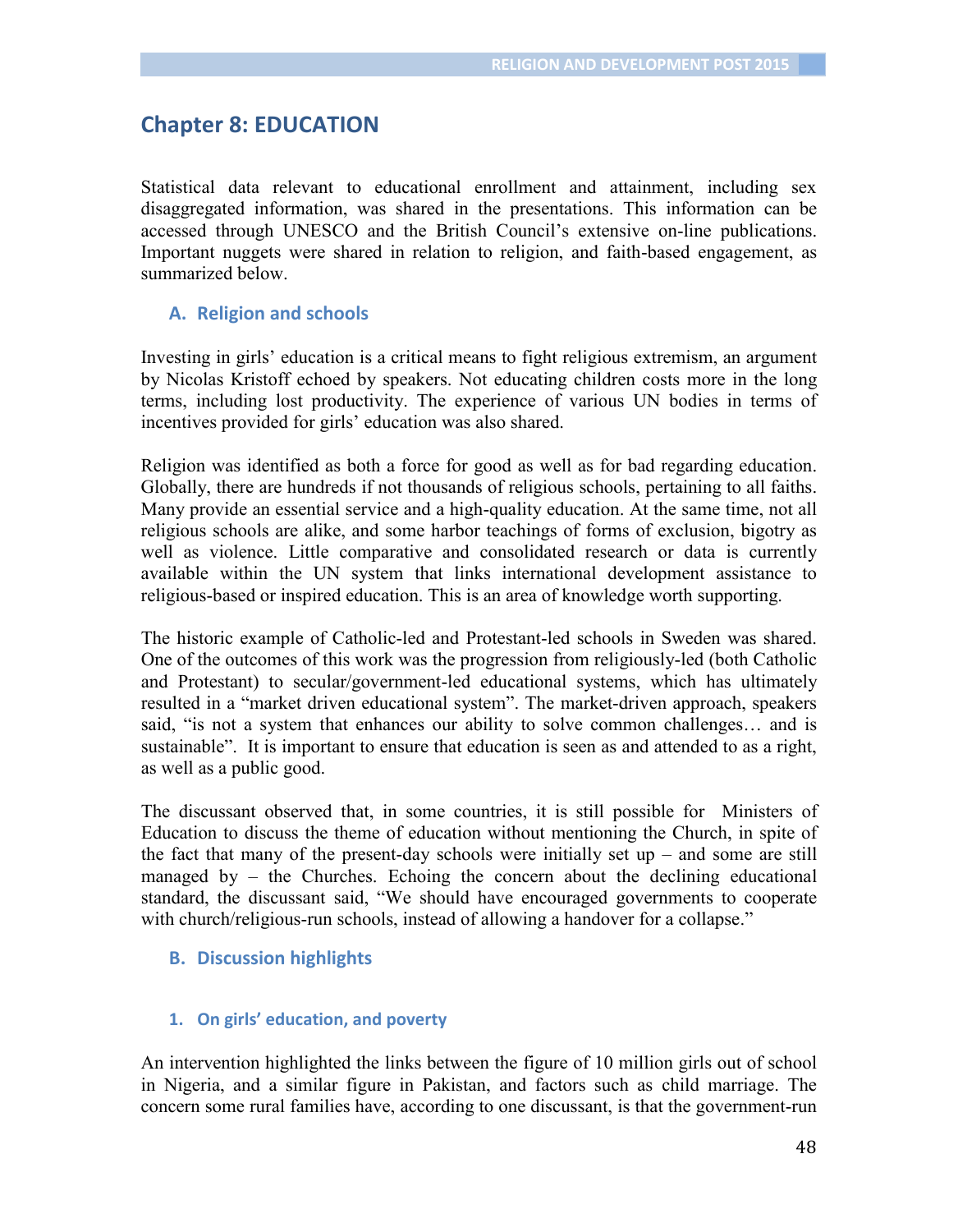educational establishments are not compatible with religion and, indeed, that they may promote or be breeding grounds for "immorality". Nevertheless, the primary impediment to girls' attendance of school is poverty. In Nigeria, Pakistand and other countries, primary education is free— but families still must be able to afford the costs associated with schools, such as uniforms, chalk and so on.

Among the questions raised in the discussion was whether there were any successful practices of working with religious (especially Muslim) educational institutions to effectively change the curriculum with a view to mitigating against radicalization. A positive example from Nigeria was shared wherein a hybrid system of education combined Quranic study with the formal national school curriculum system, while also developing ways to help students (in this case girls) and their families with the affordability of school-related needs.

Also referencing poverty, this time from a Latin American viewpoint, one discussant affirmed the context of a lack of option for poor families, who send children to work and earn a living earlier. Much of this happens, it was argued, because governments do not prioritize education in their national budget allocations. While UNESCO is hoping to inspire governments to allocate at least 7 per cent, many developing countries may be allocating closer to 4 per cent. These dynamics are further exacerbated by weak governance mechanisms, and the relatively poor coffers of certain states, particularly, though not only, in times of conflict.

Religious schools may continue to seek to fill the vacuum in education. This was tied to ever-increasing jargon and practical implications regarding what the UN is referring to as 'fit for purpose'. It was contended that many of the educational policies, the curricula and the tools for teachers, are in fact "not fit for marketable skills". Presenters spoke to fear as one of the many common elements underlying schools and educational systems.

#### **2. On diverse scenarios of engagement**

Societies can be mobilized through parental and wider community involvement such that they send their children to school. The flip side of this, however, is when schools are of poor quality. Another scenario is one where the parents move to the next phase, which is monitoring. This entails holding teachers, principles and local councilors accountable for fulfilling their roles in schools. Another option is when an FBO has direct responsibility as a service provider, thus obliging it to fulfill the obligations that would have been largely those of the parents.

In each of these three 'roles' for FBOs, it was argued, there must be an acceptance that government would have a key role to play alongside the FBO to work with local schools and national ministries of education. FBOs' roles would extend beyond influencing curricula to convincing local authorities that school is not just a matter of reading the constitution and voting on election day; rather, they should be rendering schools a venue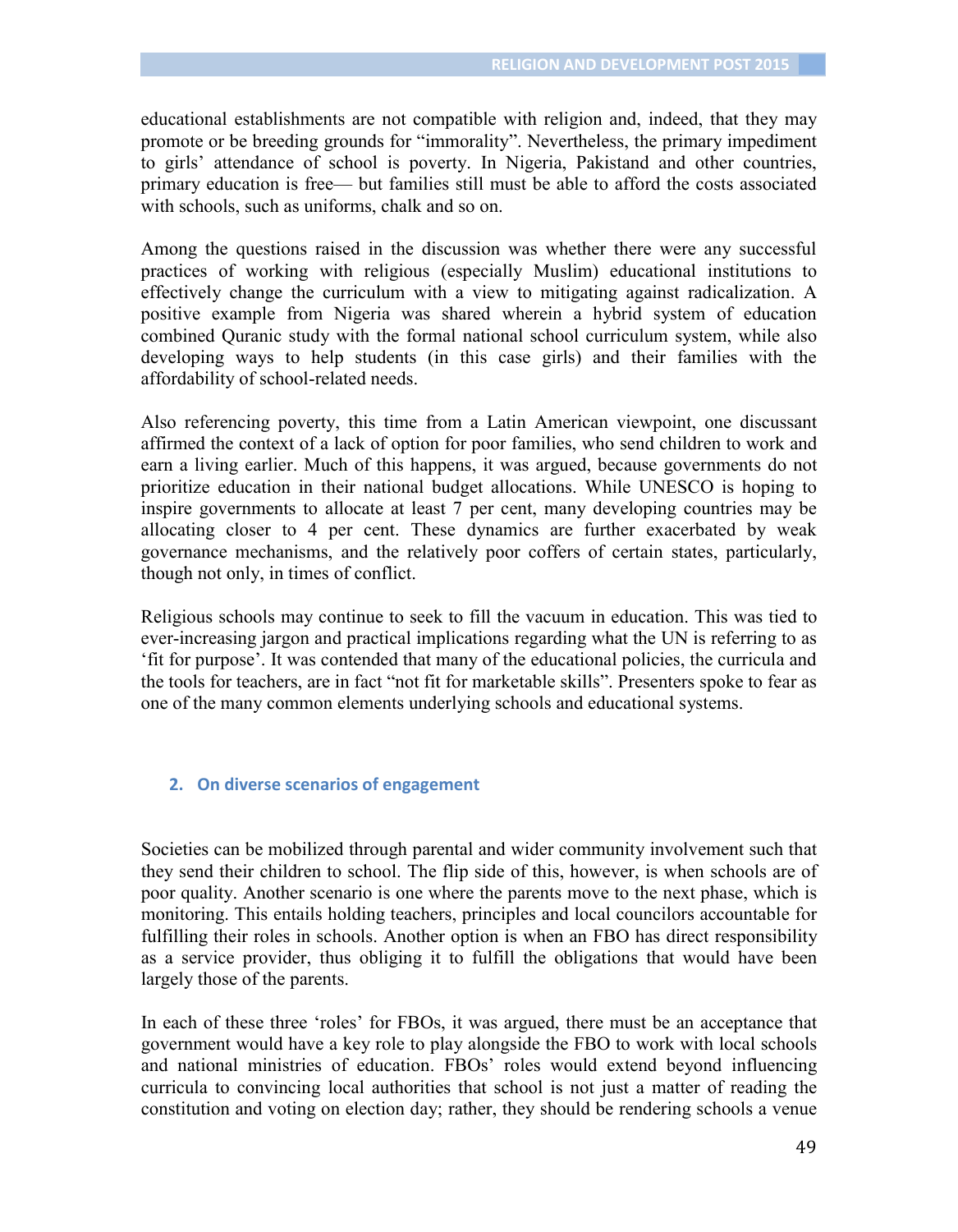for appreciating and respecting values which religious institutions are trying to institute. These issues need to be thought through carefully, a discussant warned: "If we [FBO] claim we have something good to do, then we should accept what it takes to be responsible for other people's children."

Another intervention highlighted the importance of the education sector in the social accountability framework upheld by the World Bank, and reiterated the need for more evidence and data.

FBOs have a role in this area — whether as direct service providers, development entities with links to the myriad religious institutions in charge of a range of educational establishments, and even as partners to governmental bodies working to provide/enhance education-related endeavours. No reliable data captures the extent of 'religious schools yet given the variety thereof across the world, one participant correctly observed that among the many participants at the consultation, there was bound to be at least one who had attended a religious school of some sort, at some point in life.

As the oldest social service providers, faith-based entities (particularly traditional religious institutions) have consistently provided educational services in all communities. However, the extent to which international faith-based development NGOs have included education in their mandates, is another matter entirely, a participant argued. Participants from the UN and from FBOs expressed concerns about the extent to which 'madrassas' for instance, were engaged with, and what policies were used to identify them or work with them. Some noted that incorporating madrassas as part of the grid of national education systems came with political controversy within the development organizations themselves, whether secular or faith-based.

# **Chapter 9: Attributable nuggets, in Lieu of a conclusion**

# **A. Key takeaways**

The following was submitted by Michael Pajonk of the United Nations Foundation.

#### **Key takeaways when working in day-to-day partnership with FBOs**

- Recognize that a FBO is likely different than other types of partners, even other organizations that are member-driven. Their core mission and yours are essentially different, yet the partnership can and should be mutually beneficial.
- FBOs have tremendous upside. They represent many people, perhaps millions, and their collective actions and voices can make a difference unlike other constituencies.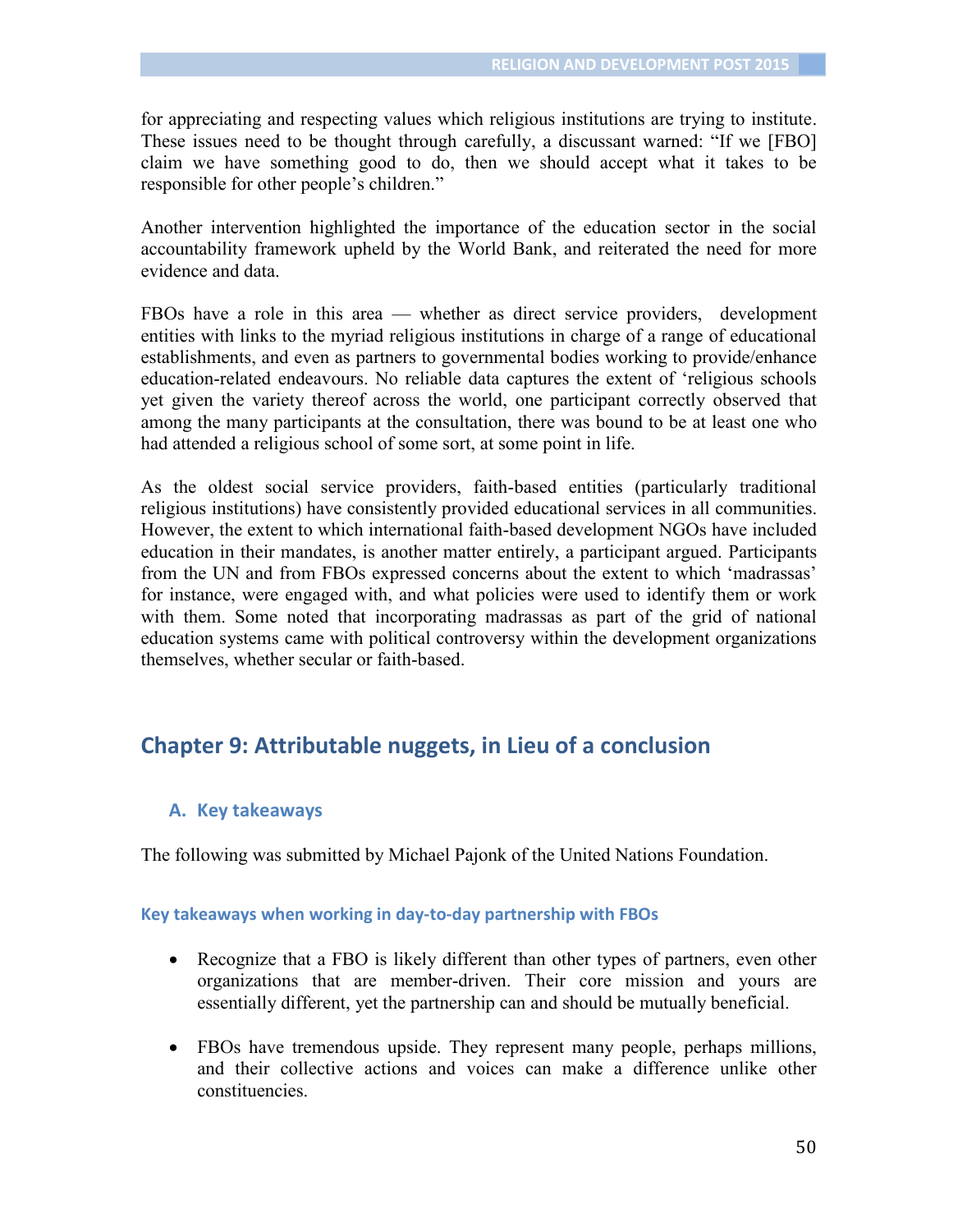- FBOs provide perhaps as much as 50-60 per cent of health care, social services and education in rural areas of the developing world. So they are embedded in their communities in geographic areas where national governments are unlikely to provide much support.
- Understand the mission of FBOs and what they are getting out of the partnership, e.g. a greater opportunity for others outside their denomination to learn about their good works, young people in the FBO seeing their church in a new and different light, providing the FBO with platforms and access to people and events that they have not had before, etc.
- Not all FBOs are the same. Get to know the one who are working with. Learn their "language" and culture. Understand what they mean when they say, "That's not the way we do things at \_\_\_\_\_\_\_." Always appreciate that your partnership is a two-way street and not merely an opportunity for your organization to help meet its own needs.
- Identify a 'champion' within the FBO you want to work with who can provide you access to senior leadership other decision makers in the organization. Similarly, but also quite differently, identify and nurture senior leadership at your FBO partner to gain their commitment and keep them engaged in the objectives of your partnership.
- Recognize different organizational structures among FBOs. For example, one organization may have a 'flat' structure where all units are equal and there is no single office that can direct or influence the rest. Or there may be a hierarchical organization where one office/individual sets the tone and direction for the organization.
- FBOs may not have experience in or be comfortable with working in partnership with a secular organization. Recognize those issues and address them to the extent possible. Define your expectations with an appreciation of your partner as being different than the professionals you might be used to in your particular area of interest.
- Even professional staff at an FBO may not have the direct experience and skill set you need for them to carry out the duties of a partnership, e.g. in fundraising, advocacy, or programme implementation. Encourage the use of consultants, where appropriate, and be prepared to guide/teach FBO staff along the way.
- FBOs have potential for significant fundraising efforts, but you must provide the means and support for them to do so, especially if they have not engaged in organization-wide or denomination-wide campaigns before.
- Don't expect FBOs to take on activities for which they are not prepared, don't have the expertise, or haven't allocated the budget to be successful. To the extent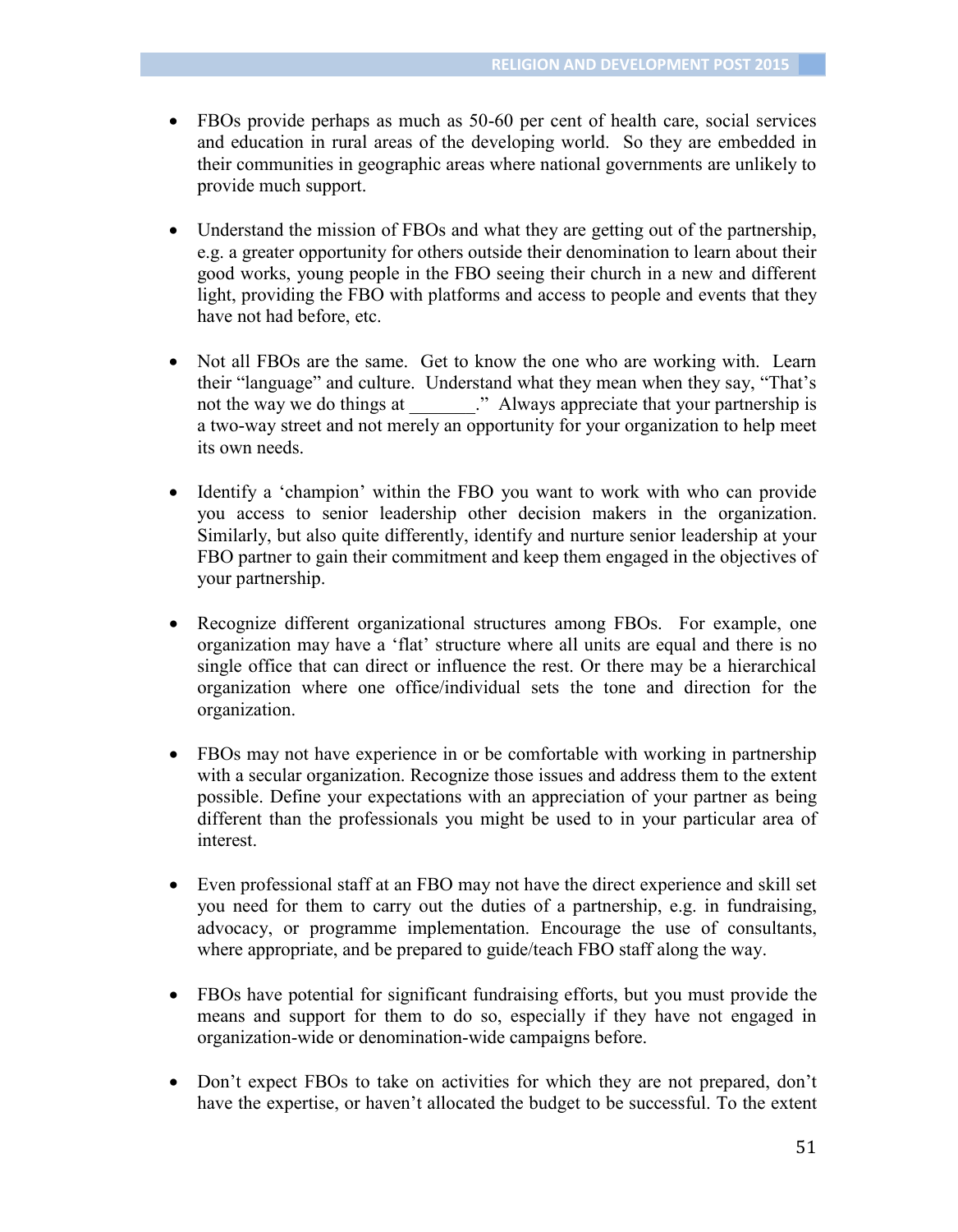that you can provide resources, do so, but don't expect an FBO, or other organizations, to take on activities for which they have no budget or existing structure.

 With the Government of the United States, FBOs have tremendous potential as advocates for global health and other issues in a way that has never presented itself before. People of faith speaking on behalf of government funding for a particular health issue or theme can be a highly effective voice with legislators and opinion leaders.

# **B. Concluding thoughts on the consultation**

The following was submitted by Konrad Specker of the Swiss International Development Agency.

- Throughout the consultation the role of the role of religion in development was not contested. Rather, it was assessed through different lenses, in many cases also by storytelling.
- There remains an ongoing need for shared analytical and definitional clarity when dealing with religion in development processes, as well as the role of religion and religious actors in societies, more generally.
- With regard to the link of faith and of FBOs with the post-2015 agenda, the question of "on what issue?" is crucial. Is it a matter of faith leaders and of FBOs enhancing their advocacy engagement to promote the 2015 Agenda? Or is it a matter of faith leaders and FBOs to contribute to the shaping of the goals? If it is the latter, then it does not only concern the faith-based, but also secular organizations and voices.
- Moreover, the shaping of goals ought not to be a matter of faith, but of competence. Thus, the relevance of possible contributions from FBOs is not inherent to the faith they relate to, but emerges from the competencies, knowledge and performance record of these organizations. The key issues are thus: the respective competencies and track record; the capacity to critically reflect the context and the positioning therein; and the capacity to develop targeted and effective policy proposals.
- Several participants advocated for conscious instrumentalization of faith leaders and FBOs for development. It was even mentioned that if development agencies do not do so, FBOs might be instrumentalized by other (including obscure) forces. It remains important to acknowledge that faith leaders and FBOs are not just passive actors to be made use of, but living forces and bodies with various inherent dynamics of their own, as well as internal contradictions. It is equally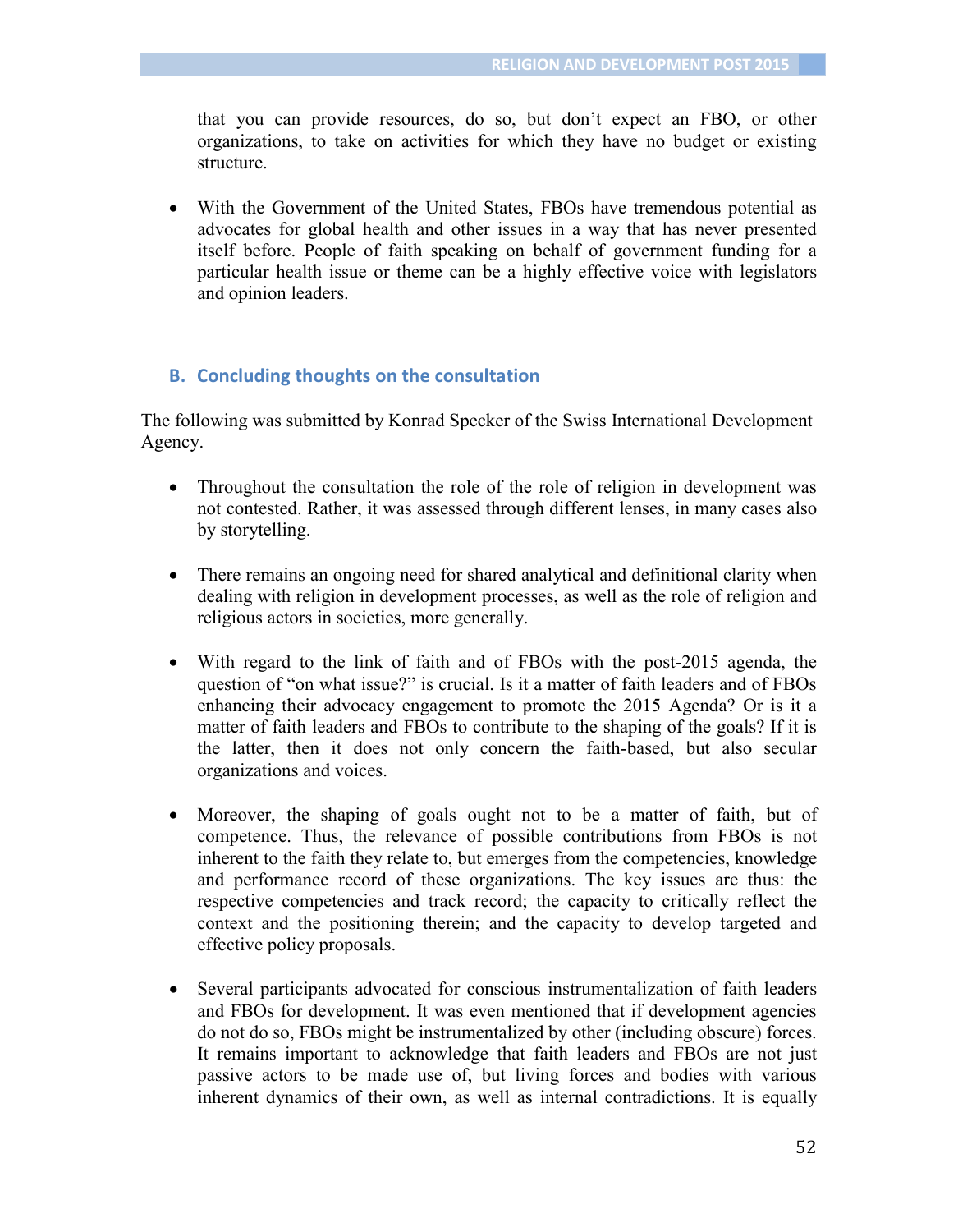important to understand and to contextualize the intra-faith dynamics, and to look into the potential (un-intended and possibly even invisible) secondary and tertiary effects of engaging with faith leaders and FBOs.

- This issue of intended or conscious instrumentalization of faith leaders and FBOs was the most problematic aspect of the discussions. It would need more in-depth reflection, motivated and indeed informed, by a 'do no harm' approach.
- Also discussed at different moments was the importance of evidence-based knowledge in continuing to build a case for the pros and cons of engagement between the diverse actors. In that regard, evidence is also called for to inform critical research gaps, some of which have been mentioned throughout the deliberations. It is critical to substantiate and link any recommendation for further evidence, to direct policy relevance and developmental needs. It is equally important to seek to contextualize all evidence gathered, on a case-by-case basis.
- With regard to situations of conflict and to the promotion of stable and peaceful societies, it is important to look into the 'profane' causes of conflict. Religion is rarely the cause of conflicts, but it can enhance conflicts and passion. It is very important to look into the local, regional and geopolitical dimensions of conflicts and to analyze the role of religion and of faith actors, within this multi-layered dynamic.
- When integrating the engagement with FBOs, it is important to ensure that they respond to the same quality criteria and scrutiny as any other actor in a given context. Faith in itself does not give FBOs a special status. There must be evidence about the competence and performance of FBOs. The promotion of learning platforms and joint collaborative learning initiatives, should involve both faith-based and secular organizations as a matter of course.
- In-depth dialogue is important when engaging with faith leaders and FBOs. But the collaboration should be based on genuine negotiations, mutual holistic understanding, and a transparency of positioning.

#### **C. Concluding action agreed**

The gathered participants agreed, in principle, to forming a loosely connected Network of Peers, titledthe **Network on Religion and Development Post-2015**. As Network members, they agreed to share information about the post-2015 developments when possible, and to make themselves available for consultations around their specific concerns. Some form of quarterly communication among members was discussed but no specific decision was taken in that regard. An offer was made to have a follow-up consultation in 2015 in Norway, in which an assessment could be made by the FBOs, the UN agencies and the donor representatives of the emerging sustainable development goals (SDG) agenda, as well as past and potential interventions by the FBOs since this